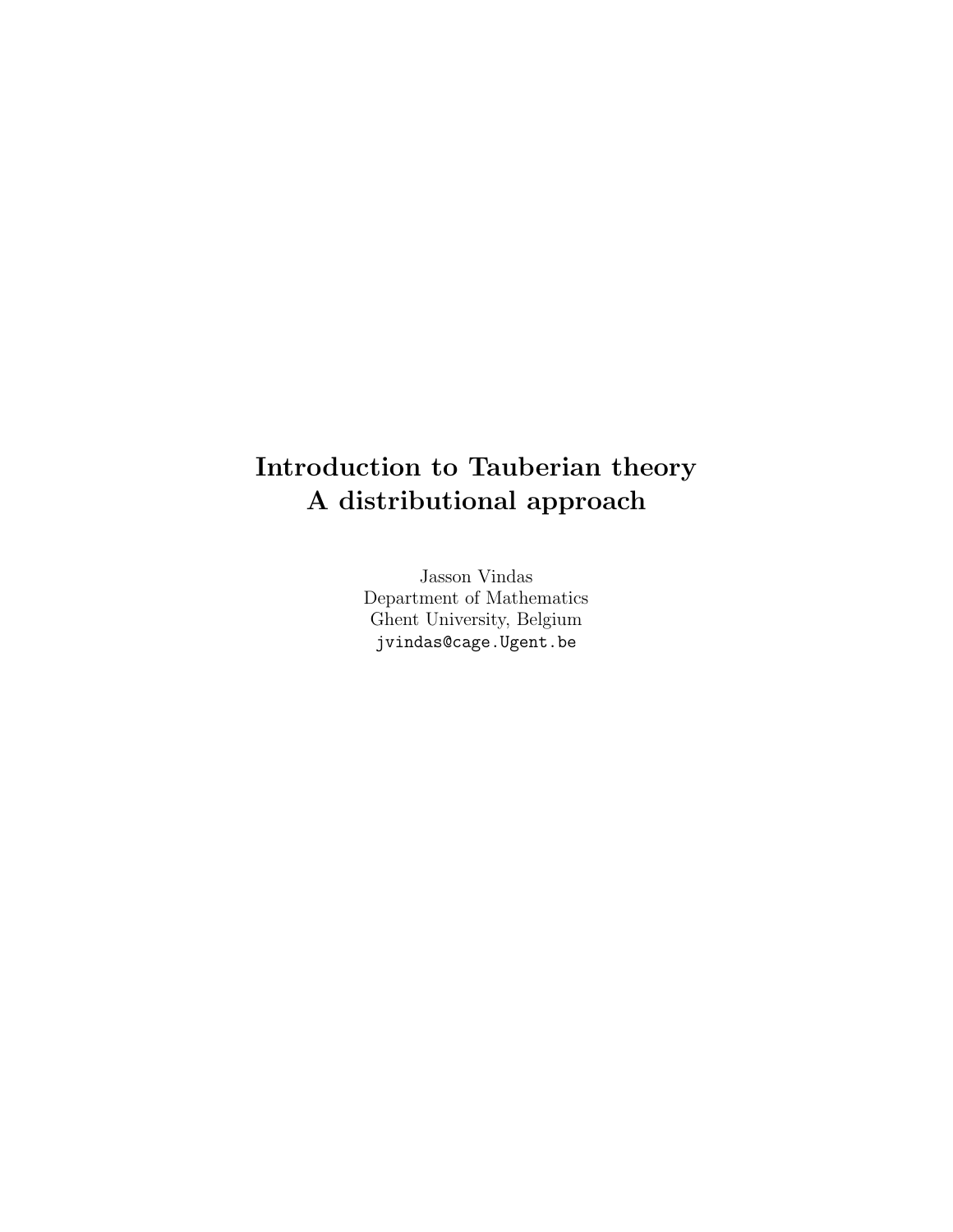# Preface

These are lecture notes of a series of lectures I gave at the Institute of Mathematics of Aalto University and at the School of Mathematics of the University of Costa Rica, in the summer of 2011. The main aim of the lectures was to provide a modern introduction to Tauberian theory via distributional methods and some of its applications.

The central topic is Tauberian theorems for the Laplace transform of Schwartz distributions with applications to prime number theory and PDE with constant coefficients. It is also shown how to recover the classical Tauberian theorems from their distributional versions.

These notes consist of four chapters:

Chapter 1 is of introductory character. We state there a number of classical examples of Tauberian theorems. Their generalizations to the setting of generalization functions is the core of this text. We then explain a general scheme to attack problems in Tauberian theory from a distributional perspective. Basics from distribution theory are also recalled in this chapter.

In Chapter 2, we study one-dimensional Hardy-Littlewood type Tauberian theorems. We begin our incursion into Tauberian theorems for Laplace transforms by giving a simple proof of the celebrated Littlewood's Tauberian theorem for the converse of Abel's theorem on power series [29, 18, 27, 43]. We then proceed to show a general version of the Hardy-Littlewood Tauberian theorem for the distributional Laplace transform, such a version is due to Drozhzhinov and Zavialov [11]. We use the distributional version to easily recover several classical Tauberians of Hardy and Littlewood for power series and Stieltjes integrals.

Tauberian theorems in which complex-analytic or boundary properties of the transform play an important role are usually referred as complex Tauberians. Many of these complex Tauberians have been inspired by number theoretic questions; for example, the classical Ikehara [26] theorem was motivated by the search for a simple proof of the prime number theory. They have also important implications in PDE theory [2, 37]. We will study in Chapter 3 a generalization of the Wiener-Ikehara theorem, due to Korevaar [27], which relax the boundary requirements on the Laplace transform to a minimum [27, 36]. We shall also discuss applications to the theory of (Beurling) generalized primes [3, 36, 44].

Chapter 4 is devoted to multidimensional theory. We essential discuss generalizations of the Hardy-Littlewood theorem [48] for the multidimensional Laplace transform of distributions and measures supported by cones. As an illustration, we apply the results to obtain asymptotic properties of fundamental solutions to convolution equations, in particular, to hyperbolic operators with constant coefficients. This last chapter is based on results of Vladimirov, Drozhzhinov and Zavialov; we point out that they are explained in more detail in the beautiful monograph [48].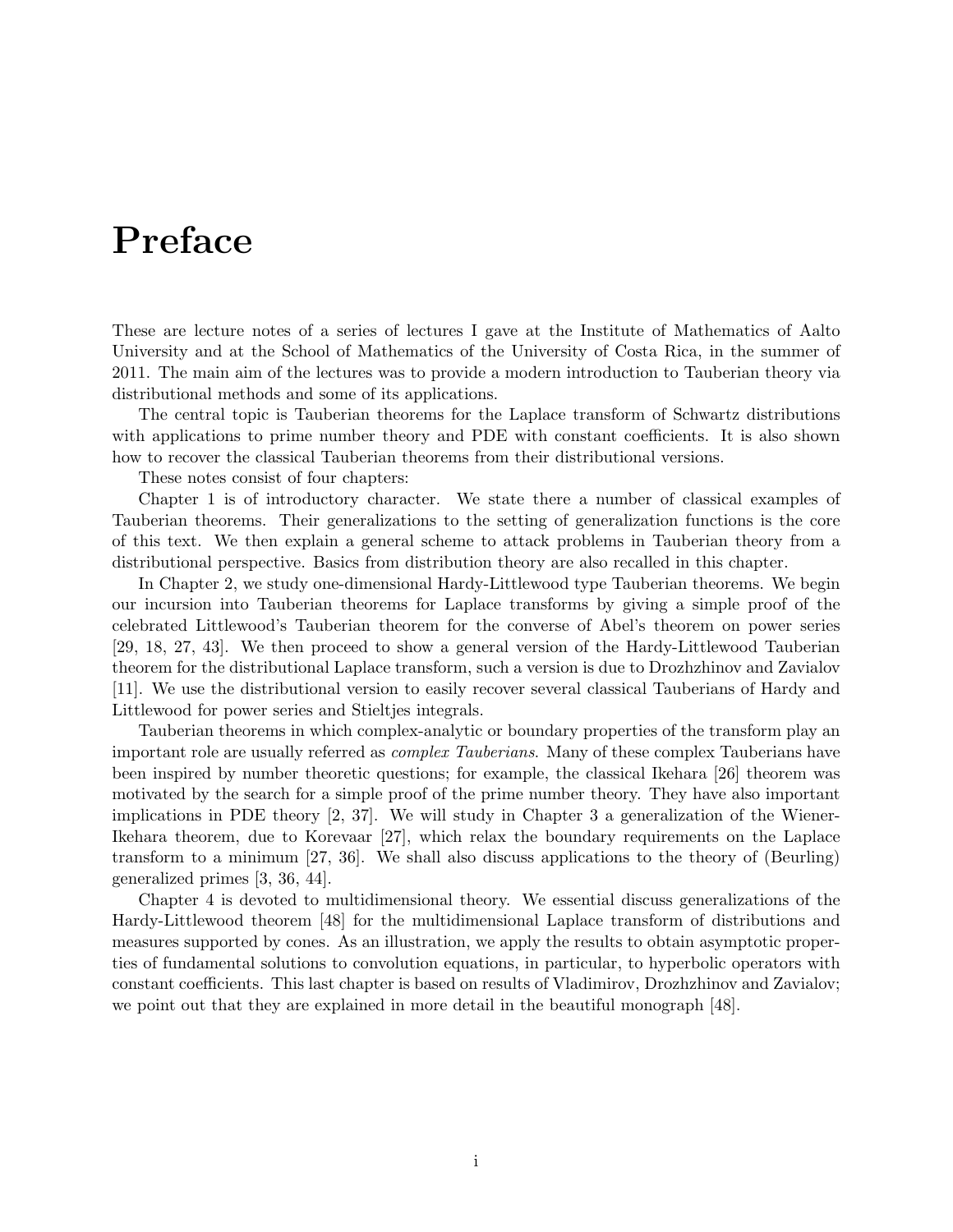# **Contents**

|          |     |                                                                                                    | i                                                                                                        |
|----------|-----|----------------------------------------------------------------------------------------------------|----------------------------------------------------------------------------------------------------------|
| 1        |     |                                                                                                    | 1                                                                                                        |
|          | 1.1 |                                                                                                    | $\mathbf{1}$                                                                                             |
|          | 1.2 |                                                                                                    | $\overline{2}$<br>3<br>$\overline{4}$<br>$\boldsymbol{6}$<br>9                                           |
|          | 1.3 |                                                                                                    |                                                                                                          |
|          | 1.4 | A Functional Analysis Scheme for Tauberian Problems                                                |                                                                                                          |
|          | 1.5 |                                                                                                    |                                                                                                          |
|          |     | 1.5.1                                                                                              |                                                                                                          |
| $\bf{2}$ |     |                                                                                                    | 12                                                                                                       |
|          | 2.1 |                                                                                                    |                                                                                                          |
|          | 2.2 |                                                                                                    |                                                                                                          |
|          | 2.3 |                                                                                                    | 13<br>15<br>16<br>16<br>17<br>21<br>22<br>23<br>25<br>27<br>28<br>31<br>33<br>34<br>35<br>35<br>36<br>37 |
|          |     | Distributional Tauberian Theorem. First version<br>2.3.1                                           |                                                                                                          |
|          |     | Hardy-Littlewood Theorems for Stieltjes Integrals<br>2.3.2                                         |                                                                                                          |
|          | 2.4 | Second Version of the Distributional Tauberian Theorem                                             | 18                                                                                                       |
| 3        |     | Distributional Wiener-Ikehara Tauberian Theorem                                                    |                                                                                                          |
|          | 3.1 |                                                                                                    |                                                                                                          |
|          | 3.2 |                                                                                                    |                                                                                                          |
|          | 3.3 | Distributional Wiener-Ikehara Tauberian Theorem $\ldots \ldots \ldots \ldots \ldots \ldots \ldots$ |                                                                                                          |
|          | 3.4 |                                                                                                    |                                                                                                          |
|          |     | 3.4.1                                                                                              |                                                                                                          |
|          |     | 3.4.2                                                                                              |                                                                                                          |
|          |     | 3.4.3                                                                                              |                                                                                                          |
|          |     | Newest Extensions of the Prime Number Theorem<br>3.4.4                                             |                                                                                                          |
|          |     |                                                                                                    |                                                                                                          |
| 4        |     | Multidimensional Theory for the Laplace Transform                                                  | 35                                                                                                       |
|          | 4.1 |                                                                                                    |                                                                                                          |
|          |     | 4.1.1                                                                                              |                                                                                                          |
|          |     | 4.1.2                                                                                              |                                                                                                          |
|          |     | 4.1.3                                                                                              |                                                                                                          |
|          | 4.2 |                                                                                                    | 38                                                                                                       |
|          | 4.3 |                                                                                                    | 40                                                                                                       |
|          | 4.4 | Applications to Hyperbolic Equations with Constant Coefficients                                    | 41                                                                                                       |
|          |     |                                                                                                    | 44                                                                                                       |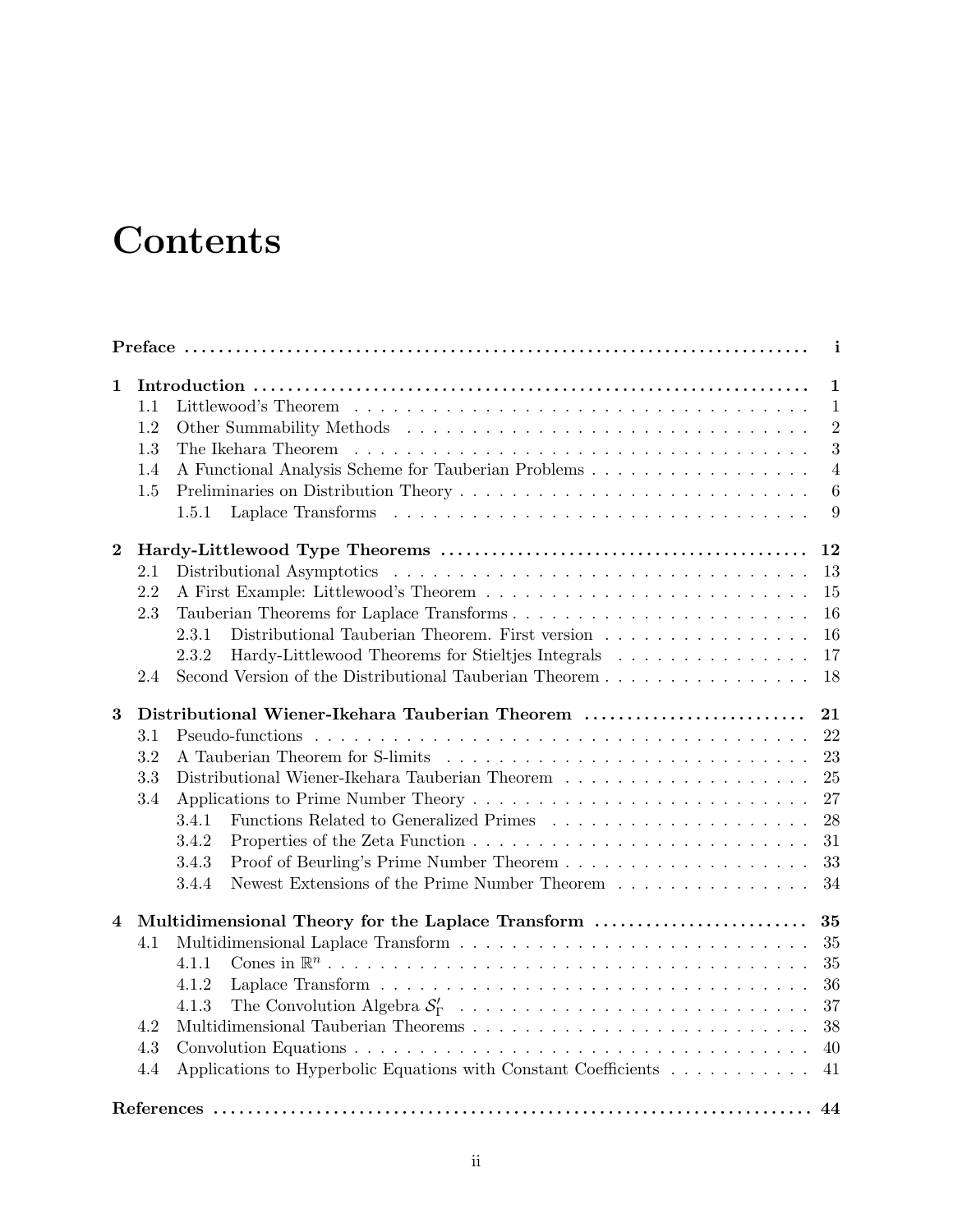## Chapter 1

# Introduction

Tauberian theory deals with the problem of obtaining asymptotic information about a function, classical or generalized one, from a priori knowledge of the asymptotic behavior of certain "averages" of the function. Such averages are usually given by an integral transform.

Tauberian theory provides striking methods to attack hard problems in analysis. The study of Tauberian type theorems has been historically stimulated by their potential applications in diverse fields of mathematics such as number theory, combinatorics, complex analysis, probability theory, and the analysis of differential operators [2, 5, 18, 26, 48, 51]. Even mathematical physics has pushed forward developments of the subject. Indeed, many of the theorems that we will discuss in future chapters had their origins in theoretical questions from quantum field theory [48]. Therefore, we may say that mathematical physics motivated the incorporation of *generalized functions* into the scope of Tauberian theory.

The nature of Tauberian theory is better self-explained through explicit examples. We state in this chapter a number of classical Tauberians. The core of the next chapters will be their generalizations to the context of Schwartz distributions. This chapter contains also some background material on distribution theory and Laplace transform (Section 1.5).

#### 1.1 Littlewood's Theorem

Let us start by recalling Abel's theorem on power series (1826, [1]). It states that if the series  $\sum_{n=0}^{\infty} c_n$  is convergent to the number  $\beta$  then

$$
\lim_{r \to 1^{-}} \sum_{n=0}^{\infty} c_n r^n = \beta. \tag{1.1}
$$

The proof of this well known theorem is very easy (cf. Subsection 1.2 below).

The theorem of Abel may be restated in terms of Abel summability, defined as follows. A (possible divergent) series  $\sum_{n=0}^{\infty} c_n$  is said to be *Abel summable* to  $\beta$  if the power series  $\sum_{n=0}^{\infty} c_n r^n$ has radius of convergence at least 1 and  $(1.1)$  is satisfied. In such a case one writes

$$
\sum_{n=0}^{\infty} c_n = \beta \quad (A),
$$

the Abel sum of the series. Thus, Abel's theorem tells us that ordinary convergence implies Abel summability. Naturally, the converse is not true, in general, as shown by the divergent series  $\sum_{n=0}^{\infty}(-1)^n$ , which is Abel summable to 1/2.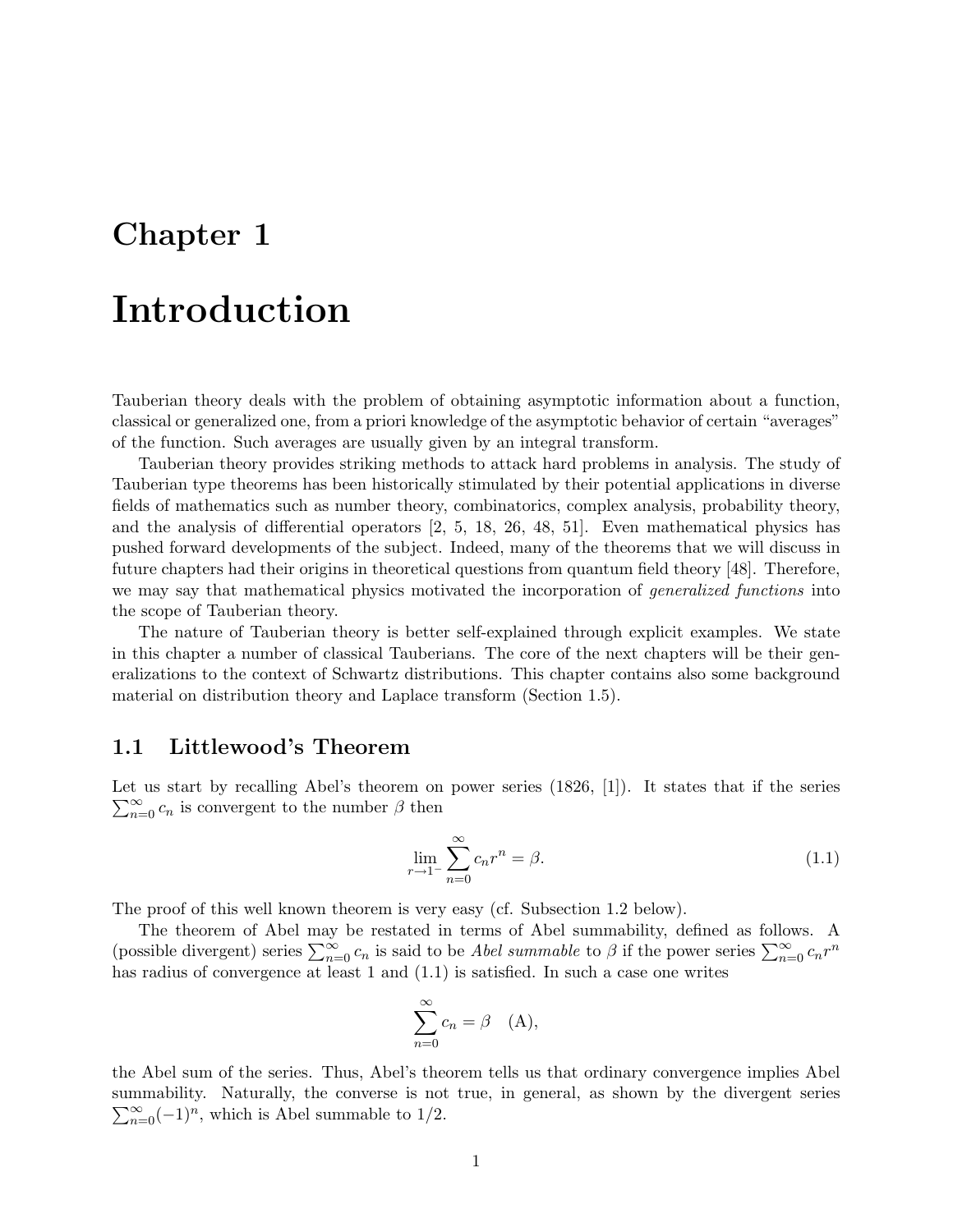The genesis of Tauberian theory goes back to Tauber [39]. He showed in 1897 the following theorem that gives a sufficient condition for the converse of Abel's theorem.

**Theorem 1.1** (Tauber's theorem, 1897). If  $\sum_{n=0}^{\infty} c_n = \beta$  (A) and

$$
c_n = o\left(\frac{1}{n}\right), \quad n \to \infty,
$$
\n(1.2)

then  $\sum_{n=0}^{\infty} c_n$  converges to  $\beta$ .

Tauber's theorem is elementary and very simple to show. In 1910, Littlewood [29] gave his celebrated extension of Tauber's theorem, where he substituted the Tauberian condition (1.2) by the weaker one  $c_n = O(1/n)$  and obtained the same conclusion of convergence as in Theorem 1.1.

**Theorem 1.2** (Littlewood's theorem, 1910). If  $\sum_{n=0}^{\infty} c_n = \beta$  (A) and

$$
c_n = O\left(\frac{1}{n}\right), \quad n \to \infty,
$$
\n(1.3)

then  $\sum_{n=0}^{\infty} c_n$  converges to  $\beta$ .

Despite the simplicity of its statement, it turns out that Littlewood's theorem is much deeper and difficult to prove than Theorem 1.1. Two years later [19], Hardy and Littlewood conjectured that the condition  $nc_n > -K$  would be enough to ensure convergence; indeed, they provided a proof later in [20]. We will obtain proofs of these Hardy-Littlewood theorems in Section 2.2 as part of a more general Tauberian program for Laplace transforms of distributions.

Exercise 1.3. Show Tauber's theorem.

#### 1.2 Other Summability Methods

We can define other summability methods in the same spirit as that of Abel summability. Let  $\varphi$  be a function such that  $\varphi(0) = 1$ ,  $\lim_{x\to\infty} \varphi(x) = 0$ , and its derivative  $\varphi'$  is integrable on the interval  $[0, \infty)$ . We say that the series  $\sum_{n=0}^{\infty} c_n$  is  $(\varphi)$  summable to  $\beta$  if there is  $\lambda_0 > 0$  such that

$$
\sum_{n=0}^{\infty} c_n \varphi\left(\frac{n}{\lambda}\right) \quad \text{converges for all } \lambda > \lambda_0,\tag{1.4}
$$

and

$$
\lim_{\lambda \to \infty} \sum_{n=0}^{\infty} c_n \varphi \left( \frac{n}{\lambda} \right) = \beta. \tag{1.5}
$$

Let us verify that this summability method is regular [18], in the sense that it sums convergent series to their actual values of convergence. We employ Stieltjes integrals for the proof of this fact. Write  $s(x) = \sum_{n \le x} c_n$  so that  $\lim_{x \to \infty} s(x) = \beta$ . Integration by parts then shows that

$$
\lim_{\lambda \to \infty} \sum_{n=0}^{\infty} c_n \varphi \left( \frac{n}{\lambda} \right) = \lim_{\lambda \to \infty} \int_0^{\infty} \varphi \left( \frac{u}{\lambda} \right) ds(u) = - \lim_{\lambda \to \infty} \int_0^{\infty} s(\lambda u) \varphi'(u) du = \beta \varphi(0) = \beta.
$$

Different choices of the kernel  $\varphi$  lead to many familiar methods of summability. If  $\varphi(u) = e^{-u}$ for  $u > 0$ , one then recovers the Abel method just discussed in Subsection 1.1. The choice  $\varphi(u)$  =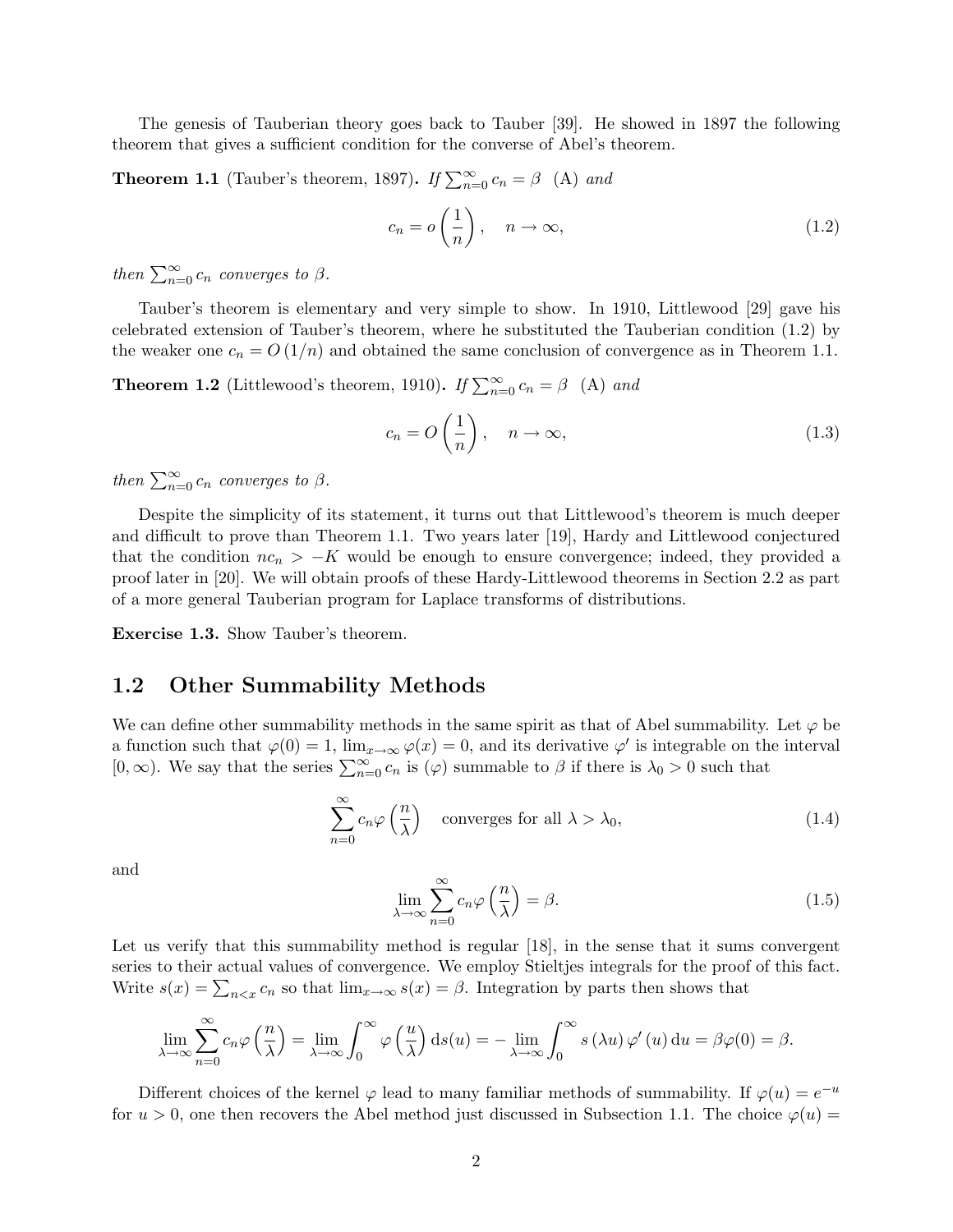$(1-u)^{\kappa}$ , where  $\kappa > 0$ , gives the kernel of Cesàro-Riesz summability of order  $\kappa$ ; one writes in this case

$$
\sum_{n=0}^{\infty} c_n = \beta \quad (\mathbf{C}, \kappa). \tag{1.6}
$$

Cesaro summability is often introduced in a different but equivalent way. A non-trivial theorem of M. Riesz [34] (cf. [22]) shows that (1.6) holds if and only if

$$
\lim_{n \to \infty} \frac{\Gamma(\kappa + 1)}{n^{\kappa}} \sum_{j=0}^{n} {j + \kappa \choose j} c_{n-j} = \beta,
$$
\n(1.7)

where  $\Gamma$  is the Euler gamma function. See [18] for the approach using the Cesàro means (1.7). However, the Riesz summability means given by  $\varphi(u) = (1 - u)^{\kappa}$  are more convenient from the distributional point of view [14]. An detailed study of Riesz means can be found in [8].

Another instance is provided by  $\varphi(u) = u/(e^u - 1), u > 0$ , the kernel of Lambert summability which is so important in number theory [26, 51]. Remarkably, in 1928 Wiener used a Tauberian theorem for Lambert summability to deduce the prime number theorem [50].

It can be shown that Littlewood's Tauberian condition (1.3) is also a Tauberian condition for Cesàro and Lambert summability, namely, the conditions  $(1.4)$  and  $(1.5)$  along with  $(1.3)$  imply the convergence of the series. A deep analysis of Tauberian theorems for quite general kernels  $\varphi$ is given in the outstanding work of Wiener [26, 51] (see also [30, 32]). We will not pursue such a general study in these notes, we will rather focus in generalizations of Abel summability in the context of Schwartz distributions.

#### 1.3 The Ikehara Theorem

In 1931 Ikehara showed the following Tauberian theorem for Dirichlet series [21]. His aim was to find a proof of the prime number theorem (PNT) in the form

$$
\pi(x) = \sum_{\substack{p < x \\ p \text{ prime}}} 1 \sim \frac{x}{\log x} \quad \text{as } x \to \infty.
$$

He succeeded in giving a proof of the PNT based solely on the non-vanishing of the Riemann zeta function on the line  $\Re e s = 1$ .

**Theorem 1.4** (Ikehara, 1931). Let F be given by the Dirichlet series

$$
F(s) = \sum_{n=1}^{\infty} \frac{c_n}{n^s}, \quad convergent \text{ for } \Re e \text{ } s > 1,
$$

where the coefficients satisfy the Tauberian condition  $c_n \geq 0$ . If there exists a constant  $\beta$  such that

$$
F(z)-\frac{\beta}{z-1}
$$

admits a continuous extension to the line  $Re z = 1$ , then

$$
\sum_{n=1}^{N} c_n \sim \beta N \quad \text{as } N \to \infty.
$$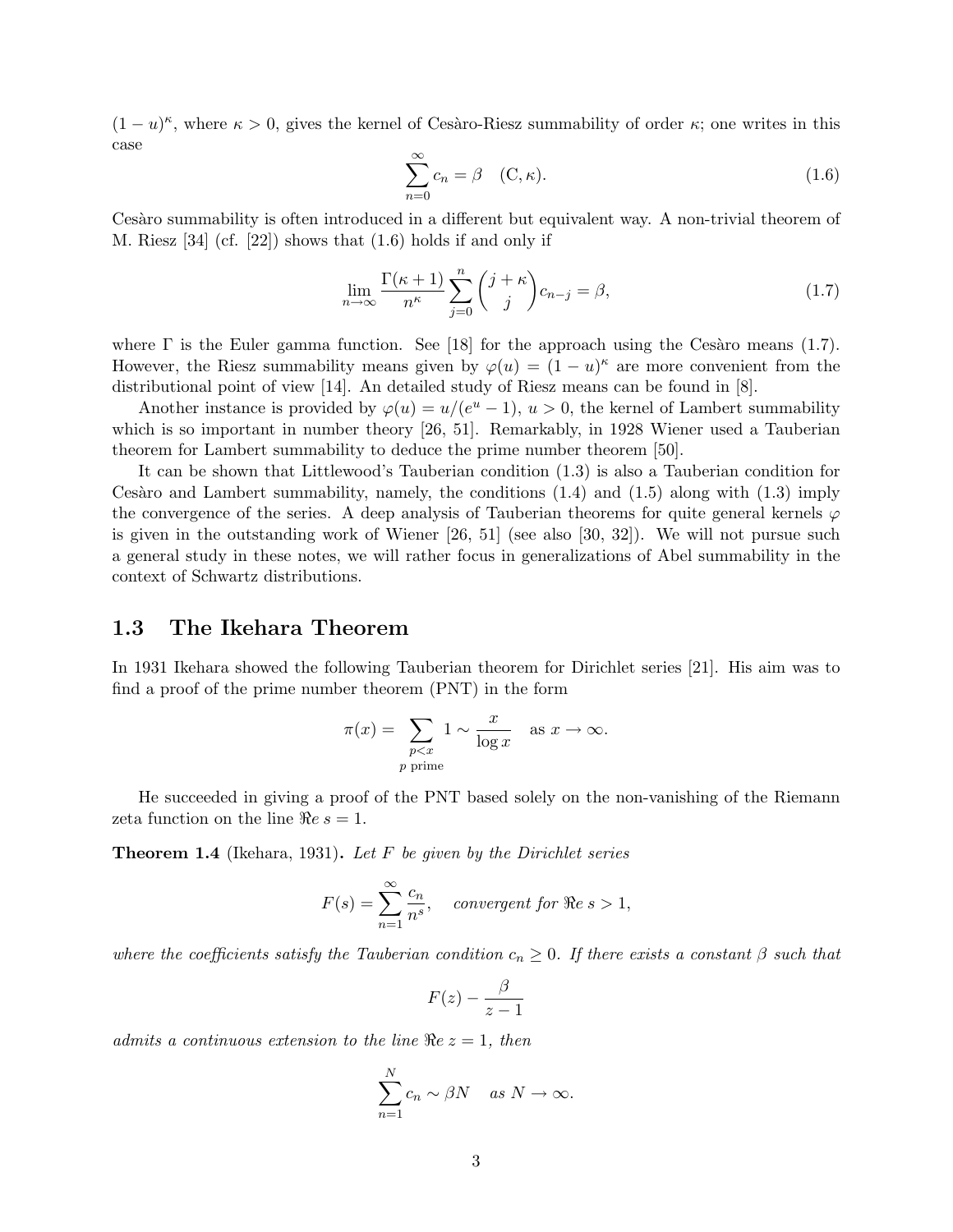Theorem 1.4 extends an early result of Landau [28]. Landau had also used his Tauberian theorem to deduce the prime number theorem, however, in his proof he needed additional information on the growth of the Riemann zeta function on  $\Rees = 1$ . Such growth properties are avoided when one derives the prime number theorem from Ikehara's theorem. The derivation of the prime number theorem will be done in Section 3.4, where actually a more general result due to Beurling [3, 4] is shown.

Ikehara's theorem has also shown to be very valuable in the study of (pseudo)differential operators. See [2] for its use in semigroup theory and [37] for its applications to spectral theory of pseudodifferential operators.

We will consider a more general version of Theorem 1.4 in Chapter 3 and its applications to prime number theory in the context of Beurling's generalized numbers.

#### 1.4 A Functional Analysis Scheme for Tauberian Problems

We describe in this subsection our general philosophy to attack Tauberian problems.

Let us start with some comments about the relationship between Littlewood's Tauberian condition (1.3) and convergence of series. We shall consider the Dirac delta measure  $\delta_a$ , concentrated at  $a \in \mathbb{R}$ . It is the linear functional defined on continuous functions  $\varphi$  as

$$
\langle \delta_a, \varphi \rangle = \varphi(a). \tag{1.8}
$$

To a numerical series  $\sum_{n=0}^{\infty} c_n$ , we associate the formal delta series

$$
f_{\lambda} = \sum_{n=0}^{\infty} c_n \delta_{\frac{n}{\lambda}}, \quad \lambda \in [1, \infty),
$$

acting on a suitable vector space of continuous functions  $E$  as

$$
\langle f_{\lambda}, \varphi \rangle = \sum_{n=0}^{\infty} c_n \varphi \left( \frac{n}{\lambda} \right). \tag{1.9}
$$

If (1.9) converges for all  $\varphi \in E$ , then, clearly,  $f_{\lambda}$  automatically becomes a linear functional on E. The connection between (1.3) and the convergence of  $\sum_{n=0}^{\infty} c_n$  is given by the following lemma, essentially contained in [42]. We use the notation  $\mathcal{D}[0,\infty)$  for the space of  $C^{\infty}$ -functions on  $[0,\infty)$ which vanish off compact sets. Furthermore,  $C[0,\infty)$  denotes the space of continuous functions on  $[0, \infty)$ .

**Lemma 1.5.** Let E be a vector space such that  $\mathcal{D}[0,\infty) \subseteq E \subset C[0,\infty)$  and (1.9) converges for each  $\varphi$  and  $\lambda \in [1,\infty)$ . Assume that  $\lim_{\lambda \to \infty} f_{\lambda} = \beta \delta_0$  pointwise on E, i.e.,

$$
\lim_{\lambda \to \infty} \langle f_{\lambda}, \varphi \rangle = \beta \varphi(0), \quad \text{for each } \varphi \in E,
$$
\n(1.10)

Then, the Tauberian condition  $c_n = O(1/n)$  implies  $\sum_{n=0}^{\infty} c_n = \beta$ .

*Proof.* Let  $M > 0$  be such that  $n |c_n| \leq M$ . Given  $\sigma > 1$  arbitrary, find  $\varphi_{\sigma} \in \mathcal{D}[0,\infty)$  such that  $0 \leq \varphi_{\sigma} \leq 1$ ,  $\varphi_{\sigma}(x) = 1$  for  $x \in [0, 1]$ , and supp  $\varphi_{\sigma} \subset [0, \sigma)$ , then,  $(1.10)$  with  $\varphi = \varphi_{\sigma}$  gives

$$
\limsup_{\lambda \to \infty} \left| \sum_{0 \le n \le \lambda} c_n - \beta \right| \le \limsup_{\lambda \to \infty} \left| \sum_{1 < \frac{n}{\lambda} < \sigma} \frac{M}{n} \varphi_{\sigma} \left( \frac{n}{\lambda} \right) \right| = M \int_1^{\sigma} \frac{\varphi_{\sigma}(u)}{u} du < M(\sigma - 1),
$$

and so, taking  $\sigma \to 1^+$ , we conclude  $\sum_{n=0}^{\infty} c_n = \beta$ .

$$
4\phantom{.0}
$$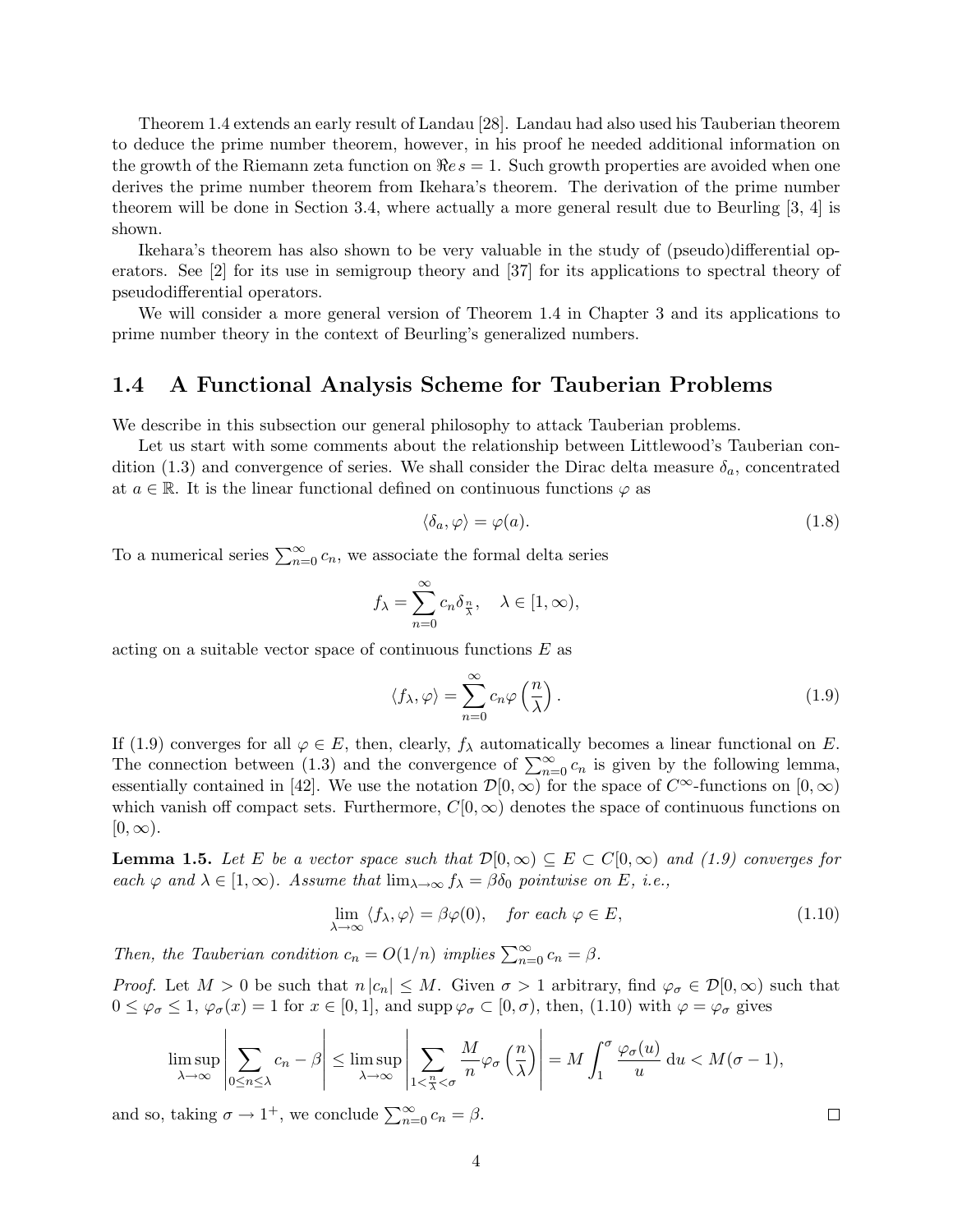Therefore, Lemma 1.5 tells that if  $\sum_{n=0}^{\infty} c_n$  is  $(\varphi)$  summable to  $\beta$  for every kernel  $\varphi \in E$ , then the Tauberian condition (1.3) is sufficient to obtain convergence. Now, the typical Tauberian problem may be rephrased as follows: to pass from  $(\varphi)$  summability for one specific kernel  $\varphi$  to  $(\varphi)$ summability for all kernels in a function space E satisfying  $\mathcal{D}[0,\infty) \subseteq E \subset C[0,\infty)$ .

So far, we have not spoken about any topological structure on  $E$ . However, as any student in a very first course of functional analysis learns, the main tool to deduce (1.10) is the Banach-Steinhaus theorem together with weak convergence over a dense subset. The following theorem will be therefore very important in the sequel, it is nothing but a consequence of the Banach-Steinhaus theorem.

Given a topological vector space  $E$ , the set  $E'$  is as usual the space of continuous linear functional over  $E$ . We assume that the reader is familiar with the notion of Fréchet spaces [35, 40]. In our context E will be a Schwartz space of test functions and  $E'$  a distribution space (cf. Sections 1.5 and 4.1).

**Theorem 1.6.** Let E be a Fréchet space (or more generally a barreled space [40]). Denote by E' its dual space. Let  $\{f_{\lambda}\}_{\lambda\in[1,\infty)}$  be a net in E'. Necessary and sufficient conditions for the existence of the limits

$$
\lim_{\lambda \to \infty} \langle f_{\lambda}, \varphi \rangle, \tag{1.11}
$$

for each  $\varphi \in E$ , are:

- (i) The existence of a dense subset  $\mathfrak{B} \subset E$  such that the limit (1.11) exists for all  $\varphi \in \mathfrak{B}$ .
- (ii)  $\{f_{\lambda}\}_{\lambda\in[1,\infty)}$  is weakly bounded in E': For each  $\varphi \in E$ ,  $\langle f_{\lambda}, \varphi \rangle = O(1)$ , namely, there is  $M_{\varphi}$ such that  $\langle f_\lambda, \varphi \rangle \leq M_\varphi$  for  $\lambda \in [1, \infty)$ .

In such a case, there is a  $g \in E'$  such that  $\lim_{\lambda \to \infty} f_{\lambda} = g$  weakly, i.e.,

$$
\lim_{\lambda \to \infty} \langle f_{\lambda}, \varphi \rangle = \langle g, \varphi \rangle \quad \text{for each } \varphi \in E.
$$

Proof. That the conditions are necessary is obvious. Let us show the sufficiency. Condition (ii) is equivalent, by the Banach-Steinhaus theorem, to the equicontinuity of  $\{f_{\lambda}\}_{\lambda\in[1,\infty)}$ . Thus, there exists a open neighborhood of the origin  $V \subset E$  and a constant M (independent on  $\psi$  below) such that

$$
|\langle f_{\lambda}, \psi \rangle| \le M \quad \text{for all } \psi \in V. \tag{1.12}
$$

Fix an arbitrary  $\varphi_0 \in E$ . We show that  $\langle f_\lambda, \varphi_0 \rangle$  is a Cauchy sequence. Let  $\varepsilon > 0$  be arbitrary. Then, by the density of B, we can find  $\varphi \in \mathfrak{B}$  such that  $\varphi_0 - \varphi \in \varepsilon V$ . Moreover, (i) ensures the existence of  $\lambda_0 > 0$  such that  $|\langle f_{\lambda_1} - f_{\lambda_2}, \varphi \rangle| < \varepsilon$  for all  $\lambda_1, \lambda_2 \in (\lambda_0, \infty)$ . Hence, since  $\psi = \varepsilon^{-1}(\varphi_0 - \varphi) \in V$ , it follows from (1.12) that

$$
|\langle f_{\lambda_1}, \varphi_0 \rangle - \langle f_{\lambda_2}, \varphi_0 \rangle| \leq |\langle f_{\lambda_1}, \varphi_0 - \varphi \rangle| + |\langle f_{\lambda_2}, \varphi_0 - \varphi \rangle| + |\langle f_{\lambda_1} - f_{\lambda_2}, \varphi \rangle| \leq 2\varepsilon M + \varepsilon,
$$

this shows the existence of  $\langle g, \varphi_0 \rangle := \lim_{\lambda \to \infty} \langle f_\lambda, \varphi_0 \rangle$  for each  $\varphi_0 \in E$ . It is clear that g is a linear functional; however, we still need to show that it is continuous. For it, it is enough to take limit in (1.12) for fixed  $\psi \in V$ , so that we conclude

$$
|\langle g, \psi \rangle| \leq M
$$
 for all  $\psi \in V$ .

This yields  $g \in E'$ .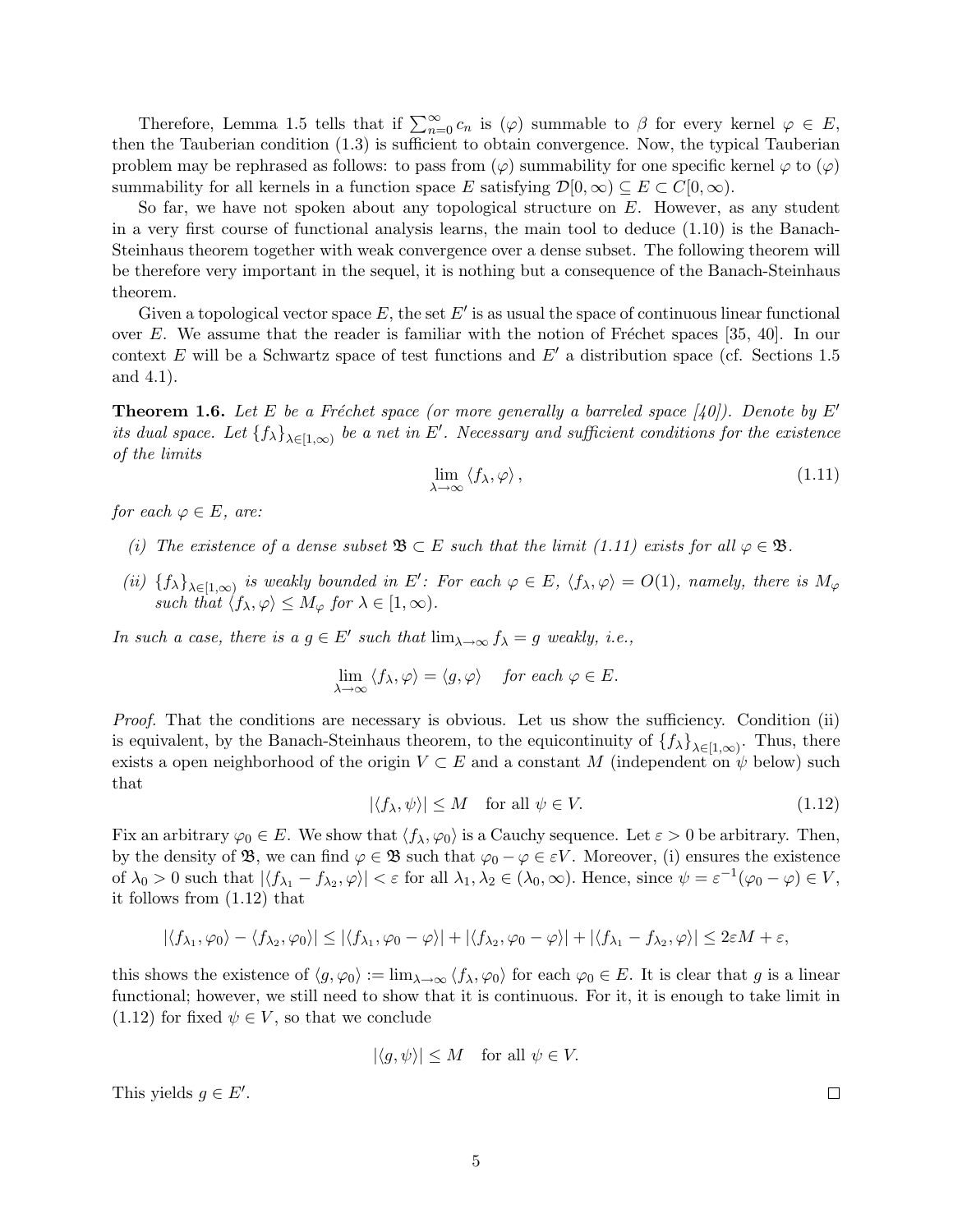Let us say some further words about our strategy to show Tauberian theorems. We exemplify it with the case of Littlewood's theorem. Let  $\mathfrak D$  be the linear span of functions of the form  $e^{-\sigma u}$ ,  $\sigma > 0$ . Consider the linear functionals  $\{f_{\lambda}\}_{\lambda\in[1,\infty)}$  given by (1.9). What Abel summability of  $\sum_{n=0}^{\infty} c_n$  tells is that (1.10) holds precisely for all  $\varphi \in \mathfrak{D}$ . Thus, by Lemma 1.5 and Theorem 1.6, Littlewood's theorem would follow at once if we are able to find a suitable Fréchet space E such that  ${f_\lambda}_{\lambda \in [1,\infty)}$ is weakly bounded in  $E'$  and  $\mathfrak D$  is dense in E. We could go on and prove Littlewood's theorem right now; however, we choose to postpone the details until Section 2.2 after recalling some basics from distribution theory.

Finally, it should be mentioned that the functional analysis scheme just described above is also present in the methods developed by Karamata [24, 25] and Wiener [51] (cf. [26]).

### 1.5 Preliminaries on Distribution Theory

We briefly introduce in this section some concepts from distribution theory. We refer to [38, 47] for the theory of distributions.

The test function space  $\mathcal{S}(\mathbb{R})$  is the Schwartz space of rapidly decreasing smooth test functions, that is, those  $C^{\infty}$ -functions over the real such that for each  $m, k \in \mathbb{N}$ 

$$
\sup_{x \in \mathbb{R}} \left| x^m \varphi^{(k)}(x) \right| < \infty.
$$

It is a Fréchet space, topologized by means of the countable family of norms

$$
\|\varphi\|_{m} = \sup_{0 \le j \le m, x \in \mathbb{R}} (1 + |x|)^{m} \left| \varphi^{(j)}(x) \right|, \quad m \in \mathbb{N}.
$$
 (1.13)

We shall use the following Fourier transform

$$
\hat{\varphi}(t) = \mathcal{F}\{\varphi(u); t\} = \int_{-\infty}^{\infty} \varphi(u)e^{-itu} \mathrm{d}u, \quad \varphi \in \mathcal{S}(\mathbb{R}).
$$

The Fourier inverse transform is given by

$$
\mathcal{F}^{-1}\left\{\varphi(t);u\right\} = \frac{1}{2\pi} \int_{-\infty}^{\infty} \varphi(t)e^{iut}dt, \quad \varphi \in \mathcal{S}(\mathbb{R}).
$$

The Fourier transform is one to one and onto. It is also continuous in the topology of  $\mathcal{S}(\mathbb{R})$ , as may be easily deduced from the formulas

$$
\widehat{(\varphi^{(k)})}(t) = (it)^k \hat{\varphi}(t) \quad \text{and} \quad \widehat{(u^k \varphi)}(t) = i^k \hat{\varphi}^{(k)}(t).
$$

Its dual, the space of tempered distributions, is denoted by  $\mathcal{S}'(\mathbb{R})$ . The evaluation of  $f \in \mathcal{S}'(\mathbb{R})$ at  $\varphi \in \mathcal{S}(\mathbb{R})$  is denoted by  $\langle f, \varphi \rangle$ . Thus,  $f \in \mathcal{S}'(\mathbb{R})$  if:

- $\langle f, a\varphi + \psi \rangle = a \langle f, \varphi \rangle + \langle f, \psi \rangle$ , for all  $a \in \mathbb{C}$  and  $\varphi, \psi \in \mathcal{S}(\mathbb{R})$ .
- $\lim_{n\to\infty} \langle f, \varphi_n \rangle = \langle f, \lim_{n\to\infty} \varphi_n \rangle$  whenever  ${\{\varphi\}}_{n=0}^{\infty}$  is convergent in  $\mathcal{S}(\mathbb{R})$ .

It is sometimes convenient to write a "dummy variable" in the evaluation and think of  $\langle f(u), \varphi(u)\rangle$ as some kind of integral so that we view  $f$  as a generalized function. Indeed, any locally integrable function f of at most polynomial growth can be regarded as tempered distribution  $f \in \mathcal{S}'(\mathbb{R})$  via the identification

$$
\langle f(u), \varphi(u) \rangle = \int_{-\infty}^{\infty} f(u)\varphi(u) \mathrm{d}u.
$$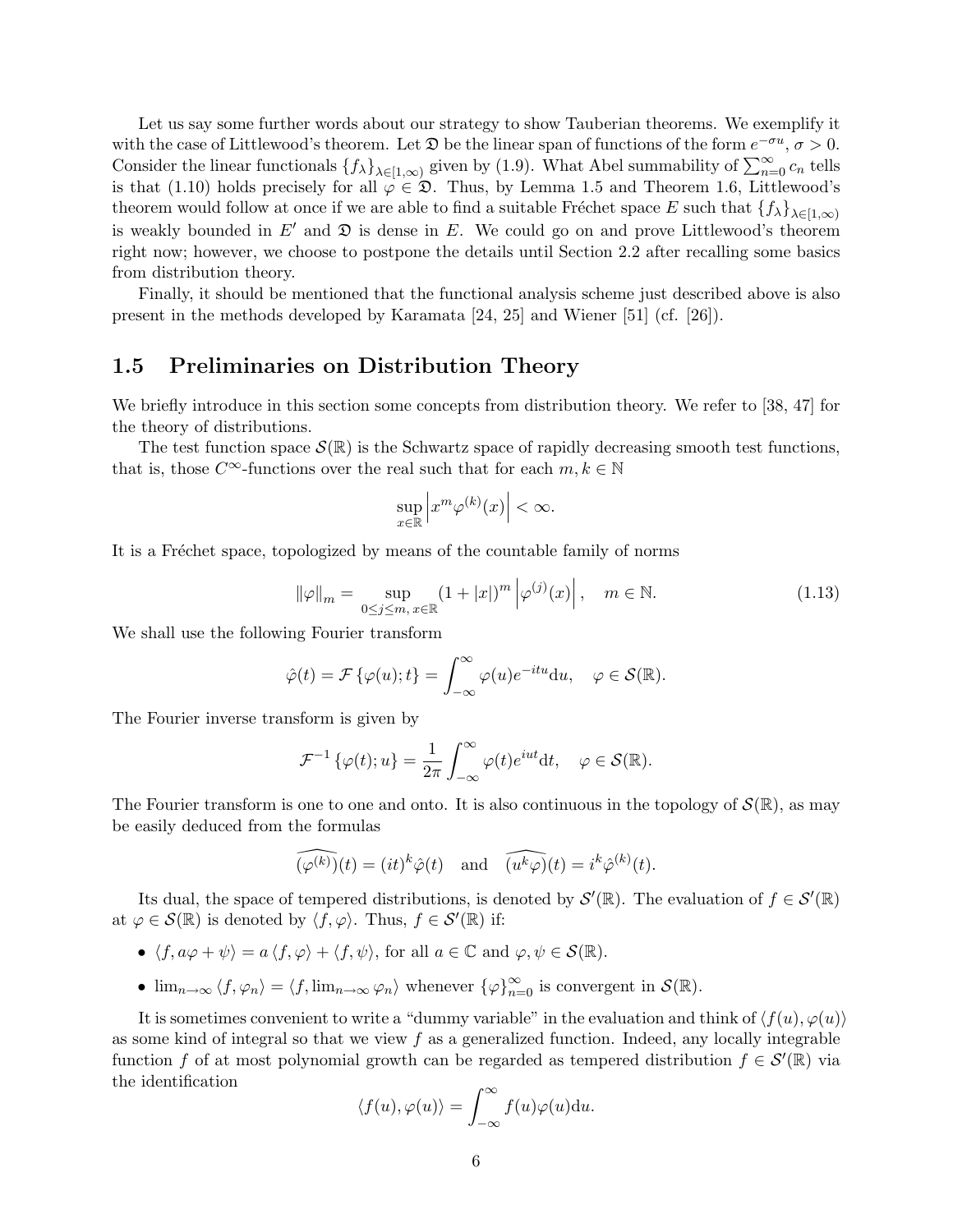Distributions determined in these manner are called regular distributions.

We can define many useful operations on  $\mathcal{S}'(\mathbb{R})$  by duality, as long as they are continuous operations on the test function space  $\mathcal{S}(\mathbb{R})$ . Given a generic  $f \in \mathcal{S}'(\mathbb{R})$ , we define

• Its derivative  $f^{(k)} \in \mathcal{S}'(\mathbb{R})$  as

$$
\langle f^{(k)}(u), \varphi(u) \rangle = (-1)^k \langle f(u), \varphi^{(k)}(u) \rangle.
$$

• Its Fourier transform  $\hat{f} \in \mathcal{S}'(\mathbb{R})$  as

$$
\langle \hat{f}(u), \varphi(u) \rangle = \langle f(t), \hat{\varphi}(t) \rangle.
$$

• For numbers  $a, b \in \mathbb{R}$ , the linear change of variables  $f(au + b) \in \mathcal{S}'(\mathbb{R})$  as

$$
\langle f(au+b), \varphi(u) \rangle = \frac{1}{|a|} \left\langle f(t), \varphi\left(\frac{t-b}{a}\right) \right\rangle.
$$

• If  $\psi \in \mathcal{S}(\mathbb{R})$ , the distribution  $\psi f \in \mathcal{S}'(\mathbb{R})$  is defined as

$$
\langle \psi(u)f(u), \varphi(u) \rangle = \langle f(u), \psi(u)\varphi(u) \rangle
$$

These four operations on distributions are in accordance with those for ordinary functions. For instance, the definition of the distributional derivative is nothing but integration by parts, while that of Fourier transform coincides with Parseval's identity when  $f \in L^2(\mathbb{R})$ .

Convergence of nets  $f_{\lambda} \to f$  in  $\mathcal{S}'(\mathbb{R})$  is interpreted in the weak sense, namely,

 $f_{\lambda} \to f$  in  $\mathcal{S}'(\mathbb{R})$  if and only if  $\langle f_{\lambda}, \varphi \rangle \to \langle f, \varphi \rangle$  for each  $\varphi \in \mathcal{S}(\mathbb{R})$ .

The operations defined above become automatically continuous on  $\mathcal{S}'(\mathbb{R})$ , thus if  $f_{\lambda} \to f$  in  $\mathcal{S}'(\mathbb{R})$ then  $\hat{f}_{\lambda} \to \hat{f}$  and  $f_{\lambda}^{(k)} \to f^{(k)}$  in  $\mathcal{S}'(\mathbb{R})$ .

We denote by  $\mathcal{D}(\mathbb{R}) \subset \mathcal{S}(\mathbb{R})$  the subspace of compactly supported test functions.

A distribution  $f \in \mathcal{S}'(\mathbb{R})$  is said to vanish on the interval  $(a, b)$  if  $\langle f, \varphi \rangle = 0$  for all  $\varphi \in \mathcal{D}(\mathbb{R})$ supported in  $(a, b)$ . One can then defined supp f as the complement of the biggest open set where f vanishes.

Let us discuss some examples of particular distributions. These examples will be used in the future.

**Example 1.7.** Dirac delta. We defined the Dirac deltas in Section 1.4 through (1.8). From now on, we shall use the notation  $\delta = \delta_0$ , so that  $\delta_a$  is simply given by translation of  $\delta$ , that is,  $\delta_a(u) = \delta(u-a)$ . Observe also that  $\delta$  transforms under linear change of variables as  $\delta(au-b)$  $|a|^{-1} \delta(u-a^{-1}b).$ 

**Example 1.8.** Heaviside function. The Heaviside function  $H$  is the characteristic function of the interval  $[0, \infty)$ . Its evaluation at test functions is then given by  $\langle H(u), \varphi(u) \rangle = \int_0^\infty \varphi(u) \mathrm{d}u$ , and since  $-\int_0^\infty \varphi'(u) \mathrm{d}u = \varphi(0)$ , we obtain  $H' = \delta$ .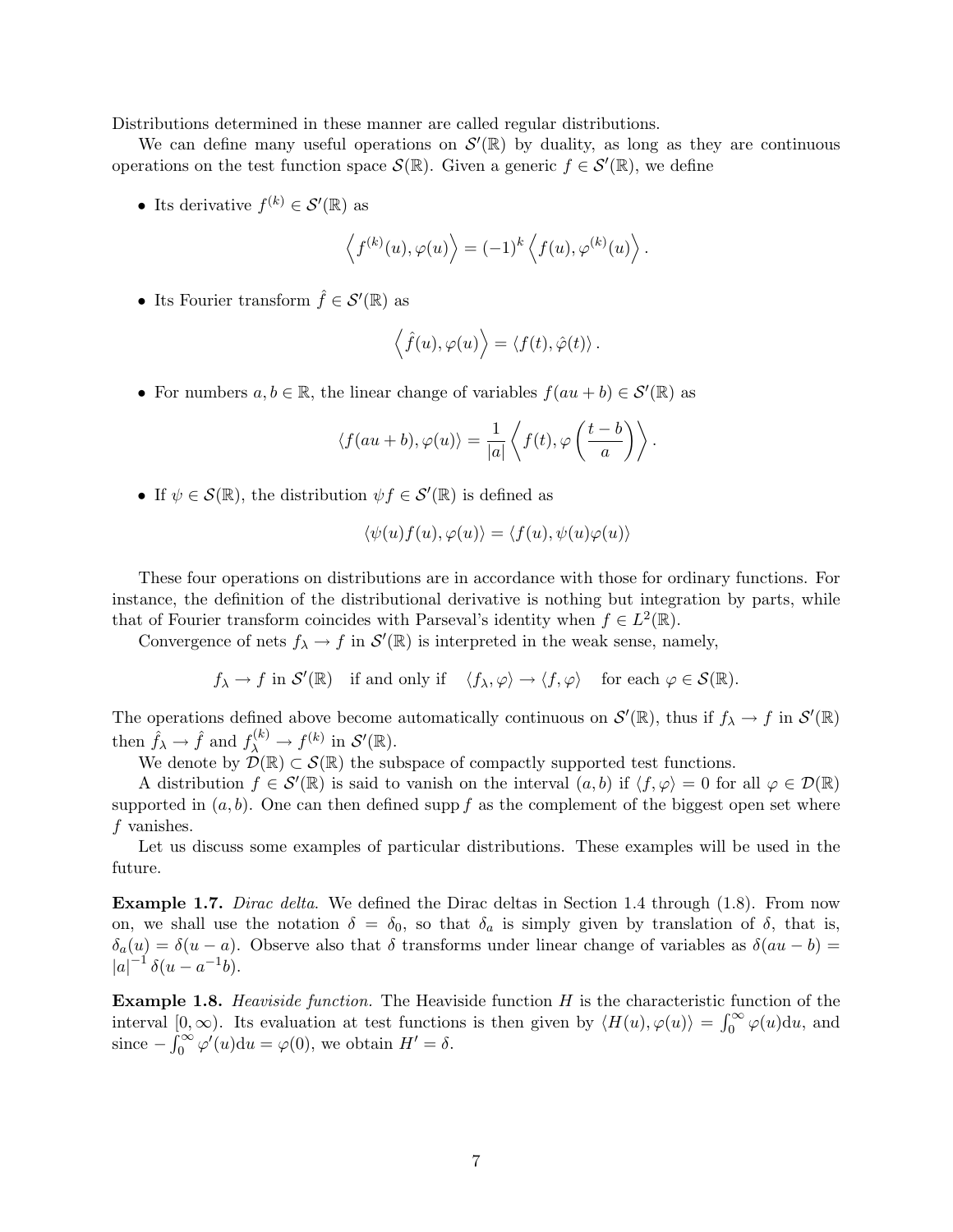**Example 1.9.** The distributions  $u_+^{\alpha}$ . If  $\Re e \alpha > -1$ , the distribution  $u_+^{\alpha}$  is a regular distribution given by  $u_{+}^{\alpha} = u^{\alpha}H(u)$ . Its action on test functions is simply given by the integral

$$
\langle u_+^{\alpha}, \varphi(u) \rangle = \int_0^{\infty} u^{\alpha} \varphi(u) \mathrm{d}u ; \qquad (1.14)
$$

when  $\Re e \ \alpha < -1, \ \alpha \notin \mathbb{Z}_-$ , then  $u^{\alpha}_{+}$  is defined as

$$
\frac{u_+^{\alpha}}{\Gamma(\alpha+1)} = \frac{\left(u_+^{\alpha+n}\right)^{(n)}}{\Gamma(\alpha+n+1)},\tag{1.15}
$$

where  $n = [-\alpha]$ . Therefore,  $u_+^{\alpha}$  is well defined for  $\alpha \in \mathbb{C} \setminus \mathbb{Z}_-$ . The expression (1.15) is meaningful for  $\alpha = -k \in \mathbb{Z}$ <sub>-</sub>; indeed, since  $u^0_+ = H$ ,

$$
\left. \frac{u_+^{\alpha}}{\Gamma(\alpha+1)} \right|_{\alpha=-k} = \delta^{(k-1)}(u). \tag{1.16}
$$

**Example 1.10.** Functions of local bounded variation. Assume that S is a function of local bounded variation (i.e., of bounded variation on each compact interval) which has at most polynomial growth. Then integration by parts yields  $S' = dS$ , in the sense

$$
\langle S'(u), \varphi(u) \rangle = \int_{-\infty}^{\infty} \varphi(u) dS(u). \tag{1.17}
$$

The Stieltjes integral (1.17) may not be absolutely convergent, it is rather an improper integral (e.g., consider  $S(x) = e^{ie^x}$ ). The case  $S(x) := \sum_{0 \leq \lambda_n < x} c_n$  is of particular interest for us; in this case we obtain

$$
S'(u) = \sum_{n=0}^{\infty} c_n \delta(u - \lambda_n).
$$

**Exercise 1.11.** A distribution  $f \in \mathcal{S}'(\mathbb{R})$  is said to be homogeneous of degree  $\alpha \in \mathbb{R}$  if  $f(au)$  $a^{\alpha} f(u)$  for all  $a > 0$ , namely, for each test function

$$
\langle f(au), \varphi(u) \rangle = \frac{1}{a} \left\langle f(u), \varphi\left(\frac{u}{a}\right) \right\rangle = a^{\alpha} \left\langle f(u), \varphi(u) \right\rangle, \quad \text{for all } a > 0. \tag{1.18}
$$

Show that if  $\alpha \notin \mathbb{Z}_-$ , then  $u_+^{\alpha}$  homogeneous of degree  $\alpha$ , while  $\delta^{(k-1)}(u)$  is homogeneous of degree  $-k \in \mathbb{Z}_{-}$ , that is,

$$
(au)_+^\alpha = a^\alpha u_+^\alpha
$$
 and  $\delta^{(k-1)}(au) = \frac{\delta^{(k-1)}(u)}{a^k}$ ,  $a > 0$ . (1.19)

**Exercise 1.12.** Show that if  $q \in \mathcal{S}(\mathbb{R})$  is homogeneous of degree  $\alpha$ , then it satisfies the differential equation

$$
ug'(u) = \alpha g(u) \tag{1.20}
$$

(**Hint**: Differentiate (1.18) with respect to a and then set  $a = 1$ ).

**Exercise 1.13.** Show that  $\mathcal{D}(\mathbb{R})$  is dense in  $\mathcal{S}(\mathbb{R})$ .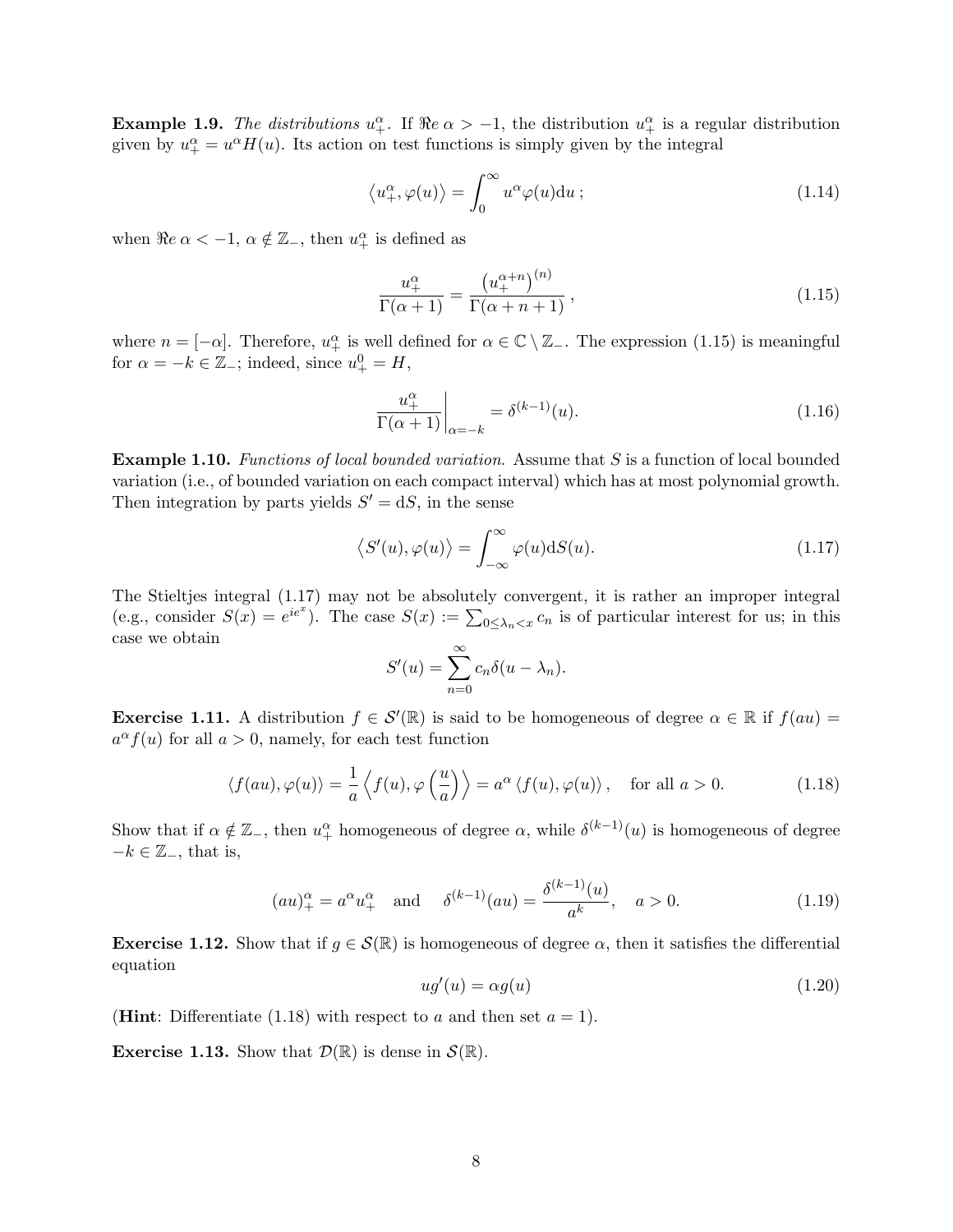#### 1.5.1 Laplace Transforms

We follow [47] and define the Laplace transform for tempered distributions with supports in [0,  $\infty$ ).

The spaces  $\mathcal{D}[0,\infty)$  and  $\mathcal{S}[0,\infty)$  consist of restrictions of elements of  $\mathcal{D}(\mathbb{R})$  and  $\mathcal{S}(\mathbb{R})$  to  $[0,\infty)$ , respectively. The space  $\mathcal{S}[0,\infty)$  has a canonical topology, given by the norms (1.13) where only  $x \geq 0$  is taken into account.

Analogously,  $\mathcal{S}'[0,\infty) \subset \mathcal{S}'(\mathbb{R})$  denotes the subspace of distributions supported in  $[0,\infty)$ . It is canonically isomorphic to the dual of  $S[0,\infty)$ . The identification is as follows. Let  $f \in S'(\mathbb{R})$ be such that supp  $f \subseteq [0,\infty)$  and  $\varphi \in \mathcal{S}[0,\infty)$ , find any  $\psi \in \mathcal{S}(\mathbb{R})$  so that  $\psi(x) = \varphi(x)$  for all  $x \in [0, \infty)$ ; one then defines  $\langle f, \varphi \rangle := \langle f, \psi \rangle$ , such a definition does not depend on the extension  $\psi$ .

The definition of the Laplace transform on  $\mathcal{S}'[0,\infty)$  is now easy. Observe that if  $\Re e s > 0$ , then the function  $e^{-su} \in \mathcal{S}[0,\infty)$ . Given  $f \in \mathcal{S}'[0,\infty)$ , its Laplace transform is defined as

$$
\mathcal{L}\left\{f;s\right\} = \left\langle f(u), e^{-su} \right\rangle, \quad \Re e \ s > 0. \tag{1.21}
$$

It is analytic in s on the half-plane  $\Re e s > 0$ . We write  $s = \sigma + it$  for complex variables.

The relation between the Laplace and Fourier transforms [47, 7] is given by the following two propositions.

**Proposition 1.14.** Let  $f \in \mathcal{S}'[0,\infty)$ . Then,

$$
\mathcal{L}\left\{f;\sigma+it\right\} = \mathcal{F}\left\{f(u)e^{-\sigma u};t\right\}, \quad \text{for } \sigma > 0. \tag{1.22}
$$

Moreover,

$$
\hat{f}(t) = \lim_{\sigma \to 0^+} \mathcal{L}\left\{f; \sigma + it\right\} \quad \text{in } \mathcal{S}'(\mathbb{R}). \tag{1.23}
$$

In particular, the Laplace transform is injective.

*Proof.* The equality (1.22) means that if  $\varphi \in \mathcal{S}(\mathbb{R})$ 

$$
\int_{-\infty}^{\infty} \langle f(u), \varphi(t)e^{-\sigma u}e^{-itu}\rangle dt = \left\langle f(u), e^{-\sigma u} \int_{-\infty}^{\infty} \varphi(t)e^{-itu}dt\right\rangle.
$$
 (1.24)

The fact that one can interchange the integral and the dual paring is left as an exercise for the reader (cf. Exercise 1.21).

Next, we clearly have  $\lim_{\sigma\to 0^+} e^{-\sigma u} f(u) = f(u)$  in  $\mathcal{S}'[0,\infty)$ ; therefore, 1.23 follows by taking limit in (1.22) and using that the Fourier transform is continuous on  $\mathcal{S}'(\mathbb{R})$ .

That the Laplace transform is injective follows now from (1.23) and the fact that the Fourier transform is one to one.  $\Box$ 

Thus, f is the distributional boundary value, in the sense of (1.23), of  $\mathcal{L}{f;s}$  on the line  $Re s = 0$ . This fact yields the following corollary (a consequence of the Hanh-Banach theorem  $[35, 40]$ .

**Corollary 1.15.** Let  $\mathfrak D$  be the linear span of the set  $\{e^{-su}: s > 0\}$ . Then,  $\mathfrak D$  is dense in  $\mathcal S[0,\infty)$ .

*Proof.* By the Hahn-Banach theorem, the assertion is equivalent to show that if  $f \in \mathcal{S}'[0,\infty)$  and  $\langle f, \varphi \rangle = 0$  for all  $\varphi \in \mathfrak{D}$ , then f must necessarily be the zero functional. Thus assume that the functional f vanishes identically on  $\mathfrak{D}$ . This gives in particular that  $\mathcal{L}{f; s} = 0$  for all  $(0, \infty)$ , but since it is analytic, it must identically vanish on  $\Re e s > 0$ . Proposition 1.14 now implies that  $f=0.$  $\Box$ 

Observe that (1.22) yields an inversion formula for the Laplace transform.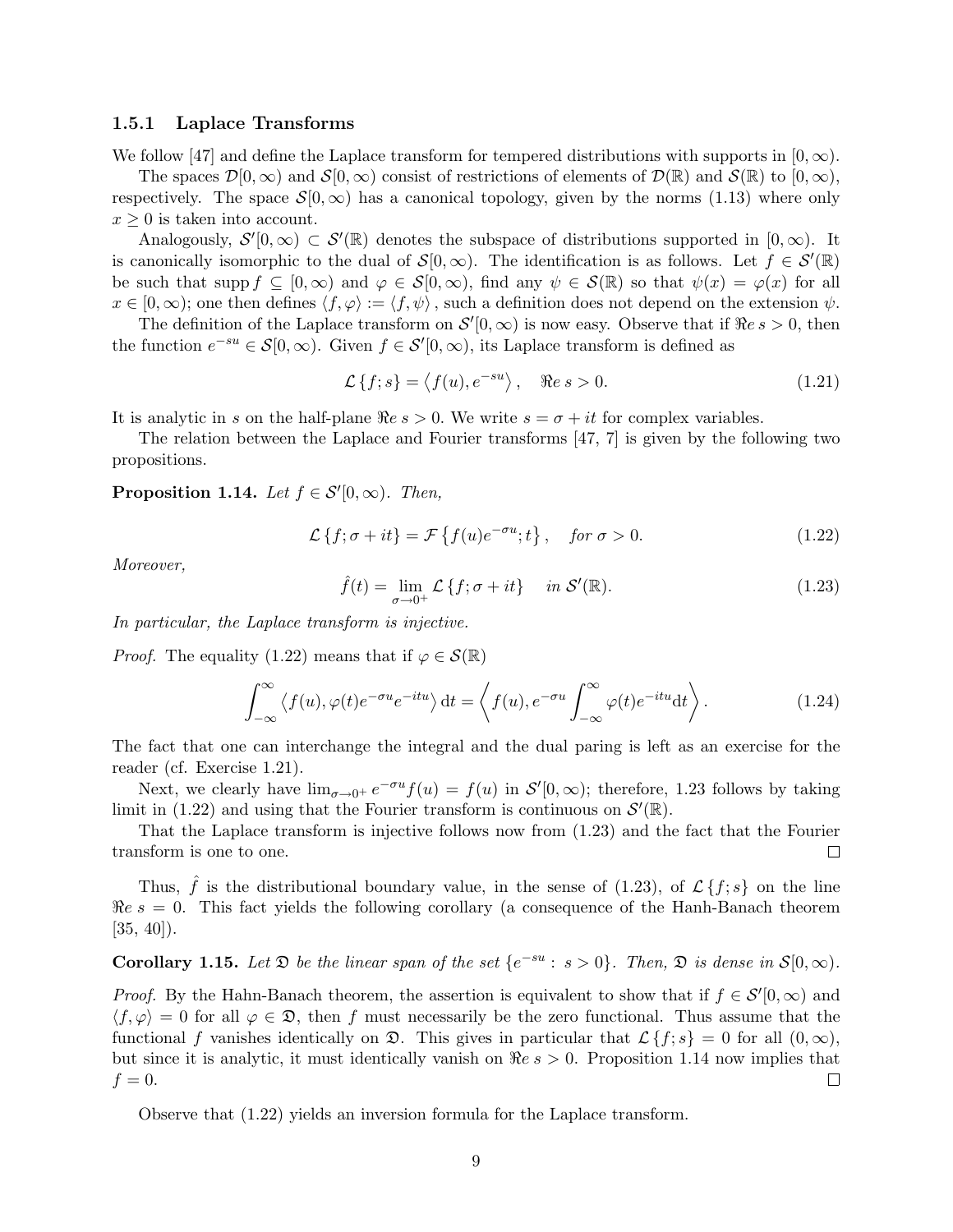**Corollary 1.16.** Let  $f \in \mathcal{S}'[0,\infty)$ . Then, for any fix  $\sigma > 0$ ,

$$
f(u) = e^{\sigma u} \mathcal{F}_t^{-1} \left\{ \mathcal{L} \left\{ f; \sigma + it \right\}; u \right\},\tag{1.25}
$$

where the inverse Fourier transform is taken with respect to the variable t.

We end this subsection by estimating the growth properties of the Laplace transform.

**Proposition 1.17.** Given  $f \in S'(0, \infty)$ , there exist  $m, l \in \mathbb{N}$  and  $C > 0$  such that

$$
|\mathcal{L}\left\{f;s\right\}| \le C \frac{(1+|s|)^l}{\sigma^m}, \quad \text{for } \sigma > 0 \text{ (\Re e s = \sigma).} \tag{1.26}
$$

*Proof.* Since f is a continuous linear functional on  $S[0,\infty)$ , there exists  $m \in \mathbb{N}$  and  $M > 0$  such that

$$
|\langle f(u), \varphi(u) \rangle| \le M \sup_{0 \le j \le m, u \in [0,\infty)} (1+u)^m |\varphi^{(j)}(u)|
$$
, for all  $\varphi \in \mathcal{S}[0,\infty)$ .

Setting  $\varphi(u) = e^{-su}$  in the above inequality, we obtain

$$
|\mathcal{L}\{f;s\}| \le M \sup_{0 \le j \le m, u \in [0,\infty)} (1+u)^m |s^j e^{-su}| \le M(1+|s|)^m \sup_{u \in [0,\infty)} (1+u)^m e^{-\sigma u}
$$
  
=  $M \frac{(1+|s|)^m}{\sigma^m} \sup_{u \in [0,\infty)} (\sigma+u)^m e^{-u} \le C \frac{(1+|s|)^k}{\sigma^m},$ 

where  $k = 2m$  and  $C = M \sup_{u \in [0,\infty)} (1+u)^m e^{-u}$ .

**Remark 1.18.** The converse of Proposition 1.17 also holds [47]: If a function  $F(s)$ , analytic on  $\Re e \ s > 0$ , satisfies a estimate (1.26), then there corresponds a unique  $f \in \mathcal{S}'[0,\infty)$  such that  $F(s) = \mathcal{L} \{f; s\}.$ 

Exercise 1.19. Show the formulas

$$
\mathcal{L}\left\{u^{\alpha}_{+};s\right\} = \frac{\Gamma(\alpha+1)}{s^{\alpha+1}} \text{ and } \mathcal{L}\left\{\delta^{(k)}(u);s\right\} = s^{k}.
$$

**Exercise 1.20.** (Homogeneous distributions) Let  $g \in S'(0, \infty)$  be homogeneous of degree  $\alpha$ . Show that g must be of the form

$$
g(u) = \begin{cases} Cu_+^{\alpha}, & \text{if } \alpha \notin \in \mathbb{Z}_-, \\ C\delta^{(k-1)}(u), & \text{if } \alpha = -k \in \mathbb{Z}_-, \end{cases}
$$
(1.27)

for some constant C (**Hint:** Apply Laplace transform to  $(1.20)$  in Exercise 1.12, solve the differential equation, and then use Exercise 1.19 and the injectivity of the Laplace transform).

**Exercise 1.21.** Show (1.24) (**Hint**: Define the sequence  $\psi_N \in \mathcal{S}[0,\infty)$  by

$$
\psi_N(u) = e^{-\sigma u} \sum_{n=-N}^{N} \frac{1}{N} \varphi\left(\frac{k}{N}\right) e^{-iu\frac{k}{N}}
$$

and show that  $\lim_{N\to\infty}\psi_N(u)=e^{-\sigma u}\int_{-\infty}^{\infty}\varphi(t)e^{-itu}dt$  in the topology of  $\mathcal{S}[0,\infty)$ ).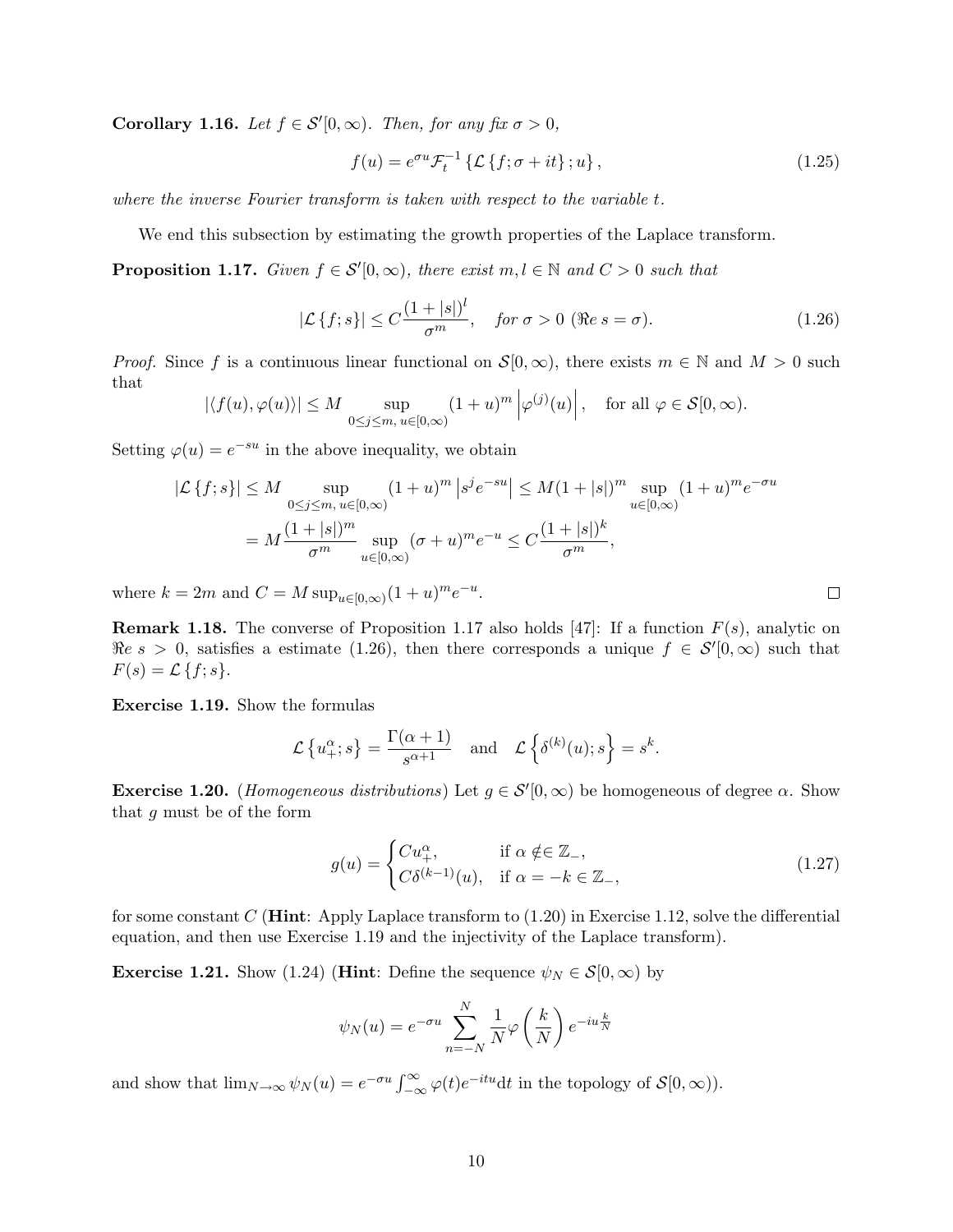**Exercise 1.22.** Show that if  $\varphi \in \mathcal{D}(\mathbb{R})$ , then

$$
F(s) = \mathcal{L}\{\varphi; s\} = \int_{-\infty}^{\infty} \varphi(u)e^{-su} \mathrm{d}u
$$

is an entire function in  $s \in \mathbb{C}$ . In addition, show that if supp  $\varphi \subseteq [-a, a]$ , then for all  $m, k \in \mathbb{N}$ , there are constants  $M_{m,k} > 0$  such that

$$
\Big|F^{(m)}(s)\Big| < M_{m,k} \frac{e^{a|\Re e\,s|}}{(1+|s|)^k} \ .
$$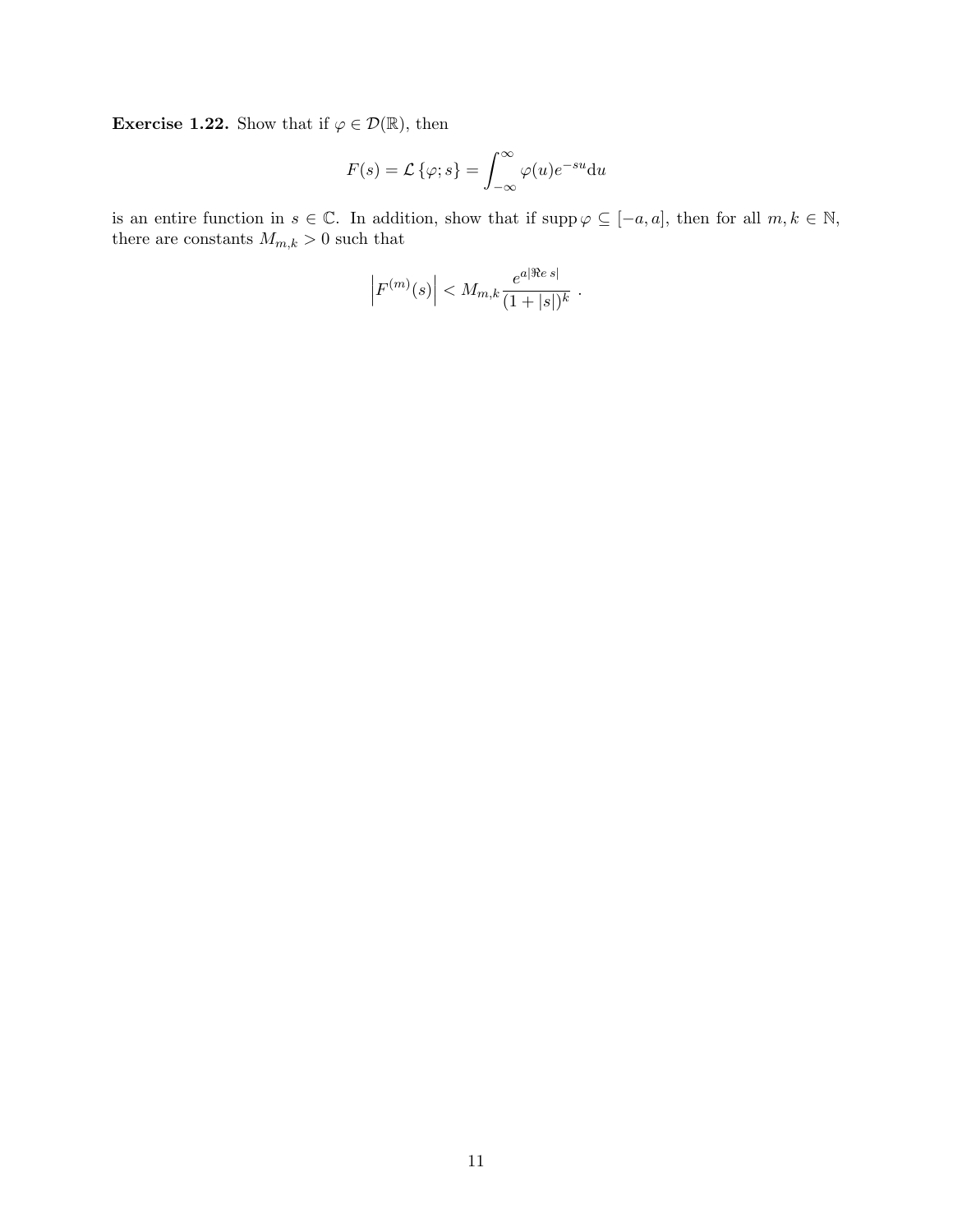## Chapter 2

# Hardy-Littlewood Type Theorems

Hardy and Littlewood provided in [20] an extension of Theorem 1.2 to asymptotic behavior. We see that the one-sided version of Theorem 1.2 is the case  $\alpha = 0$  of the following theorem. A more general version of Theorem 2.1 for Stieltjes integrals holds (cf. Subsections 2.3.2).

**Theorem 2.1** (Hardy and Littlewood). Let  $\sum_{n=0}^{\infty} c_n r^n$  be convergent for  $|r| < 1$ . Suppose that for some number  $\alpha \geq 0$ 

$$
F(r) = \sum_{n=0}^{\infty} c_n r^n \sim \frac{C}{(1-r)^\alpha} \quad \text{as } r \to 1^-
$$
 (2.1)

 $(i.e., \lim_{r \to 1^-} (1-r)^{\alpha} F(r) = C$ . If

$$
nc_n \ge -Mn^{\alpha}, \quad \text{for all } n \ge 1,
$$
\n<sup>(2.2)</sup>

then,

$$
S_n = \sum_{k=0}^{n} c_k \sim C'n^{\alpha} \quad \text{as } n \to \infty, \quad \text{where } C' = \frac{C}{\Gamma(\alpha+1)}.
$$
 (2.3)

The corresponding Abelian counterpart to Theorem 2.1 is not difficult to show:

**Proposition 2.2.** Suppose  $S_n = \sum_{k=0}^n c_k \sim C'n^{\alpha}$ . Then (2.1) holds with  $C = C'\Gamma(\alpha + 1)$ . *Proof.* Write  $S(x) = \sum_{n \le x} c_n$  so that  $S(x) \sim C'$  as  $x \to \infty$ . Set  $r = e^{-y}$ , then  $y \to 0^+$  as  $r \to 1^-$ .

By applying first integration by parts and then the dominated convergence theorem, we have

$$
\sum_{n=0}^{\infty} c_n e^{-yn} = \int_0^{\infty} e^{-yu} dS(u) = \int_0^{\infty} S\left(\frac{u}{y}\right) e^{-u} du
$$
  
 
$$
\sim \frac{1}{y^{\alpha}} \int_0^{\infty} u^{\alpha} e^{-u} du = \frac{C'\Gamma(\alpha+1)}{(-\log r)^{\alpha}} \sim \frac{C'\Gamma(\alpha+1)}{(1-r)^{\alpha}} \text{ as } r \to 1^-.
$$

The aim of this chapter is to study analogs to Theorem 2.1 that are applicable to tempered distributions. Such distributional versions are originally due to Drozhzhinov and Zavialov [11]. We shall show that they include Theorem 2.1 as a particular instance. Multidimensional version will be considered in Chapter 4. Let us mention that all the results of this chapter can be extended to include comparison with Karamata regularly varying functions (cf. see [5, 26] for Stieltjes integrals and [48] for generalized functions). We also refer to [15, 16, 43] for distributional methods in Tauberian theorems for Abel summability.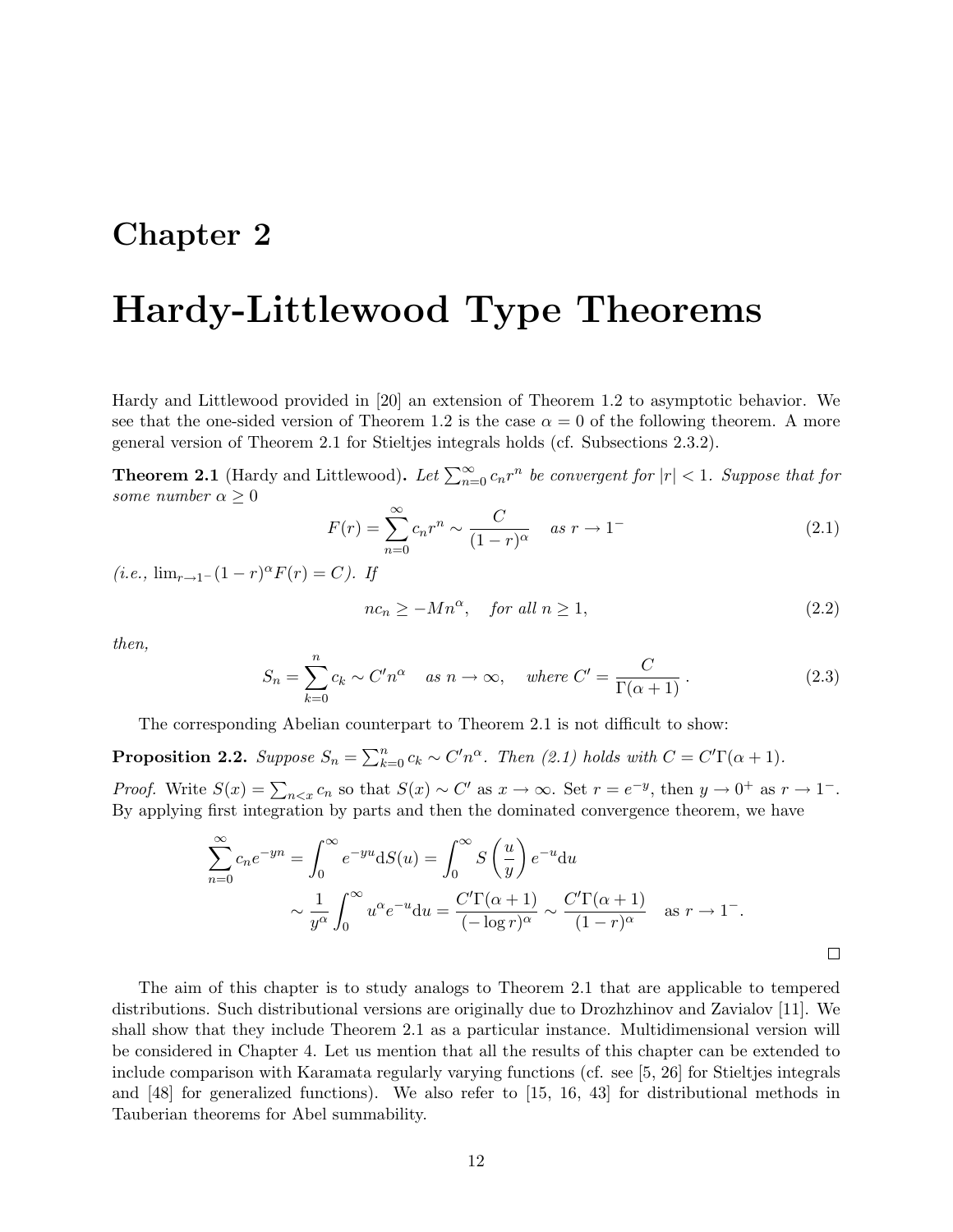#### 2.1 Distributional Asymptotics

Let  $f \in L^1_{loc}[0,\infty)$  (a locally integrable function). Assume that  $f(x) \sim Cx^{\alpha}$  as  $x \to \infty$ , where  $\alpha > -1$ . Then, for each  $\varphi \in \mathcal{S}(\mathbb{R})$ 

$$
\int_0^\infty f(\lambda u)\varphi(u)du \sim C\lambda^\alpha \int_0^\infty u^\alpha \varphi(u)du = C\lambda^\alpha \langle u_+^\alpha, \varphi(u) \rangle \quad \text{as } \lambda \to \infty. \tag{2.4}
$$

The idea of the distributional asymptotics is simple and natural. We use an analog to (2.4) as the definition for the asymptotic behavior of a distribution.

**Definition 2.3.** Let  $f \in \mathcal{S}'[0,\infty)$ . We say that f has (distributional) asymptotic behavior with respect to  $\lambda^{\alpha}$  if there exists  $g \in \mathcal{S}'[0,\infty)$  such that

$$
\langle f(\lambda u), \varphi(u) \rangle \sim \lambda^{\alpha} \langle g(u), \varphi(u) \rangle \quad \text{as } \lambda \to \infty, \quad \text{for each } \varphi \in \mathcal{S}(\mathbb{R}). \tag{2.5}
$$

In such a case, we write

$$
f(\lambda u) \sim \lambda^{\alpha} g(u) \quad \text{as } \lambda \to \infty. \tag{2.6}
$$

 $\Box$ 

The distribution g in  $(2.6)$  is forced to be homogeneous, as stated in the following proposition. **Proposition 2.4.** If (2.6) is satisfied and  $g \neq 0$ , then g has the form (1.27).

*Proof.* Take  $\varphi \in \mathcal{S}(\mathbb{R})$ , then, by (2.5), for each  $a > 0$ ,

$$
\langle g(au), \varphi(u) \rangle = \left\langle g(u), \frac{1}{a} \varphi\left(\frac{u}{a}\right) \right\rangle = \lim_{\lambda \to \infty} \frac{\left\langle f(\lambda u), \frac{1}{a} \varphi\left(\frac{u}{a}\right) \right\rangle}{\lambda^{\alpha}} = a^{\alpha} \lim_{\lambda \to \infty} \frac{\left\langle f(a\lambda u), \varphi(u) \right\rangle}{(a\lambda)^{\alpha}}
$$

$$
= a^{\alpha} \left\langle g(u), \varphi(u) \right\rangle.
$$

We have seen that the ordinary asymptotic behavior of functions implies the distributional one. The converse is not true in general.

**Example 2.5.** The function  $f(u) = (1 + \sin u)H(u)$  has the following distributional limit

$$
\lim_{\lambda \to \infty} f(\lambda u) = H(u).
$$

However, it is clear that  $\lim_{x\to\infty}(1+\sin x)$  does not exist. Let us verify that f has the distributional limit; indeed, if  $\varphi \in \mathcal{S}(\mathbb{R}),$ 

$$
\int_0^\infty (1+\sin \lambda u)\varphi(u)du = \int_0^\infty \varphi(u)du + \frac{\varphi(0)}{\lambda} + \frac{1}{\lambda}\int_0^\infty \cos(\lambda u)\varphi'(u)du = \int_0^\infty \varphi(u)du + O\left(\frac{1}{\lambda}\right).
$$

It is therefore of vital importance to find conditions that allow us to come back from distributional asymptotics to classical ones. The following proposition goes in that direction. It can be interpreted as a Tauberian theorem, where the Tauberian hypothesis is given by monotonicity.

**Proposition 2.6.** Let S be a non-decreasing function that vanishes for  $x \leq 0$  and has distributional asymptotic behavior

$$
S(\lambda u) \sim C\lambda^{\alpha} u_{+}^{\alpha} \quad \text{as } \lambda \to \infty,
$$
\n(2.7)

for some  $\alpha \geq 0$ . Then, it has the ordinary asymptotic behavior

$$
S(x) \sim Cx^{\alpha} \quad \text{as } x \to \infty. \tag{2.8}
$$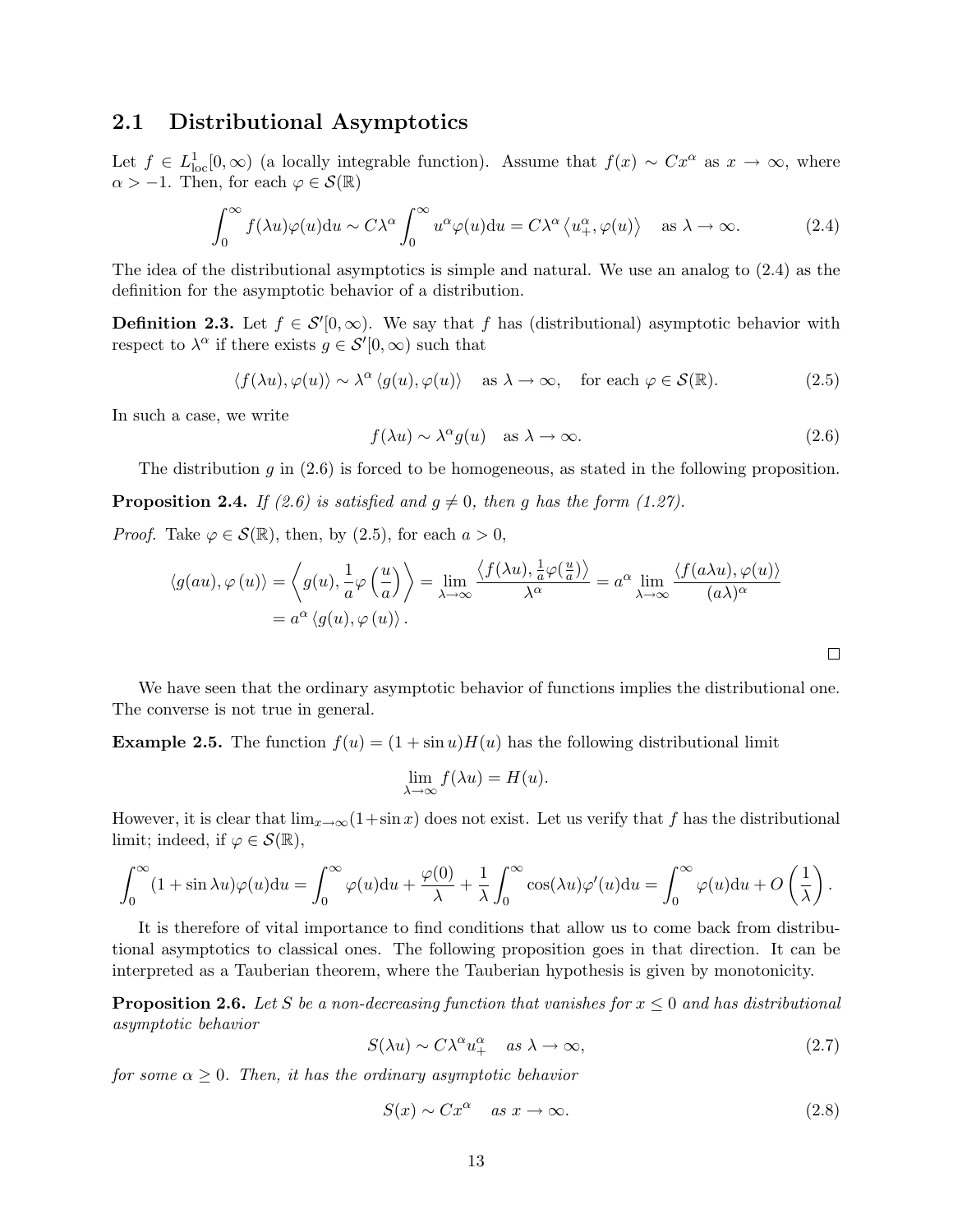*Proof.* We only give the proof when  $\alpha > 0$ , the case  $\alpha = 0$  is easy and it is left to the reader (cf. Exercise 2.9). Differentiating (2.7), cf. Exercise 2.8, we have

$$
S'(\lambda u) \sim C\alpha \lambda^{\alpha-1} x_+^{\alpha-1}
$$
 as  $\lambda \to \infty$ ;

the above asymptotic relation means that

$$
\langle S'(\lambda u), \varphi(u) \rangle = \frac{1}{\lambda} \int_0^\infty \varphi\left(\frac{u}{\lambda}\right) dS(u) \sim C\alpha \lambda^{\alpha-1} \int_0^\infty \varphi(u) u^{\alpha-1} du \text{ as } \lambda \to \infty,
$$

for each test function. We now select suitable test functions. Let  $0 < \sigma < 1$  be arbitrary. Pick  $\varphi = \varphi_1 \in \mathcal{D}[0,\infty)$  with the properties  $0 \leq \varphi_1 \leq 1$ , supp $\varphi_1 \subseteq [0,1+\sigma]$  and  $\varphi_1(x) = 1$  on  $[0,1]$ . Then,

$$
\limsup_{\lambda \to \infty} \frac{S(\lambda)}{\lambda^{\alpha}} - C = \limsup_{\lambda \to \infty} \frac{1}{\lambda^{\alpha}} \int_{0}^{\lambda} dS(u) - C
$$
\n
$$
\leq \lim_{\lambda \to \infty} \frac{1}{\lambda^{\alpha}} \int_{0}^{\infty} \varphi_{1}\left(\frac{u}{\lambda}\right) dS(u) - C
$$
\n
$$
= \lim_{\lambda \to \infty} \frac{1}{\lambda^{\alpha-1}} \left\langle S'(\lambda u), \varphi_{1}(u) \right\rangle - C
$$
\n
$$
= C\alpha \int_{0}^{1+\sigma} u^{\alpha-1} \varphi_{1}(u) du - C \leq C\alpha \int_{1}^{1+\sigma} u^{\alpha-1} du.
$$

Similarly, choosing the test function  $\varphi = \varphi_2$  with the properties  $0 \leq \varphi_2 \leq 1$ , supp  $\varphi_2 \subseteq [0,1]$  and  $\varphi_2(x) = 1$  on  $[0, 1 - \sigma]$ , we come to the conclusion

$$
\liminf_{\lambda \to \infty} \frac{S(\lambda)}{\lambda^{\alpha}} - C \ge -C \int_{1-\sigma}^{1} u^{\alpha-1} \mathrm{d}u.
$$

Since  $\sigma$  is arbitrary, we obtain (2.8).

The asymptotic behavior  $f(\lambda u) \sim \beta \lambda^{-1} \delta(u)$  is related to problems involving numerical series. Actually, Lemma 1.5 can be extended to the following one-sided proposition.

**Proposition 2.7.** Let  $f(u) = \sum_{n=0}^{\infty} c_n \delta(u-n) \in \mathcal{S}'[0,\infty)$  have the asymptotic behavior

$$
f(\lambda u) = \sum_{n=0}^{\infty} c_n \delta(\lambda u - n) \sim \beta \frac{\delta(u)}{\lambda} \quad \text{as } \lambda \to \infty.
$$
 (2.9)

If  $nc_n \ge -M$  for some M, then  $\sum_{n=0}^{\infty} c_n = \beta$ .

*Proof.* We can assume that  $c_0 = 0$ . Set  $S(x) = \sum_{n \le x} c_n$ . Choose as before  $\varphi = \varphi_1 \in \mathcal{D}[0, \infty)$  with the properties  $0 \leq \varphi_1 \leq 1$ , supp  $\varphi_1 \subseteq [0, 1 + \sigma]$  and  $\varphi_1(x) = 1$  on [0, 1]. Then,

$$
\limsup_{\lambda \to \infty} S(\lambda) - \beta = \limsup_{\lambda \to \infty} \sum_{0 < n < \lambda} \left( c_n + \frac{M}{n} \right) - \beta - M \sum_{n < \lambda} \frac{1}{n}
$$
\n
$$
\leq \lim_{\lambda \to \infty} \sum_{n=1}^{\infty} c_n \varphi_1 \left( \frac{n}{\lambda} \right) - \beta + M \sum_{n=1}^{\infty} \frac{1}{n} \varphi_1 \left( \frac{n}{\lambda} \right) - M \sum_{n < \lambda} \frac{1}{n}
$$
\n
$$
= M \lim_{\lambda \to \infty} \sum_{1 \leq \frac{n}{\lambda} \leq \sigma} \frac{1}{n} \varphi_1 \left( \frac{n}{\lambda} \right) = M \int_1^{\sigma + 1} \frac{\varphi_1(u)}{u} \mathrm{d}u
$$
\n
$$
\leq M \sigma.
$$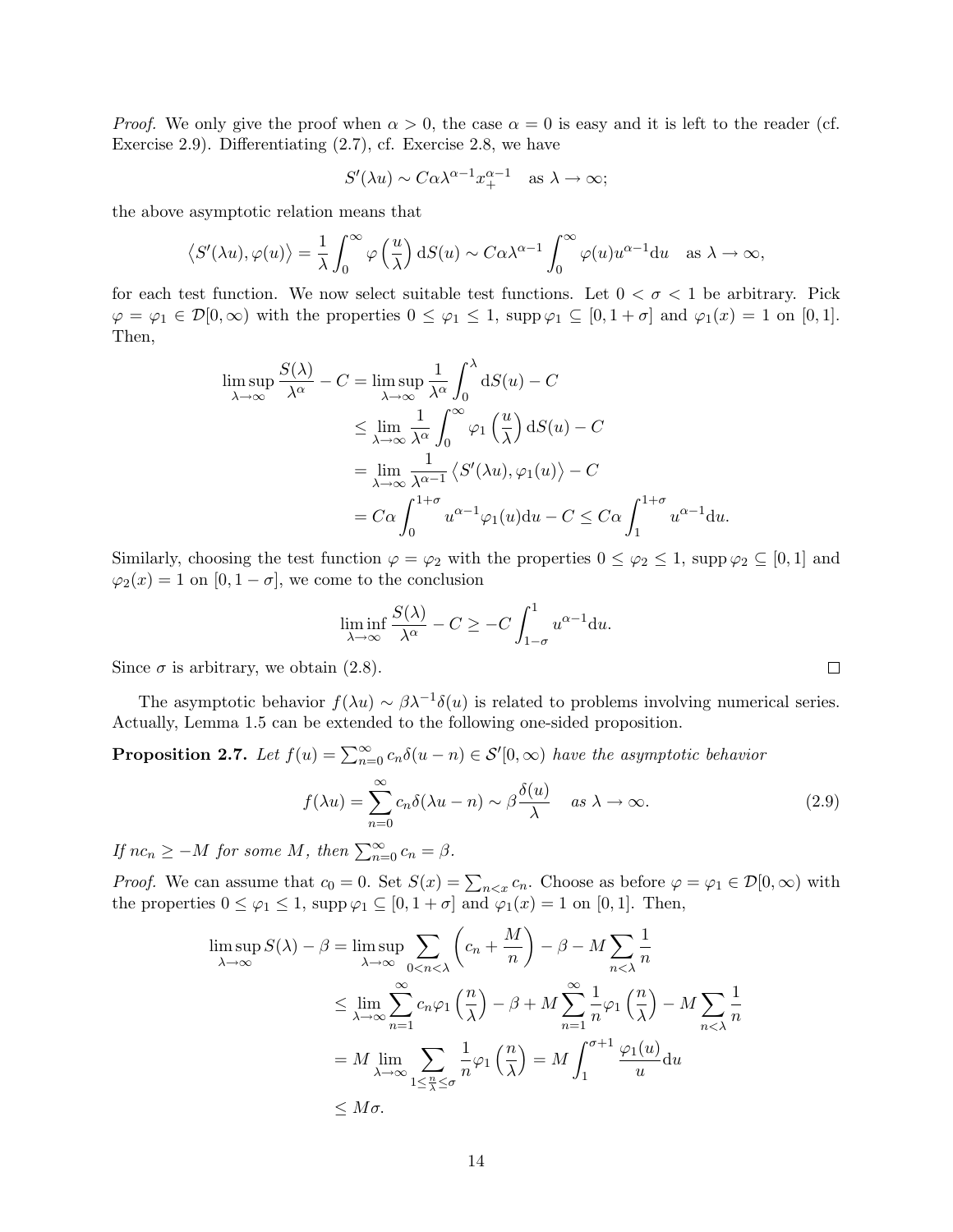Similarly, choosing the test function  $\varphi = \varphi_2$  with properties  $0 \leq \varphi_2 \leq 1$ , supp  $\varphi_2 \subseteq [0,1]$  and  $\varphi_2(x) = 1$  on  $[0, 1 - \sigma]$ , we obtain

$$
\liminf_{\lambda \to \infty} S(\lambda) - \beta \ge -M \int_{1-\sigma}^{1} \frac{\mathrm{d}u}{u}
$$

Since  $\sigma$  is arbitrary, we obtain  $\sum_{n=1}^{\infty} c_n = \beta$ .

In the future, we shall also make use of the big  $O$  landau symbol in the distributional sense, so we write

$$
f(\lambda u) = O(\lambda^{\alpha})
$$
 as  $\lambda \to \infty$ ,

if it holds after evaluation at each test function, i.e., for each test function  $\varphi \in \mathcal{S}(\mathbb{R})$ 

$$
\langle f(\lambda u), \varphi(u) \rangle = O(\lambda^{\alpha}) \text{ as } \lambda \to \infty.
$$

We refer to [14, 32, 41, 48] for a more complete account about properties of the distributional asymptotics.

Exercise 2.8. Use the definition of distributional derivative to show that (2.6) can be differentiated with respect to u, namely, if  $(2.6)$  holds and  $k \in \mathbb{N}$ , then,

$$
f^{(k)}(\lambda u) \sim \lambda^{\alpha - k} g^{(k)}(u) \quad \text{as } \lambda \to \infty. \tag{2.10}
$$

.

Observe that this property does not hold in general for asymptotics in the ordinary sense (e.g.,  $f(x) = x^2 + e^{ix^3} \sim x^2$ , but  $f'(x)$  is not asymptotic to 2x in the classical sense). Show that the same differentiation property holds for the O landau symbol.

**Exercise 2.9.** Show Proposition 2.6 for  $\alpha = 0$  (**Hint**: Select a positive and non-increasing  $\varphi \in$  $\mathcal{S}[0,\infty)$  such that  $\varphi(0)=1$ , then apply the monotone convergence theorem to exchange limit and integral in  $\lim_{\lambda \to \infty} \int_0^\infty \varphi(u/\lambda) dS(u)$ .

**Exercise 2.10.** Show if  $S \in L^1_{loc}[0,\infty)$  is so that  $S(x) = O(x^{\alpha})$  as  $x \to \infty$  for some  $\alpha > -1$ , then  $S(\lambda u) = O(\lambda^{\alpha})$  as  $\lambda \to \infty$  in the distributional sense.

#### 2.2 A First Example: Littlewood's Theorem

In this section we complete the argument that was started in Section 1.4 and prove Littlewood's theorem, Theorem 1.2. We need the following lemma, whose proof can be tracked down to that of Tauber's original theorem [18, p. 149], [39].

**Lemma 2.11.** Let  ${c_n}_{n=0}^{\infty}$  be a sequence of complex numbers. If  $c_n = O(1/n)$ , then,

$$
\sum_{n=0}^{\infty} c_n e^{-ny} - \sum_{n \le \frac{1}{y}} c_n = O(1), \quad y > 0.
$$
\n(2.11)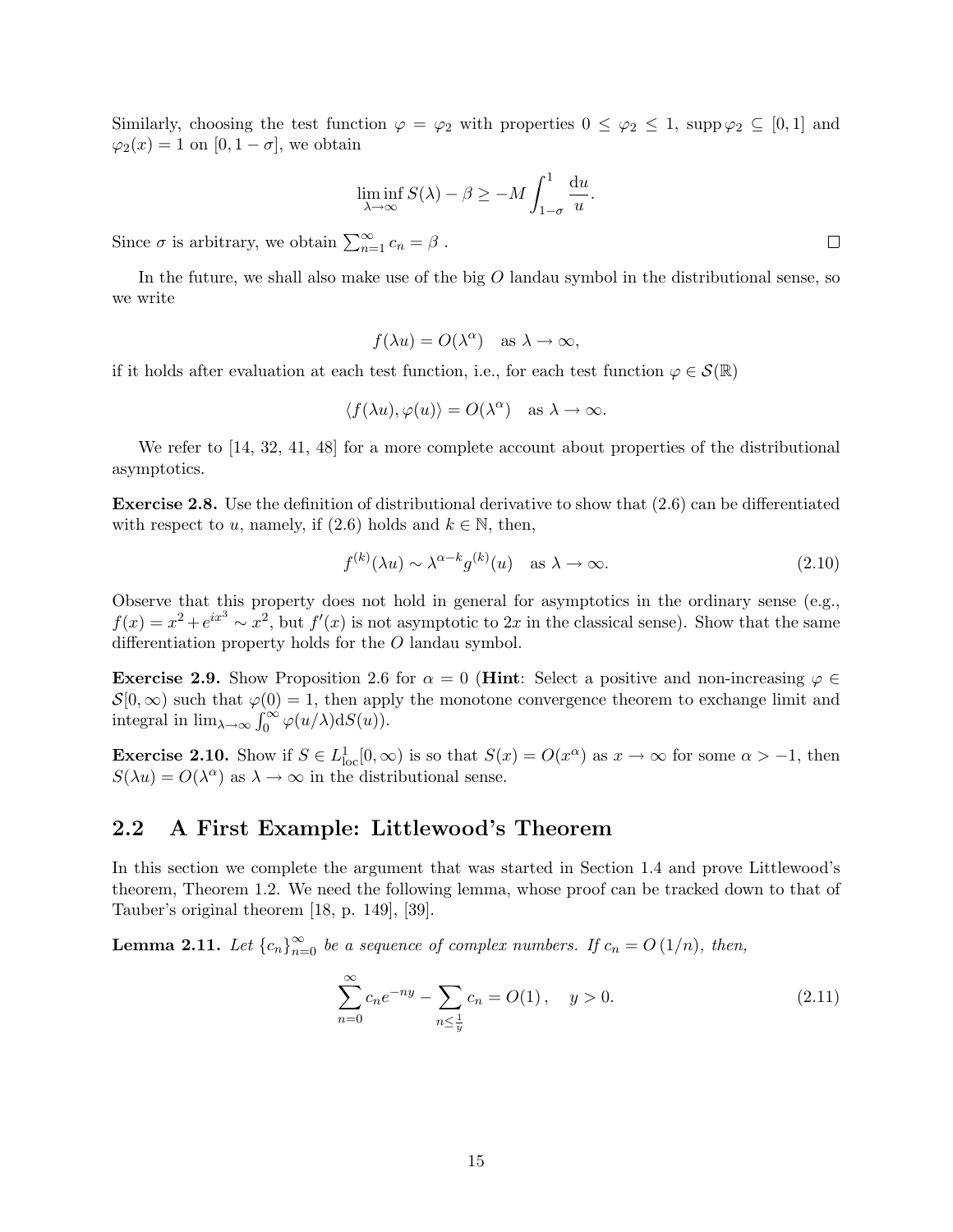*Proof.* Choose M such that  $n |c_n| \leq M$ , for every n. Then,

$$
\left| \sum_{n=0}^{\infty} c_n e^{-ny} - \sum_{n \le \frac{1}{y}} c_n \right| \le \sum_{n \le \frac{1}{y}} |c_n| \left( 1 - e^{-ny} \right) + \sum_{\frac{1}{y} < n} |c_n| \, e^{-ny} \le My \sum_{n \le \frac{1}{y}} 1 + My \sum_{\frac{1}{y} < n} e^{-ny} \\
\le M + My \int_{\frac{1}{y}}^{\infty} e^{-yu} \, du = 2M.
$$

Lemma 2.11 is the last ingredient we need for the proof of Littlewood's theorem. So, assume that  $c_n = O(1/n)$  and

$$
\lim_{y \to 0^+} \sum_{n=0}^{\infty} c_n e^{-ny} = \beta.
$$
\n(2.12)

 $\Box$ 

Define  $f(u) := \sum_{n=0}^{\infty} c_n \delta(u - n)$ . Then, as we already observed in Section 1.4,

$$
\lim_{\lambda \to \infty} \langle \lambda f(\lambda u), \varphi(u) \rangle = \beta \langle \delta(u), \varphi(u) \rangle \quad \text{for each } \varphi \in \mathfrak{D},
$$

where  $\varphi \in \mathfrak{D}$  is the linear span of functions of the form  $e^{-su} \in \mathcal{S}[0,\infty)$ ,  $s > 0$ . Such a set is dense in  $\mathcal{S}[0,\infty)$  (cf. Corollary 1.15). We want to apply Theorem 1.6 to  $f_{\lambda}(u) = \lambda f(\lambda u)$  in order to conclude (2.9), the rest would follow at once from Proposition 2.7. So, all we have to verify that  $\lambda f_{\lambda}(u) = O(1)$  in  $S'[0,\infty)$ . Define  $S(x) = \sum_{n \leq x} c_n$ , by Lemma 2.11, we have  $S(x) = O(1)$ , but this ordinary order relation implies the distributional one  $S(\lambda u) = O(1)$  (cf. Exercise 2.10). Differentiating (cf. Exercise 2.8), we get  $\lambda S'(\lambda u) = \lambda f(\lambda u) = O(1)$ , and Littlewood's theorem has been fully established.

#### 2.3 Tauberian Theorems for Laplace Transforms

#### 2.3.1 Distributional Tauberian Theorem. First version

We now give a Tauberian theorem for Laplace transforms of distributions. The proof goes in the same lines as that given in Section 2.2 for Littlewood's theorem.

**Theorem 2.12.** Let  $f \in \mathcal{S}'[0,\infty)$ . Suppose that

$$
\mathcal{L}\left\{f;\sigma\right\} \sim \frac{C}{\sigma^{\alpha+1}} \quad \text{as } \sigma \to 0^+.
$$
\n(2.13)

Then, the Tauberian condition

$$
f(\lambda u) = O(\lambda^{\alpha}) \quad \text{as } \lambda \to \infty,
$$
\n(2.14)

implies that

$$
f(\lambda u) \sim C\lambda^{\alpha} \frac{u_+^{\alpha}}{\Gamma(\alpha+1)} \quad \text{as } \lambda \to \infty.
$$
 (2.15)

Recall that when  $\alpha = -k$  is a negative integer then the distribution in the right hand side of (2.15) is interpreted as  $C\lambda^{-k}\delta^{(k-1)}(u)$  (cf. (1.16) in Example 1.9). Observe that the converse of Theorem 2.12 is trivial:  $(2.15)$  always implies  $(2.13)$  and  $(2.14)$ .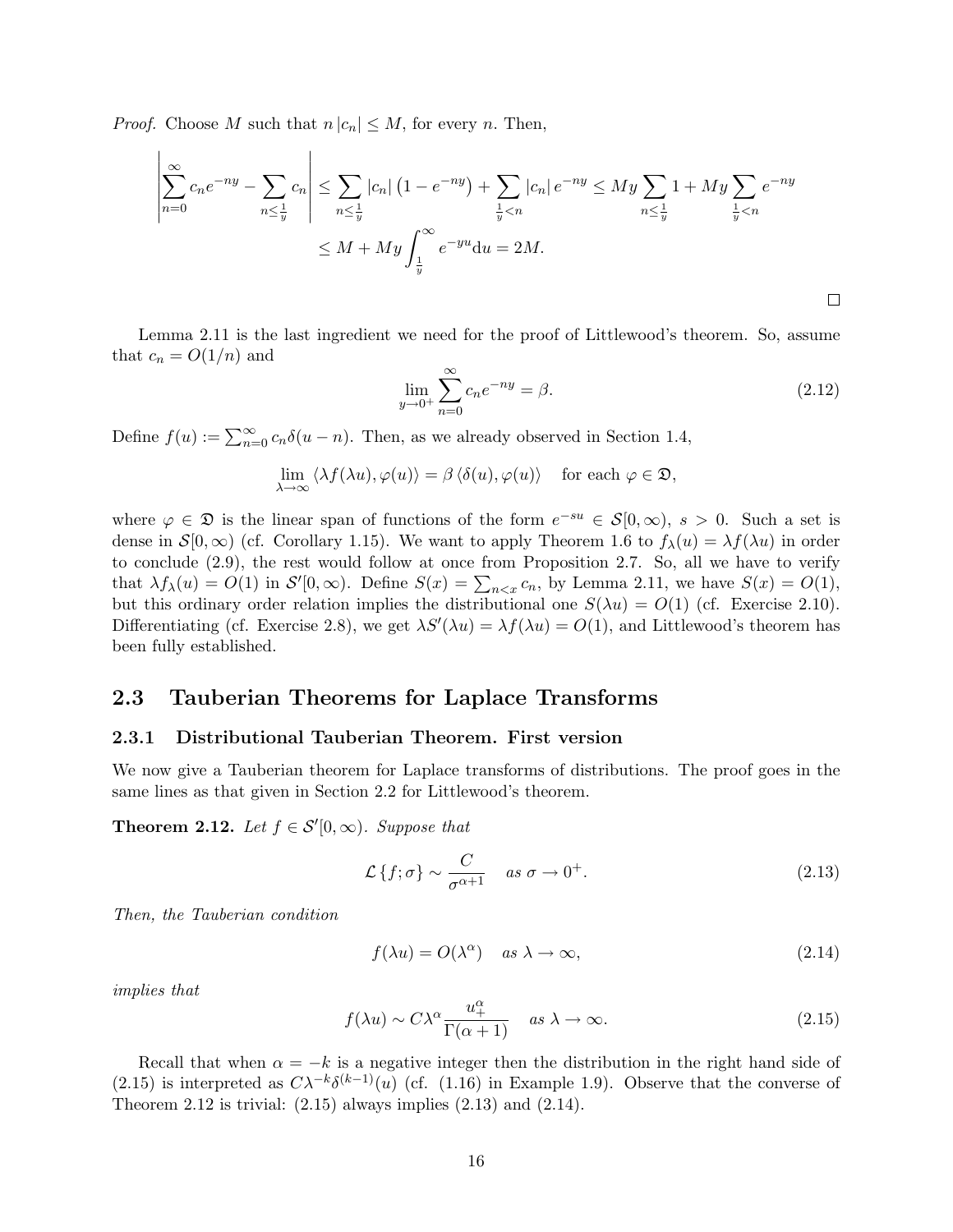*Proof.* Consider the net  $f_{\lambda}(u) = \lambda^{-\alpha} f(\lambda u)$ . It is enough to verify that conditions (i) and (ii) of Theorem 1.6 are satisfied for this net (here  $E = \mathcal{S}[0,\infty)$ ). In this case, condition (ii) is actually the same as  $(2.14)$ . Condition (i) is satisfied with the dense set (cf. Corollary)  $\mathfrak{D}$  given by the linear span of functions of the form  $e^{-\tau u}$ ,  $\tau > 0$ ; indeed, because of (2.13),

$$
\lim_{\lambda \to \infty} \frac{1}{\lambda^{\alpha}} \left\langle f(\lambda u), e^{-\tau u} \right\rangle = \lim_{\lambda \to \infty} \frac{1}{\lambda^{\alpha+1}} \left\langle f(u), e^{-\frac{\tau}{\lambda}u} \right\rangle = \tau^{-\alpha-1} \lim_{\lambda \to \infty} \left( \frac{\tau}{\lambda} \right)^{\alpha+1} \left\langle f(u), e^{-\frac{\tau}{\lambda}u} \right\rangle
$$

$$
= \frac{C}{\tau^{\alpha+1}} = \left\langle \frac{Cu_+^{\alpha}}{\Gamma(\alpha+1)}, e^{-\tau u} \right\rangle.
$$

#### 2.3.2 Hardy-Littlewood Theorems for Stieltjes Integrals

Theorem 2.12 easy yields the following generalization of Theorem 2.1 to Stieltjes integrals.

**Theorem 2.13.** Let S be a non-decreasing function such that  $S(x) = 0$  for all  $x \le 0$ . Assume that  $\alpha \geq 0$ . Then,

$$
\mathcal{L}\left\{dS;\sigma\right\} = \int_0^\infty e^{-\sigma u} dS(u) \sim \frac{C}{\sigma^{\alpha}} \quad \text{as } \sigma \to 0^+ \tag{2.16}
$$

 $\Box$ 

if and only if

$$
S(x) \sim C' x^{\alpha} \quad as \ x \to \infty, \quad where \ C' = \frac{C}{\Gamma(\alpha+1)}.
$$
 (2.17)

*Proof.* We only need to show that  $(2.16)$  implies  $(2.17)$ . Notice first that integration by parts in  $(2.16)$  yields

$$
\mathcal{L}\left\{S;\sigma\right\} = \frac{1}{\sigma} \int_0^\infty e^{-\sigma u} dS(u) \sim \frac{C}{\sigma^{\alpha+1}} \quad \text{as } \sigma \to 0^+
$$

Next, we show that  $S(x) = O(x^{\alpha}),$ 

$$
S(x) = \int_0^x dS(u) \le e \int_0^x e^{-\frac{u}{x}} dS(u) \le e \int_0^\infty e^{-\frac{u}{x}} dS(u) = O(x^{\alpha}).
$$

It follows then that  $S(\lambda u) = O(\lambda^{\alpha})$  (cf. Exercise 2.10). Thus, the hypotheses of Theorem 2.12 are satisfied and we conclude  $S(\lambda u) = C'\lambda^{\alpha}u_+^{\alpha}$ . Since for decreasing functions distributional asymptotics are equivalent to ordinary ones (cf. Proposition 2.6), we obtain (2.17) at once.  $\Box$ 

Let us now deduce Theorem 2.1 from Theorem 2.13. The case  $\alpha > 0$  is very easy. Indeed, write  $S(x) = \sum_{n \leq x} (c_n + Mn^{\alpha-1})$ , the Tauberian condition (2.2) ensures that S is non-decreasing. On the other hand, (2.1) gives

$$
\int_0^\infty e^{-\sigma u} dS(u) = \sum_{n=0}^\infty c_n e^{-\sigma u} + M \sum_{n=0}^\infty n^{\alpha-1} e^{-\sigma u} \sim \frac{C + M\Gamma(\alpha)}{\sigma^\alpha} \quad \text{as } \sigma \to 0^+.
$$

Theorem 2.13 now yields  $S(x) \sim (C' + M/\alpha)x^{\alpha}$ , but since  $\sum_{n \leq x} n^{\alpha - 1} \sim x^{\alpha}/\alpha$ , we obtain

$$
\sum_{n
$$

as required. Observe that the remaining case corresponds to the one-sided version of Theorem 1.2.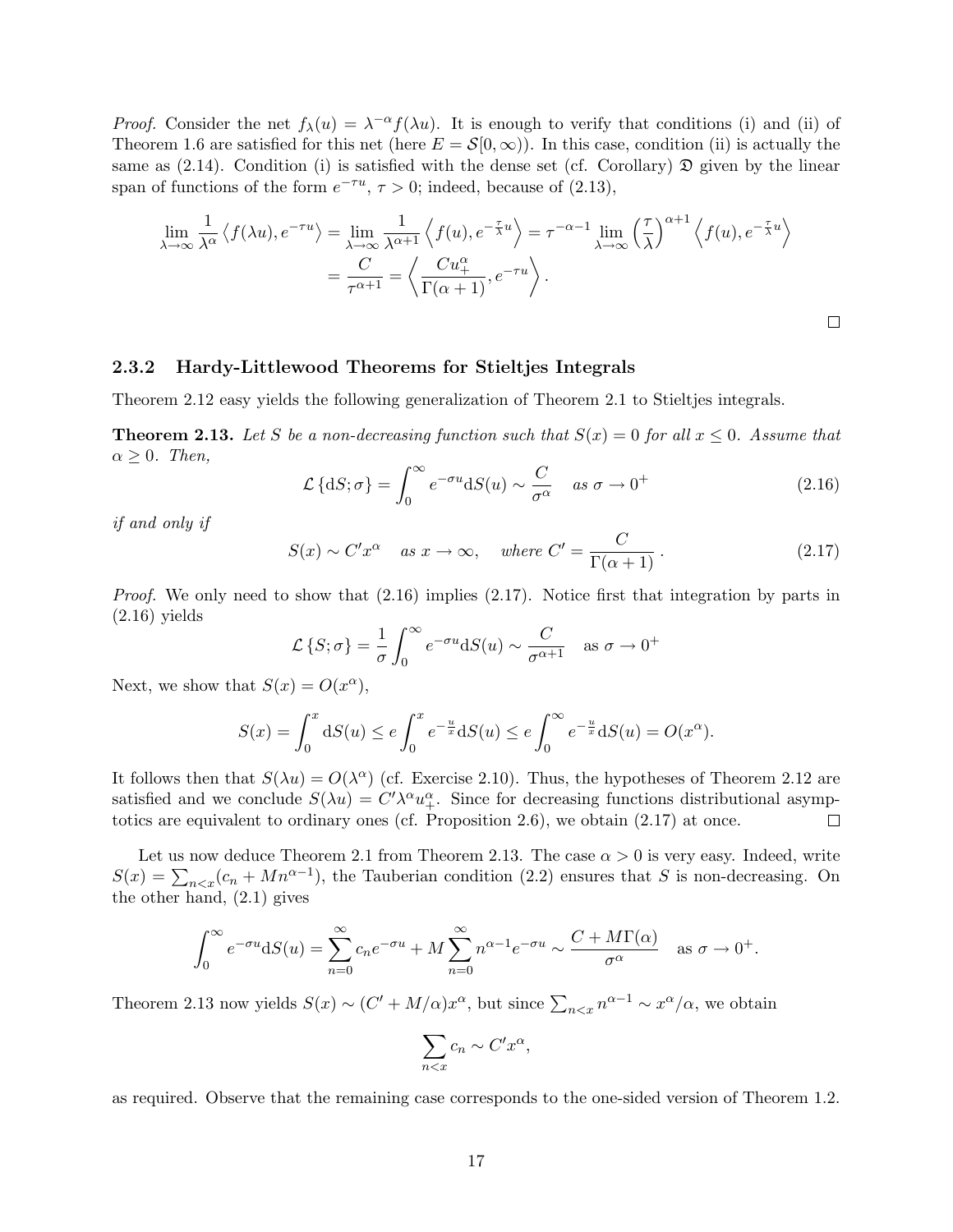The proof of the case  $\alpha = 0$  may be obtained by reducing it to the case  $\alpha = 2$  and using Proposition 2.7. Let us give a proof. We may assume that  $c_0 = 0$ . Write  $S(x) = \sum_{n \le x} c_n$ , our assumptions are  $\int_0^\infty e^{-\sigma u} dS(u) \to \beta$  as  $\sigma \to 0^+$  and that  $nc_n \ge -M$ . Furthermore, we set  $S^{(-1)}(x) = \int_0^x S(u) \mathrm{d}u = \sum_{n=0}^\infty c_n(x-n)$  and  $S^{(-2)}(x) = \int_0^x S^{(-1)}(u) \mathrm{d}u = 2^{-1} \sum_{n=0}^\infty c_n(x-n)^2$ , so that  $(S^{(-2)}(x))'' = S(x)$ . Since  $1 - t \le e^{-t}$ , we have that

$$
\limsup_{x \to \infty} \frac{S^{(-1)}(x)}{x} = \limsup_{x \to \infty} \sum_{n < x} \left( 1 - \frac{n}{x} \right) \left( c_n + \frac{M}{n} \right) - M \sum_{n < x} \left( 1 - \frac{n}{x} \right) \frac{1}{n}
$$
\n
$$
\leq \lim_{x \to \infty} \sum_{n=0}^{\infty} e^{-\frac{n}{x}} \left( c_n + \frac{M}{n} \right) - M \sum_{n < x} \left( 1 - \frac{n}{x} \right) \frac{1}{n}
$$
\n
$$
= \beta + M \lim_{x \to \infty} \frac{1}{x} \sum_{\frac{n}{x} < 1} \left( e^{-\frac{n}{x}} - 1 + \frac{n}{x} \right) \frac{x}{n} + \frac{1}{x} \sum_{1 \leq \frac{n}{x}} e^{-\frac{n}{x}} \frac{x}{n}
$$
\n
$$
= \beta + M \int_0^1 \frac{e^{-u} - 1 + u}{u} \, du + M \int_1^\infty \frac{e^{-u}}{u} \, du.
$$

So for some  $K > 0$ ,  $T(x) := Kx^2 - S^{(-2)}(x)$  has positive derivative  $T'(x) = 2Kx - S^{(-1)}(x)$ . It follows that  $T$  is increasing, and we also have

$$
\mathcal{L}\left\{T'(u); \sigma\right\} = 2K\mathcal{L}\left\{u_+; \sigma\right\} - \mathcal{L}\left\{S^{(-1)}(u); \sigma\right\} = \frac{2K}{\sigma^2} - \frac{1}{\sigma^2}\mathcal{L}\left\{\mathrm{d}S; \sigma\right\} \sim \frac{(2K-\beta)}{\sigma^2}.
$$

Hence, by applying Theorem 2.13 to T, we conclude  $T(x) \sim (K - \beta/2)x^2$ , or which is the same,  $S^{(-2)}(x) \sim (\beta/2)x^2$ . In particular,  $S^{(-2)}(\lambda u) \sim (\beta/2)\lambda^2 u_+^2$ , differentiating three times, we obtain

$$
S'(\lambda u) = \sum_{n=0}^{\infty} c_n \delta(\lambda u - n) \sim \beta \frac{\delta(u)}{\lambda} \quad \text{as } \lambda \to \infty.
$$

Finally, the convergence  $\sum_{n=0}^{\infty} c_n = \beta$  follows from Proposition 2.7.

#### 2.4 Second Version of the Distributional Tauberian Theorem

In 1977 [11], Drozhzhinov and Zavialov showed the following Tauberian theorem for the Laplace transform of distributions. It is essentially equivalent to Theorem 2.12. Interestingly, it describes the distributional asymptotics by pure Laplace transform information. While Theorem 2.12 makes only use of real values of the Laplace transform, in Drozhzhinov-Zavialov theorem the Tauberian hypothesis (2.14) is replaced by a condition on the complex angular behavior of the Laplace transform. A multidimensional version will be discussed in Section 4.2.

**Theorem 2.14** (Drozhzhinov and Zavialov, 1977). Necessary and sufficient conditions for  $f \in$  $\mathcal{S}'[0,\infty)$  to have the distributional asymptotic behavior

$$
f(\lambda u) \sim C\lambda^{\alpha} \frac{u_+^{\alpha}}{\Gamma(\alpha+1)} \quad \text{as } \lambda \to \infty \tag{2.18}
$$

are:

$$
\mathcal{L}\left\{f;\sigma\right\} \sim \frac{C}{\sigma^{\alpha+1}} \quad \text{as } \sigma \to 0^+, \tag{2.19}
$$

and the existence of constants  $k \in \mathbb{N}$  and  $M, r_0 > 0$  such that

$$
r^{\alpha+1} \left| \mathcal{L} \left\{ f; re^{i\vartheta} \right\} \right| \le \frac{M}{(\cos \vartheta)^k} \quad \text{for } r < r_0 \text{ and } \vartheta \in (-\pi/2, \pi/2). \tag{2.20}
$$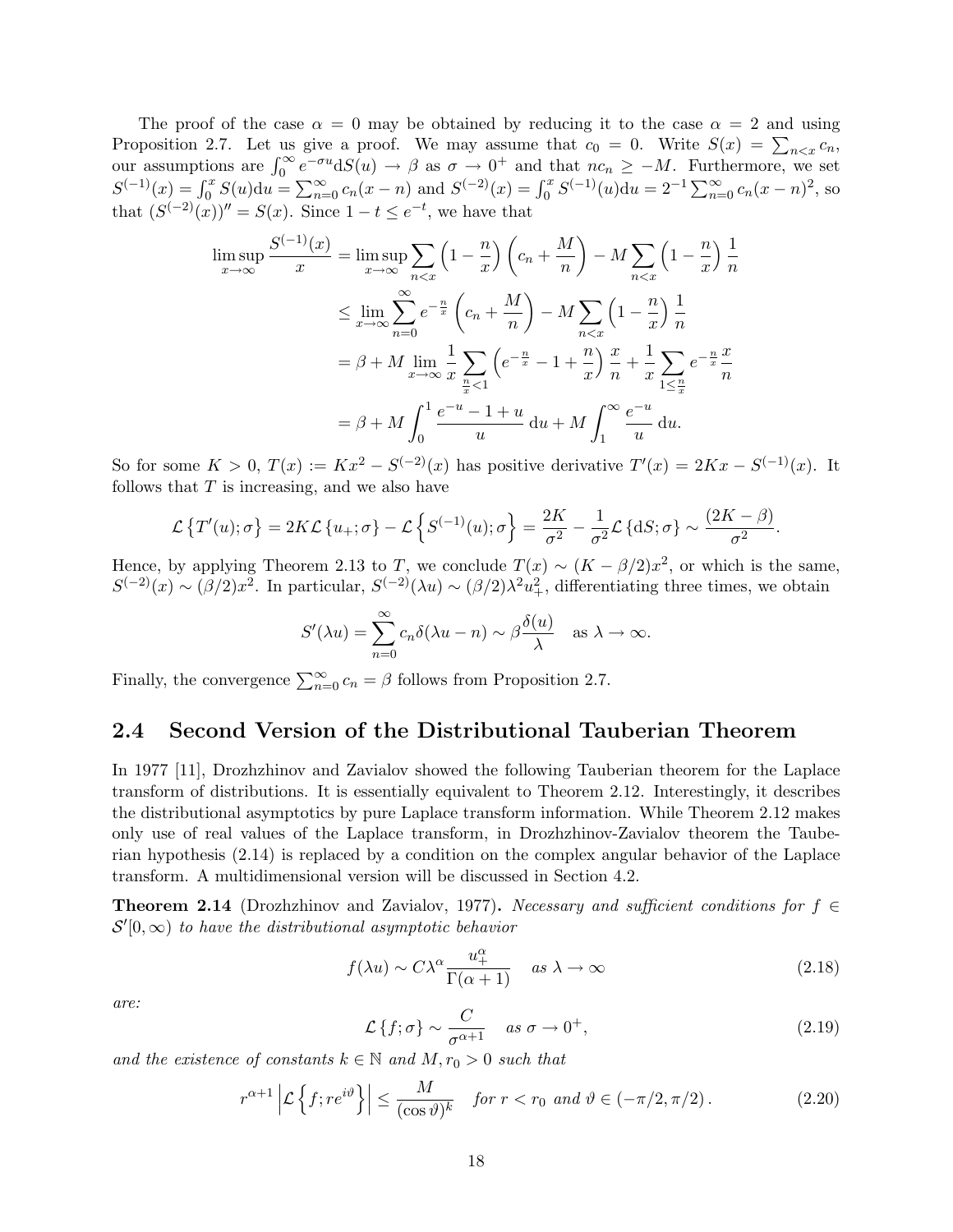The condition (2.20) tells that  $|s|^{\alpha+1} \mathcal{L} \{f; s\}$  remains bounded as  $s \to 0^+$  over cones in  $\Rees > 0$ . As the angle of the cone becomes wider  $|s|^{\alpha+1} \mathcal{L} \{f; s\}$  may be rather large, but we keep control of it through a bound which is proportional to a negative power of the angle between the cone and the imaginary axis, i.e.,  $\pi/2 - |\vartheta| \sim \cos \vartheta$  (as  $\vartheta \to \pm \pi/2$ ).

Theorem 2.14 follows at once on combining Theorem 2.14 with the ensuing proposition.

**Proposition 2.15.** Let  $f \in S'(0,\infty)$ , then the following properties are equivalent:

- (i) f satisfies (2.14), namely, the net  $\{\lambda^{-\alpha} f(\lambda u)\}_{\lambda \in [1,\infty)}$  is weakly bounded in  $\mathcal{S}'[0,\infty)$ .
- (ii) There exist constants  $d, \nu \in \mathbb{N}$  and  $K > 0$  such that

$$
r^{\alpha+1} \left| \mathcal{L}\left\{f; rs\right\} \right| \le K \frac{(1+|s|)^d}{\sigma^{\nu}} \quad \text{for } r, \sigma \in (0,1] \text{ (\Re } s = \sigma). \tag{2.21}
$$

- (iii) For each  $\varphi \in \mathcal{D}(\mathbb{R})$ ,  $\langle f(\lambda u), \varphi(u) \rangle = O(\lambda^{\alpha})$  as  $\lambda \to \infty$ .
- (iv) The estimate (2.20) holds for some  $M, r_0 > 0$  and  $k \in \mathbb{N}$ .
- *Proof.* Clearly, (ii)  $\Rightarrow$  (iv); it is then enough to show (i)  $\Rightarrow$  (ii)  $\Rightarrow$  (iii)  $\Rightarrow$  (i) and (iv)  $\Rightarrow$  (ii). (i)  $\Rightarrow$  (ii). By the Banach-Steinhaus theorem, there is  $\nu \in \mathbb{N}$  and  $M > 0$  such that

$$
\frac{1}{\lambda^{\alpha+1}}\left|\left\langle f(u),\varphi\left(\frac{u}{\lambda}\right)\right\rangle\right|\leq M\sup_{0\leq j\leq \nu,\ u\in [0,\infty)}(1+u)^{\nu}\left|\varphi^{(j)}(u)\right|,\quad \text{for all }\varphi\in\mathcal{S}[0,\infty)\text{ and }\lambda\in [1,\infty).
$$

Setting  $\lambda = 1/r$  and  $\varphi(u) = e^{-su}$  in the above inequality, we obtain (2.21) with  $d = 2\nu$  and  $K = M \sup_{u \in [0,\infty)} (1+u)^{\nu} e^{-u}$  (see the estimates in the proof of Proposition 1.17).

(ii)  $\Rightarrow$  (iii). Let  $\varphi \in \mathcal{D}(\mathbb{R})$ . Set  $F(s) = \mathcal{L}{f; s}$  and  $G(s) = \mathcal{L}{\varphi; s}$ . By Exercise 1.22,  $G(s)$ is an entire function and  $G(\sigma + it)$  belongs to  $\mathcal{S}(\mathbb{R})$  for each fixed  $\sigma \in \mathbb{R}$ . We use Proposition 1.14 and the formula  $\langle h(u), \psi(u) \rangle = (2\pi)^{-1} \langle \hat{h}(t), \hat{\psi}(-t) \rangle$  in the following calculation,

$$
\langle f(\lambda u), \varphi(u) \rangle = \langle e^{-u} f(\lambda u), e^u \varphi(u) \rangle = \frac{1}{2\pi} \langle \mathcal{F} \{ e^{-u} f(\lambda u); t \}, \mathcal{F} \{ e^u \varphi(u); -t \} \rangle
$$
  
=  $\frac{1}{2\pi \lambda} \langle \mathcal{F} \{ e^{-u/\lambda} f(u); t/\lambda \}, G(-1 - it) \rangle$   
=  $\frac{1}{2\pi \lambda} \int_{-\infty}^{\infty} \mathcal{L} \{ f; \frac{1+ti}{\lambda} \} G(-1 - it) dt.$ 

Thus,  $(2.21)$  implies, for  $\lambda \in [0, \infty)$ ,

$$
|\langle f(\lambda u), \varphi(u)\rangle| \leq \lambda^{\alpha} \frac{K}{2\pi} \int_{-\infty}^{\infty} (2+|t|)^{d} |G(-1-it)| dt.
$$

(iv)  $\Rightarrow$  (ii). Assume (2.20). By Proposition 1.17, there exist l, m, and  $C > 0$  such that (1.26) holds. We may assume that  $k \ge \alpha + 1$  and  $m \ge \alpha + 1$ . We keep always  $r, \sigma \in (0, 1]$ . Write  $s = |s| e^{i\vartheta}$ , if  $|s| r < r_0$ , we obtain from  $(2.20)$ 

$$
r^{\alpha+1} |\mathcal{L}\{f; rs\}| = |s|^{-\alpha-1} (|s| r)^{\alpha+1} |\mathcal{L}\left\{f; r| s| e^{i\vartheta}\right\}| \leq |s|^{k-\alpha-1} \frac{M}{(|s| \cos \vartheta)^k} \leq M \frac{(1+|s|)^{k-\alpha-1}}{\sigma^k}.
$$

Suppose now that  $|s| r \ge r_0$ . Then, by (1.26),

$$
r^{\alpha+1} |\mathcal{L} \{f; rs\}| = r^{\alpha+1-m} \frac{C(1+|s|)^l}{\sigma^m} \le \frac{C(1+|s|)^{l+m-\alpha-1}}{r_0^{m-\alpha-1}\sigma^m}
$$

.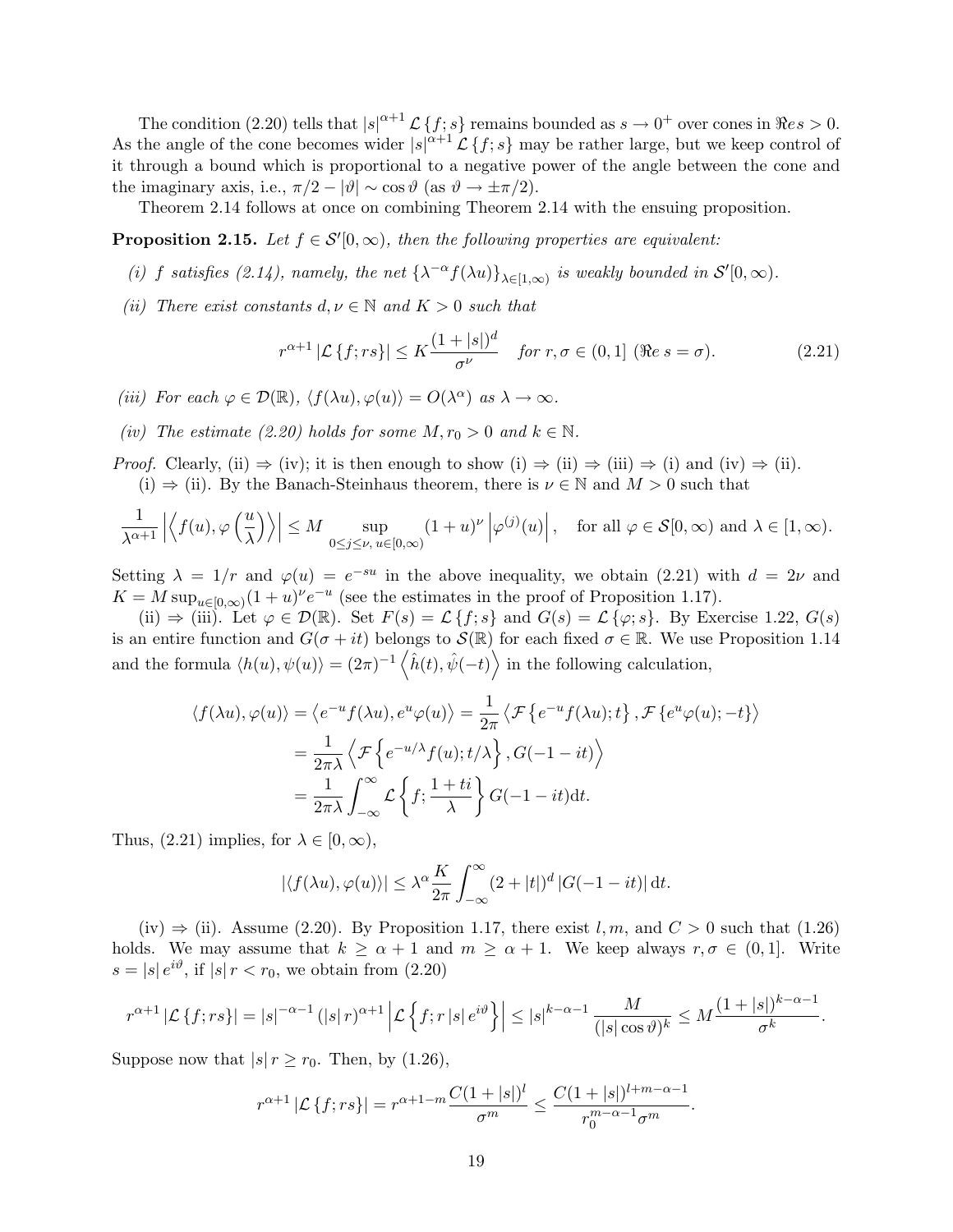Therefore, (2.21) is satisfied with  $K = \max\{M, r_0^{\alpha+1-m}C\}$  and the exponents  $\nu = \max\{k, m\}$  and  $d = \max\{k - \alpha - 1, l + m - \alpha - 1\}.$ 

(iii)  $\Rightarrow$  (i). Let  $\mathcal{D}[-1,1] \subset \mathcal{S}(\mathbb{R})$  be the closed subspace consisting of test functions which vanish off [-1,1]. Then,  $\{\lambda^{-\alpha} f(\lambda u)\}_{\lambda \in [1,\infty)}$  can be seen as a net of functional in  $\mathcal{D}'[-1,1]$  which is weakly bounded. By the Banach Steinhaus theorem, there exists  $m$  such that

$$
|\langle f(\lambda u), \varphi(u) \rangle| \le M\lambda^{\alpha} \|\varphi\|_{m}, \quad \forall \varphi \in \mathcal{D}[-1, 1], \tag{2.22}
$$

where the norm is given by (1.13). We assume that  $m + \alpha + 1 > 0$ . Let

$$
\mathcal{D}^m[-1,1] = \{ \varphi \in C^m(\mathbb{R}) : \operatorname{supp} \varphi \subseteq [-1,1] \},
$$

then  $\mathcal{D}^m[-1,1]$  is a Banach space with norm  $\| \cdot \|_m$  and  $\mathcal{D}[-1,1] \subset \mathcal{D}^m[-1,1]$  is a dense subspace. Thus,  $(2.22)$  remains valid for all  $\varphi \in \mathcal{D}^m[-1,1]$ . If we now take  $\varphi(u) = \eta(u)(1-u)_+^{m+1} \in \mathcal{D}^m[-1,1]$ , where  $\eta \in C^{\infty}(\mathbb{R})$  such that  $\eta(u) = 0$  for  $u \le -1$  and  $\eta(u) = 1$  for  $u \ge 0$ , then

$$
f^{(-m-2)}(x) := \frac{1}{(m+1)!} \langle f(u), \eta(u)(x-u)_{+}^{m+1} \rangle = \frac{x^{m+1}}{(m+1)!} \langle f(u), \varphi\left(\frac{u}{x}\right) \rangle
$$
  
= 
$$
\frac{x^{m+2}}{(m+1)!} \langle f(xu), \varphi(u) \rangle = O(x^{\alpha+2+m}) \text{ as } x \to \infty,
$$

and  $f^{(-m-2)}$  is a continuous function on  $[0, \infty)$  which is defined as 0 on  $(-\infty, 0]$ . Thus,  $f^{(-m-2)}(\lambda u) =$  $O(\lambda^{\alpha+2+m})$  in  $\mathcal{S}'(\mathbb{R})$ . We now verify that  $f = (f^{(-m-2)})^{(m+2)}$ , it would then follow that  $f(\lambda u) =$  $O(\lambda^{\alpha})$  in  $\mathcal{S}'(\mathbb{R})$ . Indeed, if  $\psi \in \mathcal{S}(\mathbb{R})$ , then

$$
\psi(u) = \frac{(-1)^m}{(m+1)!} \int_u^{\infty} \psi^{(m+2)}(t) (t-u)^{m+1} \mathrm{d}t.
$$

Hence,

$$
\langle f(u), \eta(u)\psi(u)\rangle = \frac{(-1)^m}{(m+1)!} \left\langle f(u), \eta(u) \int_u^\infty \psi^{(m+2)}(t) (t-u)^{m+1} \mathrm{d}t \right\rangle
$$
  
= 
$$
\frac{(-1)^m}{(m+1)!} \left\langle f(u), \eta(u) \int_0^\infty \psi^{(m+2)}(t) (t-u)_+^{m+1} \mathrm{d}t \right\rangle
$$
  
= 
$$
\frac{(-1)^m}{(m+1)!} \int_0^\infty \left\langle f(u), \eta(u)\psi^{(m+2)}(t) (t-u)_+^{m+1} \right\rangle \mathrm{d}t
$$
  
= 
$$
(-1)^{m+2} \left\langle f^{(-m-2)}(t), \psi^{(m+2)}(t) \right\rangle.
$$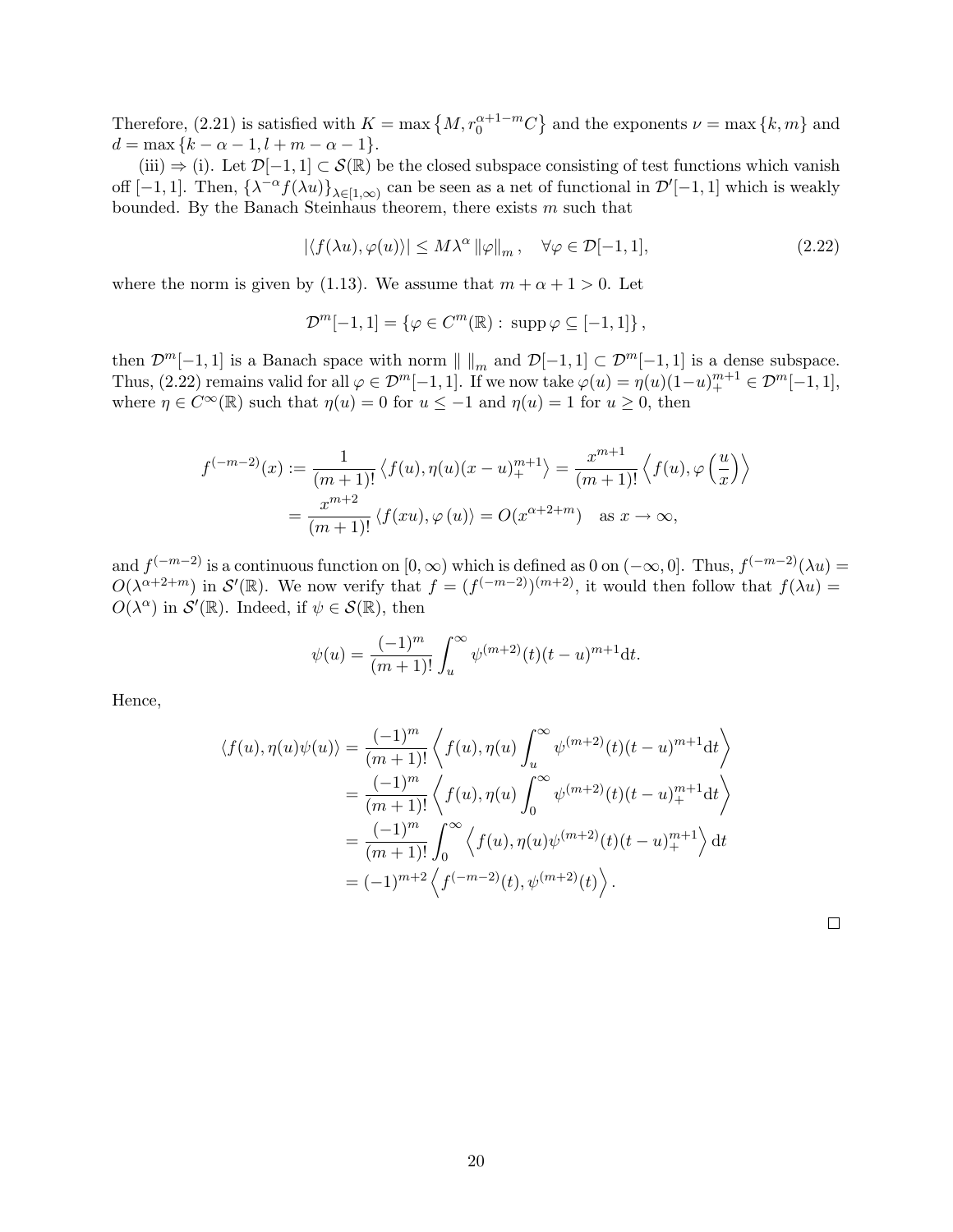## Chapter 3

# Distributional Wiener-Ikehara Tauberian Theorem

Theorem 1.4 may be formulated in terms of the Laplace transform. The following theorem will be referred in the sequel as the Wiener-Ikehara theorem.

**Theorem 3.1.** Let S be a non-decreasing function supported in  $[0, \infty)$ . Suppose

$$
\mathcal{L}\lbrace \mathrm{d}S; s \rbrace = \int_0^\infty e^{-su} \mathrm{d}S(u) \quad \text{is convergent for } \Re e \, s > 1. \tag{3.1}
$$

If there exists a constant  $\beta$  such that the function

$$
G(s) = \mathcal{L}\left\{dS; s\right\} - \frac{\beta}{s - 1} \tag{3.2}
$$

has a continuous extension to  $Re s = 1$ , then

$$
S(x) \sim \beta e^x, \quad x \to \infty. \tag{3.3}
$$

In particular, if  $G(s)$  admits an analytic continuation beyond the line  $\Re e s = 1$ , the hypothesis of Theorem 3.1 is satisfied.

Ikehara's theorem follows directly from Theorem 3.1 by considering  $S(x) = \sum_{n \leq e^x} c_n$ .

The boundary requirements for the function G may be relaxed. Wiener's original proof of Theorem 3.1 also applies to show that if G has locally  $L^1$  boundary values, then (3.3) remains true. Such a version seems to be first stated in [3], where that form of the Wiener-Ikehara theorem was needed in order to deduce Beurling's prime number theorem (cf. Section 3.4) by Tauberian arguments. Locally  $L^1$  boundary values means that there exists  $g \in L^1_{loc}(\mathbb{R})$  such that for each  $a > 0$ 

$$
\lim_{\sigma \to 1^+} \int_{-a}^a |g(t) - G(\sigma + it)| dt = 0.
$$

A version of Theorem 3.3 with reminder can be found in [17].

Korevaar has recently taken the boundary requirements in the Wiener-Ikehara theorem to a minimum [27]. His theorem is in terms of local pseudo-function boundary behavior (cf. Section 3.1), which includes the local  $L^1$  and continuous boundary behaviors. The purpose of this chapter is to present a proof of Korevaar's theorem and discuss its applications in the theory of Beurling's generalized primes. We present here a new approach to the proof, it is based essentially in the distributional methods developed in [41, 36, 44].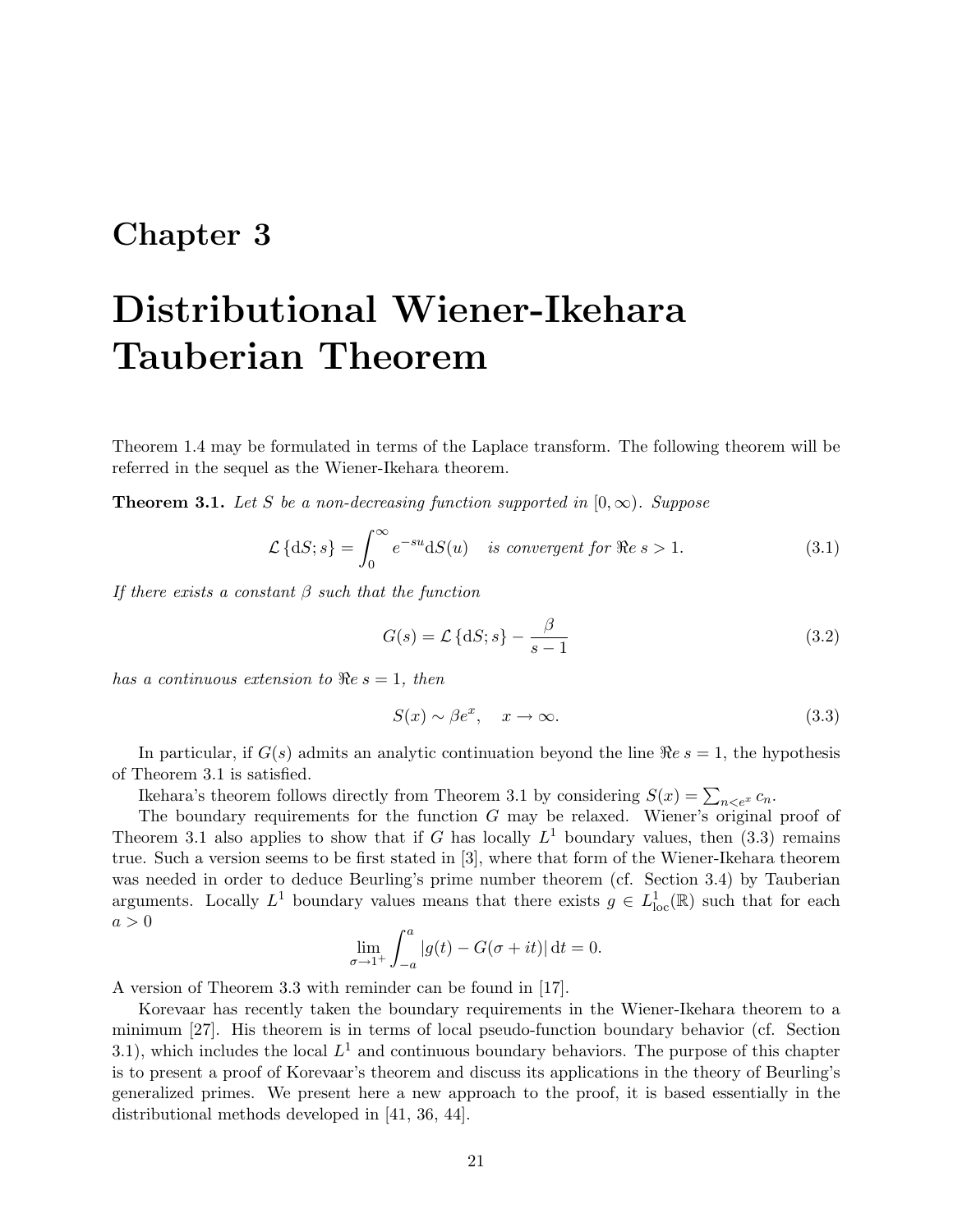### 3.1 Pseudo-functions

We now proceed to define local pseudofunction boundary behavior, which is the key concept in Korevaar extension of the Wiener-Ikehara theorem.

A tempered distribution  $g \in \mathcal{S}'(\mathbb{R})$  is called a *pseudo-function* if  $\hat{g} \in C_0(\mathbb{R})$ , that is,  $\hat{g}$  is a continuous function such that  $\lim_{x\to+\infty} \hat{g}(x) = 0$ .

The distribution  $g \in \mathcal{D}'(\mathbb{R})$  is said to be *locally a pseudo-function* if it coincides with a pseudofunction on each finite open interval.

The property of being locally a pseudo-function admits a characterization [27] in terms of a generalized "Riemann-Lebesgue lemma"; indeed, we have,

**Lemma 3.2** (Riemann-Lebesgue lemma for local pseudo-functions). A tempered distribution  $g \in$  $\mathcal{S}(\mathbb{R})$  is locally a pseudo-function if and only if for each  $\phi \in \mathcal{D}(\mathbb{R})$ 

$$
\lim_{|h| \to \infty} \left\langle g(t), e^{iht} \phi(t) \right\rangle = 0.
$$
\n(3.4)

.

*Proof.* Assume that g is locally a pseudo-function. It explicitly means that for any  $(a, b)$  there exists a pseudo-function f such that  $\langle g, \phi \rangle = \langle f, \phi \rangle$  for all  $\phi \in \mathcal{D}(\mathbb{R})$  with support in  $(a, b)$ . Then, for any such a  $\phi$ , we have

$$
\left\langle g(t), e^{iht}\phi(t) \right\rangle = \left\langle f(t), e^{iht}\phi(t) \right\rangle = \left\langle \hat{f}(u), \mathcal{F}^{-1}\left\{ e^{iht}\phi(t); u \right\} \right\rangle = \frac{1}{2\pi} \left\langle \hat{f}(u), \hat{\phi}(-u-h) \right\rangle.
$$

Since, by definition,  $\hat{f}$  is a continuous function that vanishes at  $\pm\infty$ , we have that

$$
\lim_{|h| \to \infty} \left\langle g(t), e^{iht} \phi(t) \right\rangle = \frac{1}{2\pi} \lim_{|h| \to \infty} \int_{-\infty}^{\infty} \hat{f}(u-h)\hat{\phi}(-u) = 0.
$$

Since the interval was arbitrary, we conclude that (3.4) holds for all  $\varphi \in \mathcal{D}(\mathbb{R})$ .

Conversely, let  $(-b, b)$  be an arbitrary interval. Choose  $\phi \in \mathcal{D}(\mathbb{R})$  such that supp  $\phi \subseteq (-2b, 2b)$ and  $\phi(t) = 1$  for all  $t \in [-b, b]$ . Set  $f = \phi g$ . Then, clearly,  $g = f$  on the interval  $(-b, b)$ . We show that f is a pseudo-function. Since f is compactly supported (it is supported in  $[-2b, 2b]$ ), its Fourier transform is given by the following continuous function (cf. [47]),

$$
\hat{f}(u) = \langle f(t), e^{-iut} \rangle = \langle g(t), e^{-iut}\phi(t) \rangle
$$

Hence, by (3.4),  $\hat{f} \in C_0(\mathbb{R})$  and thus f is a pseudo-function.

It is then clear that if  $g \in L^1_{loc}(\mathbb{R})$ , then it is locally a pseudo-function, due to the classical Riemann-Lebesgue lemma. Thus, any continuous function is also locally a pseudo-function.

Let  $G(s)$  be analytic on  $\Re e \ s > 1$ . We shall say that G has local pseudo-function boundary behavior on the line  $\Re e s = 1$  if it has distributional boundary values [7] in such a line, namely,

$$
\lim_{\sigma \to \alpha^+} \int_{-\infty}^{\infty} G(\sigma + it) \phi(t) dt = \langle g(t), \phi(t) \rangle, \quad \forall \phi \in \mathcal{D}(\mathbb{R}),
$$

and the boundary distribution g is locally a pseudo-function. Let us emphasize once again that if  $G$ admits an analytic continuation beyond  $\Re e s = 1$ , or just a continuous extension to  $\Re e s = 1$ , then G has local pseudo-function boundary behavior on  $\Re e s = 1$ . More generally, local pseudo-function boundary behavior on  $Re s = 1$  is also guaranteed if G has  $L<sup>1</sup><sub>loc</sub>$  boundary values on such a line.

**Exercise 3.3.** Show that if g is locally a pseudo-function and  $\psi \in C^{\infty}(\mathbb{R})$ , then  $\psi g$  is also a local pseudo-function.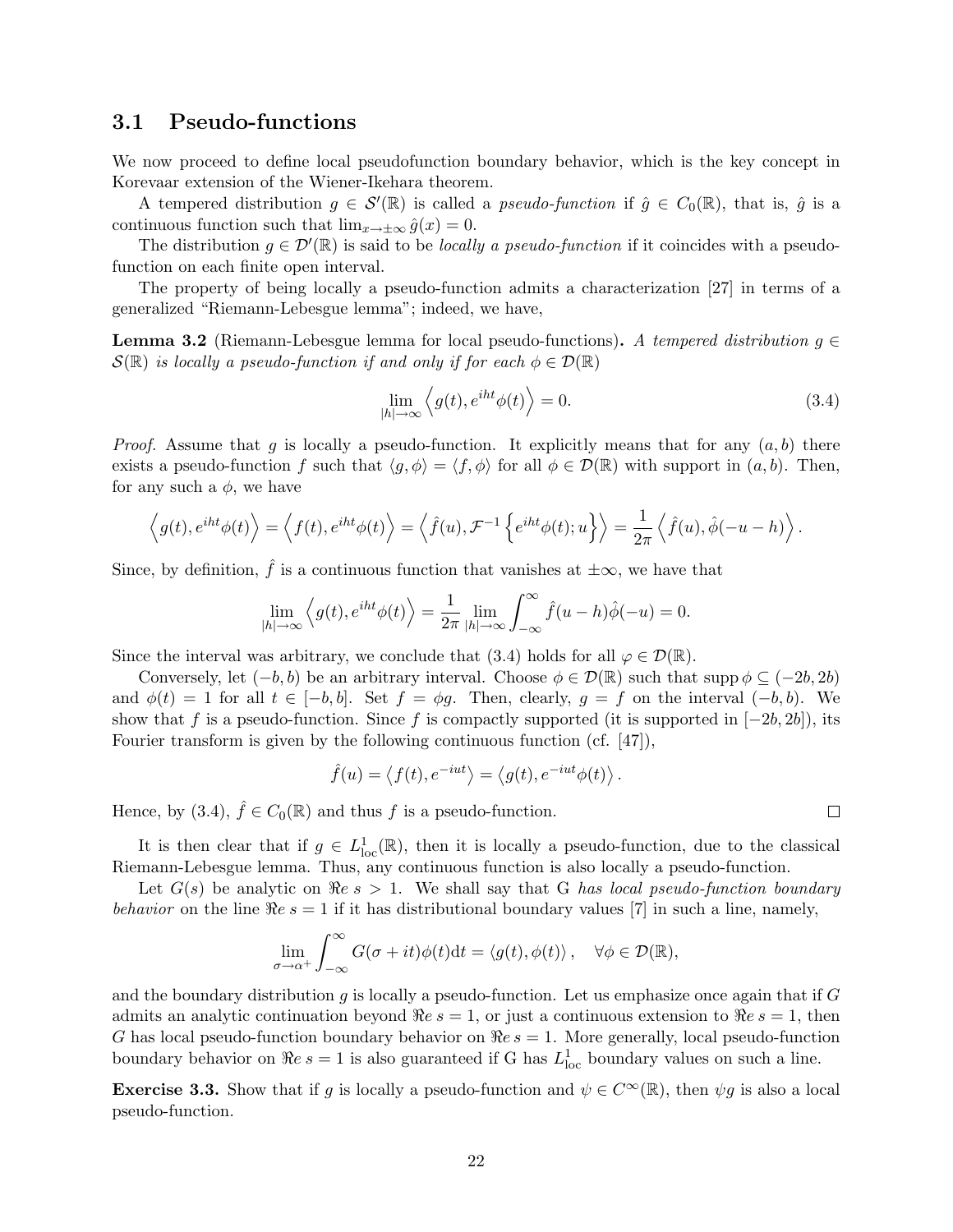### 3.2 A Tauberian Theorem for S-limits

In Chapter 2, we studied the asymptotic behavior of distributions by looking at the behavior of their dilates. We now take a different point of view and study their translates.

Let  $f \in \mathcal{S}'(\mathbb{R})$ , a limit of the form

$$
\lim_{h \to \infty} f(u+h) = \beta \quad \text{in } \mathcal{S}'(\mathbb{R}), \tag{3.5}
$$

means that for each test function from  $\varphi \in \mathcal{D}(\mathbb{R})$  the following limit holds,

$$
\lim_{h \to \infty} \langle f(u+h), \varphi(u) \rangle = \beta \int_{-\infty}^{\infty} \varphi(u) \mathrm{d}u.
$$
\n(3.6)

Relation (3.5) is an example of the so called S-asymptotics of generalized functions (it stands for shift-asymptotics). The notion of S-asymptotics is due to Pilipović and Stanković [30, 31, 32]. We can also study error terms by introducing  $S$ -asymptotic boundedness, let  $\rho$  be a positive function, then we write

$$
f(u+h) = O(\rho(h)) \quad \text{as } h \to \infty \quad \text{in } \mathcal{S}'(\mathbb{R})
$$
\n(3.7)

if for each  $\varphi \in \mathcal{S}(\mathbb{R})$  we have  $\langle f(u + h), \varphi(u)\rangle = O(\rho(h))$ , for large values of h. The little o symbol and S-asymptotics as  $h \to -\infty$  are defined in a similar way. With this notation we might write (3.5) as  $f(u+h) = \beta + o(1)$  as  $h \to \infty$  in  $\mathcal{S}'(\mathbb{R})$ .

**Example 3.4.** Suppose  $f \in L^1_{loc}[0, \infty)$ . If  $\lim_{x \to \infty} f(x) = \beta$ , then

$$
\lim_{h \to \infty} f(u+h) = \beta \quad \text{in } \mathcal{S}'(\mathbb{R}).
$$

Indeed, for each test function,

$$
\lim_{h \to \infty} \langle f(u+h), \varphi(u) \rangle = \lim_{h \to \infty} \int_0^\infty f(u)\varphi(u-h) \mathrm{d}u = \lim_{h \to \infty} \int_{-h}^\infty f(u+h)\varphi(u) \mathrm{d}u = \beta \int_{-\infty}^\infty \varphi(u) \mathrm{d}u.
$$

Recall the Heaviside function H is given by the characteristic function of  $[0, \infty)$ , i.e.,  $\langle H(u), \varphi(u) \rangle =$  $\int_0^\infty \varphi(u) \mathrm{d}u$ . We obtain in particular that it has the S-limit

$$
\lim_{h \to \infty} H(u+h) = 1 \quad \text{in } \mathcal{S}'(\mathbb{R}).
$$

We now provide a simple but useful Tauberian theorem for the S-limit  $(3.5)$ . It is in terms of the Fourier transform and local pseudo-functions.

**Theorem 3.5.** Let  $f \in \mathcal{S}'(\mathbb{R})$ . Assume that

$$
g = \hat{f} - \beta \hat{H} \quad \text{is locally a pseudo-function.} \tag{3.8}
$$

If

$$
f(u+h) = O(1) \quad \text{as } h \to \infty \quad \text{in } \mathcal{S}'(\mathbb{R}), \tag{3.9}
$$

then f has the S-limit  $(3.5)$ .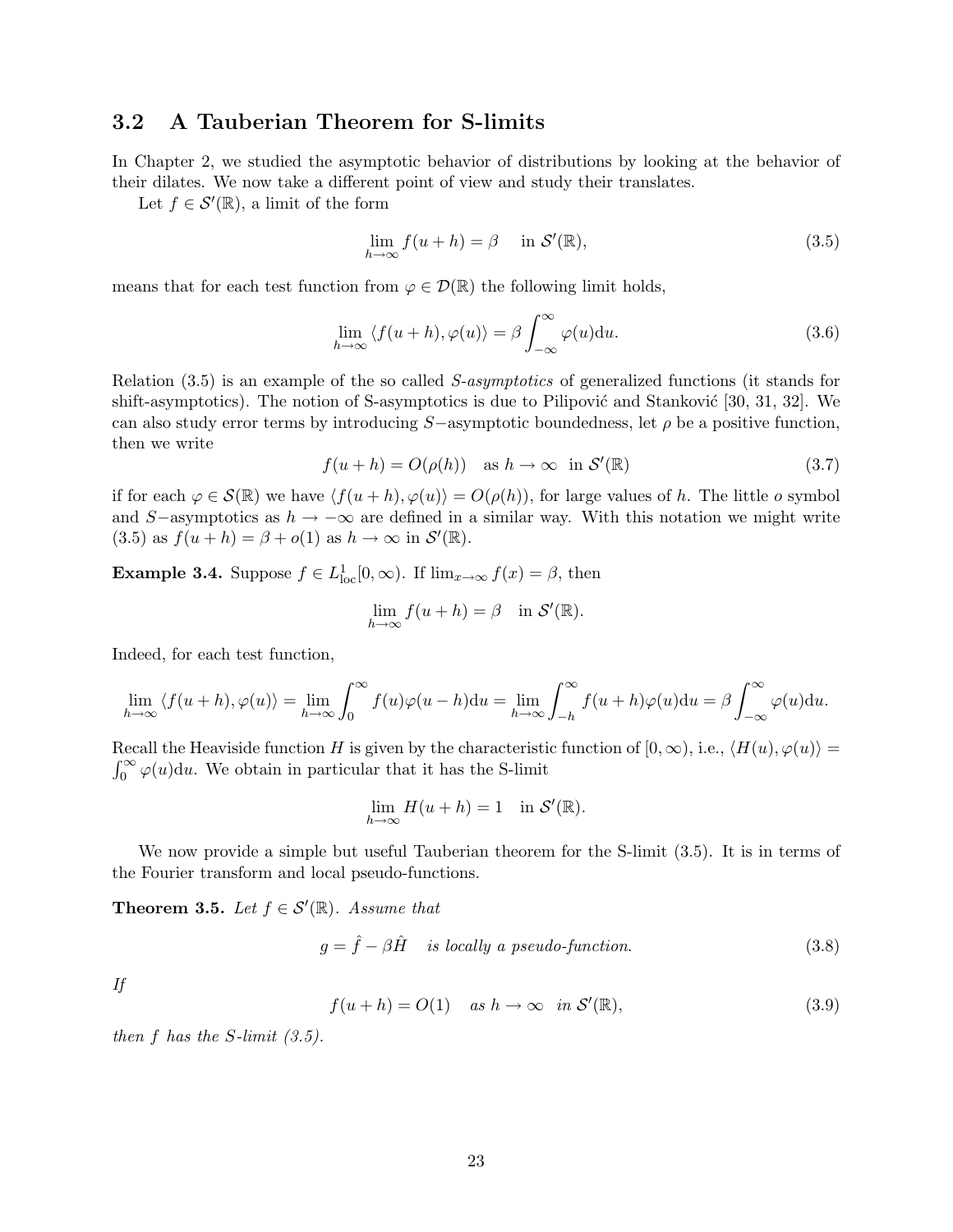*Proof.* Because of Example 3.3, we may assume that  $\beta = 0$ , so that  $g = \hat{f}$  in (3.8). Let  $\phi \in \mathcal{D}(\mathbb{R})$ . Then, by the Riemann-Lebesgue lemma (Lemma 3.2),

$$
\lim_{h \to \infty} \left\langle f(t+h), \hat{\phi}(t) \right\rangle = \lim_{h \to \infty} \left\langle e^{ihu} \hat{f}(u), \phi(u) \right\rangle = 0.
$$

So, (3.6) holds with  $\beta = 0$  for each  $\varphi = \hat{\phi} \in \mathcal{F}(\mathcal{D}(\mathbb{R}))$ , the image under Fourier transform of  $\mathcal{D}(\mathbb{R})$ . But since  $\mathcal{D}(\mathbb{R})$  is dense in  $\mathcal{S}(\mathbb{R})$  and the Fourier transform is continuous, we have that  $\mathcal{F}(\mathcal{D}(\mathbb{R}))$ is also dense in  $\mathcal{S}(\mathbb{R})$ . Finally, the Tauberian hypothesis (3.9) allows us to use Theorem 1.6 and conclude  $\lim_{h\to\infty} f(u+h) = 0$  in  $\mathcal{S}'(\mathbb{R})$ .  $\Box$ 

If f is a function and it has the S-limit  $(3.8)$ , it does not follow in general that f has a limit at infinity in the ordinary sense.

**Example 3.6.** The function  $f(x) = e^{ix^2}$  does not have a limit at infinity, however,

$$
\lim_{h \to \infty} f(u+h) = 0 \quad \text{in } \mathcal{S}'(\mathbb{R}).
$$

Indeed, if  $\varphi \in \mathcal{S}(\mathbb{R})$ , observe that  $\Phi(x) = \varphi(x)e^{ix^2}$  belongs to  $L^1(\mathbb{R})$ , then, by the classical Riemann-Lebesgue lemma, as  $h \to \infty$ 

$$
\langle f(u+h), \varphi(u) \rangle = \int_{-\infty}^{\infty} e^{ih^2} e^{i2hu} e^{iu^2} \varphi(u) \mathrm{d}u = e^{ih^2} \int_{-\infty}^{\infty} e^{i2hu} \Phi(u) \mathrm{d}u = e^{ih^2} o(1) = o(1).
$$

The next theorem gives a sufficient condition that allows us to come back from S-limits to ordinary ones.

**Proposition 3.7.** Let T be a function such that  $T(x) = 0$  for  $x \in (-\infty, 0)$  and

$$
\lim_{h \to \infty} T(u+h) = \beta \quad in \ \mathcal{S}'(\mathbb{R}). \tag{3.10}
$$

Suppose that there is  $\alpha \geq 0$  such that  $e^{\alpha x}T(x)$  is non-decreasing. Then,

$$
\lim_{x \to \infty} T(x) = \beta,\tag{3.11}
$$

in the ordinary sense.

*Proof.* Let  $S(x) = e^{\alpha x} T(x)$ . Since  $\varphi \in \mathcal{D}(\mathbb{R})$  implies that  $e^{\alpha x} \varphi \in \mathcal{D}(\mathbb{R})$ , the S-limit (3.10) yields

$$
\int_{-h}^{\infty} S(u+h)\varphi(u)du = e^{\alpha h} \int_{-h}^{\infty} T(u+h)e^{\alpha u}\varphi(u)du \sim \beta e^{\alpha h} \int_{-\infty}^{\infty} e^{\alpha u}\varphi(u)du, \quad \forall \varphi \in \mathcal{D}(\mathbb{R}). \tag{3.12}
$$

Let  $\varepsilon > 0$  be arbitrary. Choose in (3.12) a non-negative test function  $\varphi$  such that supp  $\varphi \subseteq [0, \varepsilon]$ and  $\int_0^{\varepsilon} \varphi(u) du = 1$ . Using the fact that S is non-decreasing and (3.12), we obtain

$$
\limsup_{h \to \infty} T(h) = \limsup_{h \to \infty} e^{-\alpha h} S(h) \int_0^{\varepsilon} \varphi(u) \mathrm{d}u \le \lim_{h \to \infty} e^{-\alpha h} \int_0^{\varepsilon} S(u+h) \varphi(u) \mathrm{d}u = \beta \int_0^{\varepsilon} e^{\alpha u} \varphi(u) \mathrm{d}u
$$
  

$$
\le \beta e^{\alpha \varepsilon},
$$

taking  $\varepsilon \to 0^+$ , we have shown  $\limsup_{h\to\infty} T(h) \leq \beta$ . Similarly, choosing in (3.12) a non-negative  $\varphi$  such that supp  $\varphi \subseteq [-\varepsilon, 0]$  and  $\int_{-\varepsilon}^{0} \varphi(u) du = 1$ , one obtains  $\liminf_{h \to \infty} T(h) \ge \beta$ . This shows that (3.11) is satisfied.  $\Box$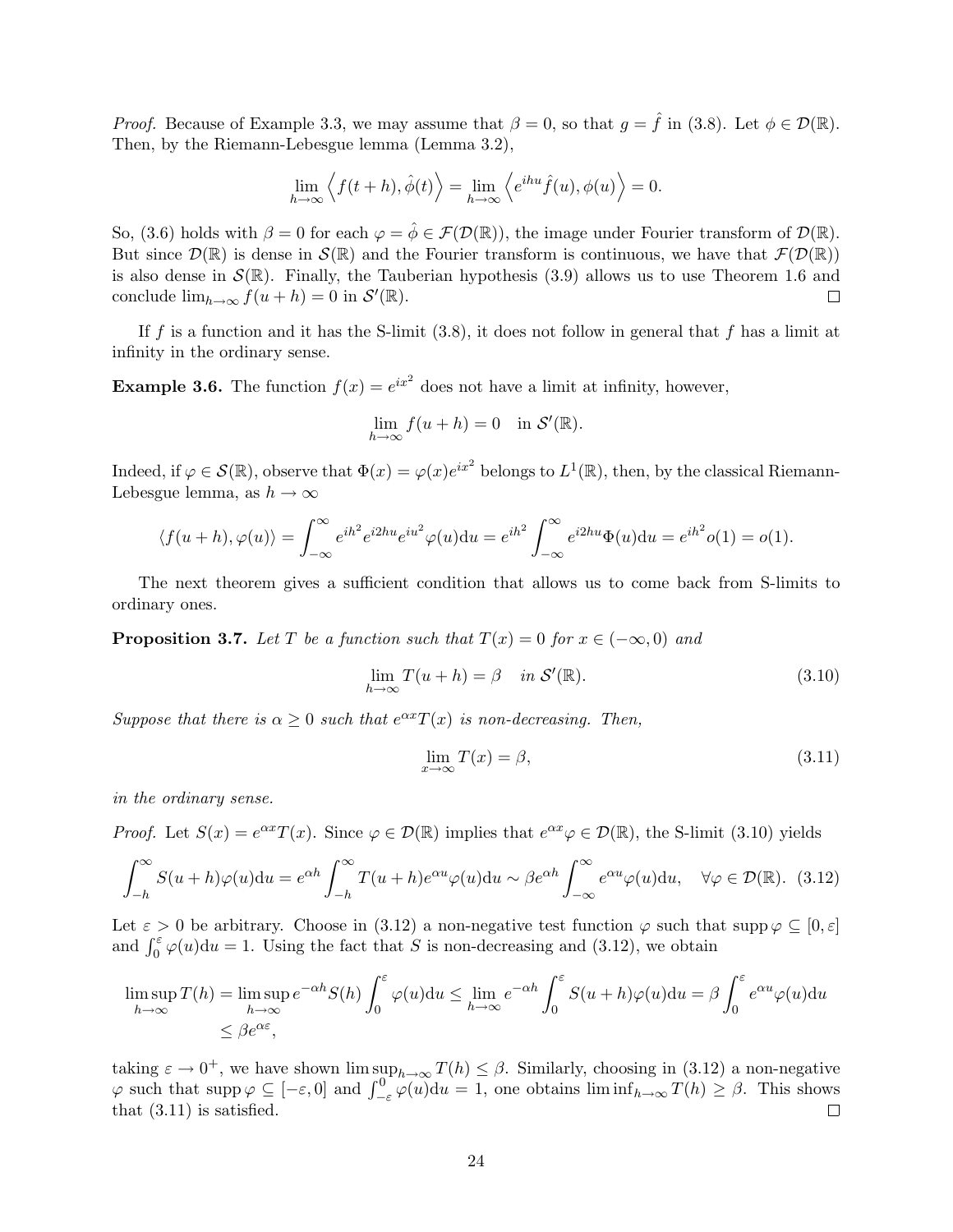#### 3.3 Distributional Wiener-Ikehara Tauberian Theorem

We are ready to state and prove Korevaar's extension of the Wiener-Ikehara Tauberian theorem.

**Theorem 3.8.** Let S be a non-decreasing function supported in  $[0, \infty)$ . Suppose

$$
\mathcal{L}\left\{dS;s\right\} = \int_0^\infty e^{-su} dS(u) \quad \text{is convergent for } \Re e \, s > 1. \tag{3.13}
$$

If there exists a constant  $\beta$  such that the function

$$
G(s) = \mathcal{L}\left\{dS; s\right\} - \frac{\beta}{s - 1} \tag{3.14}
$$

has local pseudo-function boundary behavior on the line  $\Re e s = 1$ , then

$$
S(x) \sim \beta e^x \quad as \ x \to \infty. \tag{3.15}
$$

We first transform the assumptions (3.13) and (3.14). Set  $T(x) = e^{-x}S(x)$ . We may assume that  $S(0) = 0$ . Then

$$
\mathcal{L}\left\{T;s\right\} = \int_0^\infty e^{(-s-1)u} S(u) \mathrm{d}u = \frac{1}{1+s} \int_0^\infty e^{(-s-1)u} \mathrm{d}S(u) \n= \frac{1}{1+s} \mathcal{L}\left\{\mathrm{d}S;s+1\right\} = \frac{1}{1+s} \left( G(s+) + \frac{\beta}{s} \right) \n= \frac{\beta}{s} + \frac{1}{1+s} \left( G(s+1) + \frac{\beta}{s} - \frac{\beta(s+1)}{s} \right) = \frac{\beta}{s} + \frac{G(s+1)}{1+s} + \frac{\beta}{s+1}, \quad \Re e \, s > 0.
$$

Observe that  $\mathcal{L}\lbrace H; s \rbrace = \int_0^\infty e^{-su} \mathrm{d}u = 1/s$ , here, as usual, H is the Heaviside function. Since  $(it + 1)^{-1}$  is smooth, we immediately see (cf. Exercise 3.4) that

$$
\mathcal{L}\left\{T;s\right\} - \frac{\beta}{s} = \mathcal{L}\left\{T - \beta H;s\right\} \tag{3.16}
$$

has local pseudo-function boundary behavior on the line  $\Re e s = 0$ .

Proof. Suppose momentaneously that we were able to show that

$$
T(x) = e^{-x} S(x) = O(1) \quad \text{as } x \to \infty.
$$
 (3.17)

Then,  $T \in \mathcal{S}'(\mathbb{R})$  and by taking boundary values on  $\Re e s = 0$  in (3.16), cf. Proposition 1.14, we would obtain that  $\hat{T} - \hat{H}$  is locally a pseudo-function. Thus, Theorem 3.5 and (3.17) would yield that  $\lim_{h\to\infty} T(u+h) = \beta$  in  $\mathcal{S}'(\mathbb{R})$ , and hence, by Proposition 3.7, we would obtain (3.11) which is exactly the same as (3.15). Therefore, the proof will be complete after establishing (3.17). Let then  $g$  be the boundary local pseudo-function of  $(3.16)$ . Recall that means that

$$
\lim_{\sigma \to 0^+} \int_{-\infty}^{\infty} \mathcal{L} \{ T - \beta H; \sigma + it \} \phi(t) dt = \langle g(t), \phi(t) \rangle, \quad \forall \phi \in \mathcal{D}(\mathbb{R}).
$$

Since  $\mathcal{L}\{T-\beta H; \sigma+it\} = \mathcal{F}\{T(u)-\beta H(u)\}e^{-\sigma u};$  t, we obtain that for each  $\phi \in \mathcal{D}(\mathbb{R})$ 

$$
\lim_{\sigma \to 0^+} \int_0^\infty T(u)e^{-\sigma u} \hat{\phi}(u) du = \beta \int_0^\infty \hat{\phi}(u) du + \lim_{\sigma \to 0^+} \int_0^\infty (T(u) - \beta H(u))e^{-\sigma u} \hat{\phi}(u) du
$$

$$
= \beta \int_0^\infty \hat{\phi}(u) du + \lim_{\sigma \to 0^+} \int_{-\infty}^\infty \mathcal{L} \{T - \beta H; \sigma + it\} \phi(t) dt
$$

$$
= \beta \int_0^\infty \hat{\phi}(u) du + \langle g(t), \phi(t) \rangle.
$$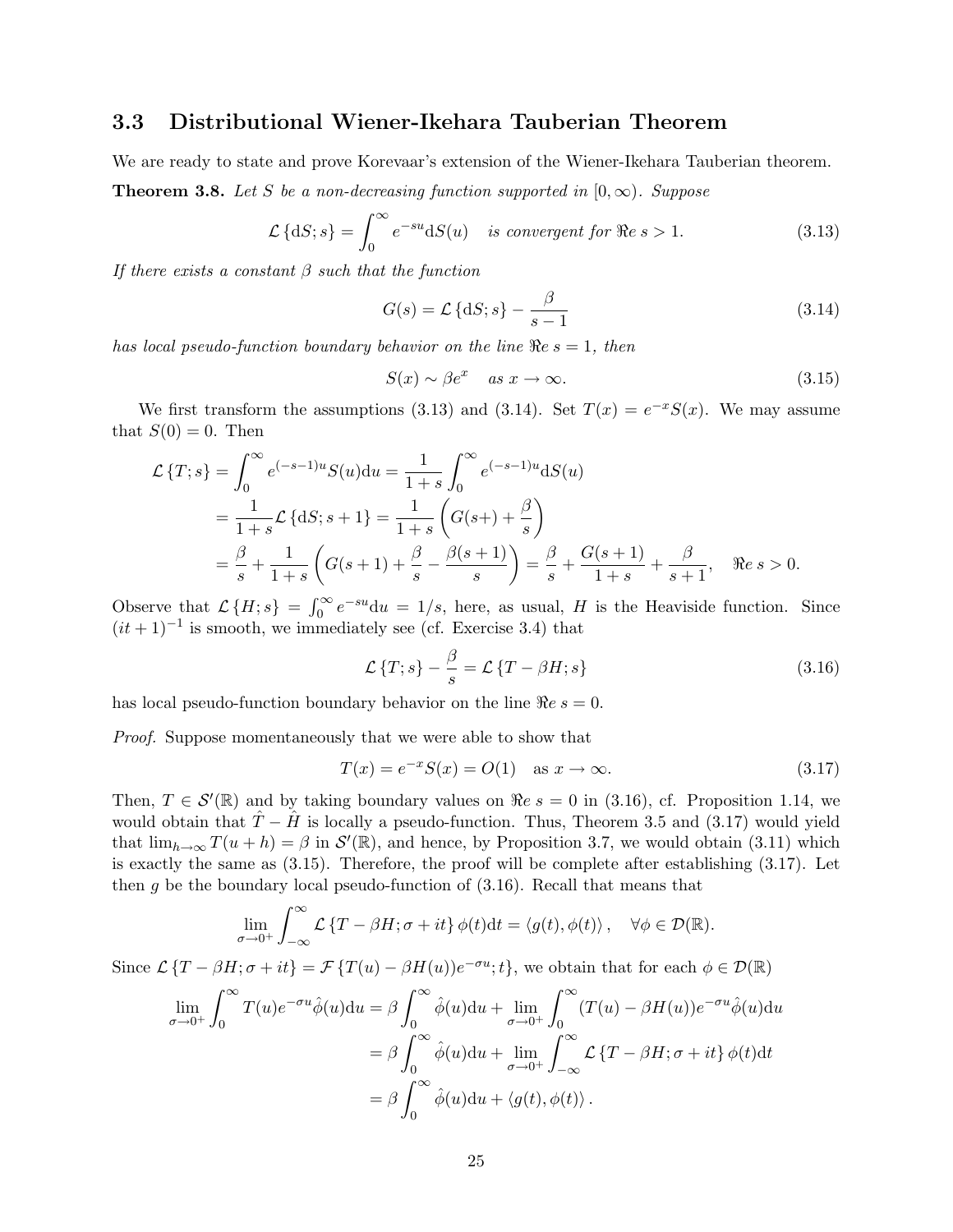By the monotone convergence theorem, we obtain that, for every  $\phi \in \mathcal{D}(\mathbb{R})$  with  $\hat{\phi} \geq 0$ ,

$$
\int_0^\infty T(u)\hat{\phi}(u)du = \beta \int_0^\infty \hat{\phi}(u)du + \langle g(t), \phi(t) \rangle.
$$

Now, choose one of such a  $\phi$  with  $\hat{\phi}(0) > 0$  and observe that  $e^{iht}\phi(t)$  is also compactly supported and has Fourier transform  $\hat{\phi}(u-h)$ , a non-negative function. Replacing  $\phi$  by  $e^{iht}\phi(t)$  in the above equation, we obtain,

$$
\int_0^\infty T(u)\hat{\phi}(u-h)du = \int_{-h}^\infty T(u+h)\hat{\phi}(u)du = \beta \int_{-h}^\infty \hat{\phi}(u)du + \langle g(t), e^{iht}\phi(t) \rangle = O(1) + o(1) = O(1).
$$

Using the fact that S is non-decreasing, we have that for u and h positive  $e^{-u}T(h) = e^{-u-h}S(h) \le$  $e^{-u-h}S(h+u) = T(u+h)$ . Finally, setting  $C = \int_0^\infty e^{-u} \hat{\phi}(u) \mathrm{d}u > 0$ ,

$$
T(h) = C^{-1} \int_0^{\infty} e^{-u} T(h) \hat{\phi}(u) \mathrm{d}u \le C^{-1} \int_0^{\infty} T(u+h) \hat{\phi}(u) \mathrm{d}u = O(1).
$$

We state a version of Theorem 3.8 for Dirichlet series, it is suitable for several applications.

**Corollary 3.9.** Let  $\{n_k\}_{k=1}^{\infty}$  be a non-decreasing sequence of positive real numbers tending to infinity. Assume that the Dirichlet series

$$
F(s) := \sum_{k=1}^{\infty} \frac{c_k}{n_k^s}
$$
 is convergent for  $\Re e s > 1$ ,

where the coefficients satisfy the Tauberian condition  $c_n \geq 0$ . If there exists a constant  $\beta$  such that

$$
F(z) - \frac{\beta}{z-1}
$$

has local pseudo-function boundary behavior on the line  $Re z = 1$ , then

$$
\sum_{n_k < x} c_n \sim \beta x \quad \text{as } x \to \infty.
$$

Proof. Set

$$
S(x) = \sum_{n_k < e^x} c_k = \sum_{\log n_k < x} c_k,
$$

then  $S'(u) = \sum_{k=0}^{\infty} c_k \delta(u - \log n_k)$ , and hence

$$
\mathcal{L}\left\{dS;s\right\} = \left\langle \sum_{k=0}^{\infty} c_k \delta(u - \log n_k), e^{-su} \right\rangle = \sum_{k=1}^{\infty} c_k e^{-s \log n_k} = \sum_{k=1}^{\infty} \frac{c_k}{n_k^s}.
$$

 $\Box$ 

Thus, we can apply Theorem 3.8 and conclude that  $S(x) \sim \beta e^x$ , i.e.,  $\sum_{n_k \leq x} c_k \sim \beta x$ .

Remark 3.10. The converse of Theorem 3.8 is true, that is, if (3.15) is satisfied, then (3.13) holds and the analytic function  $G$  given by  $(3.14)$  has local pseudo-function boundary behavior on the line  $\Re e s = 1$ . Therefore, Theorem 3.8 is optimal in the sense that the boundary requirements in the Wiener-Ikehara theorem cannot be weaker than local pseudo-function behavior.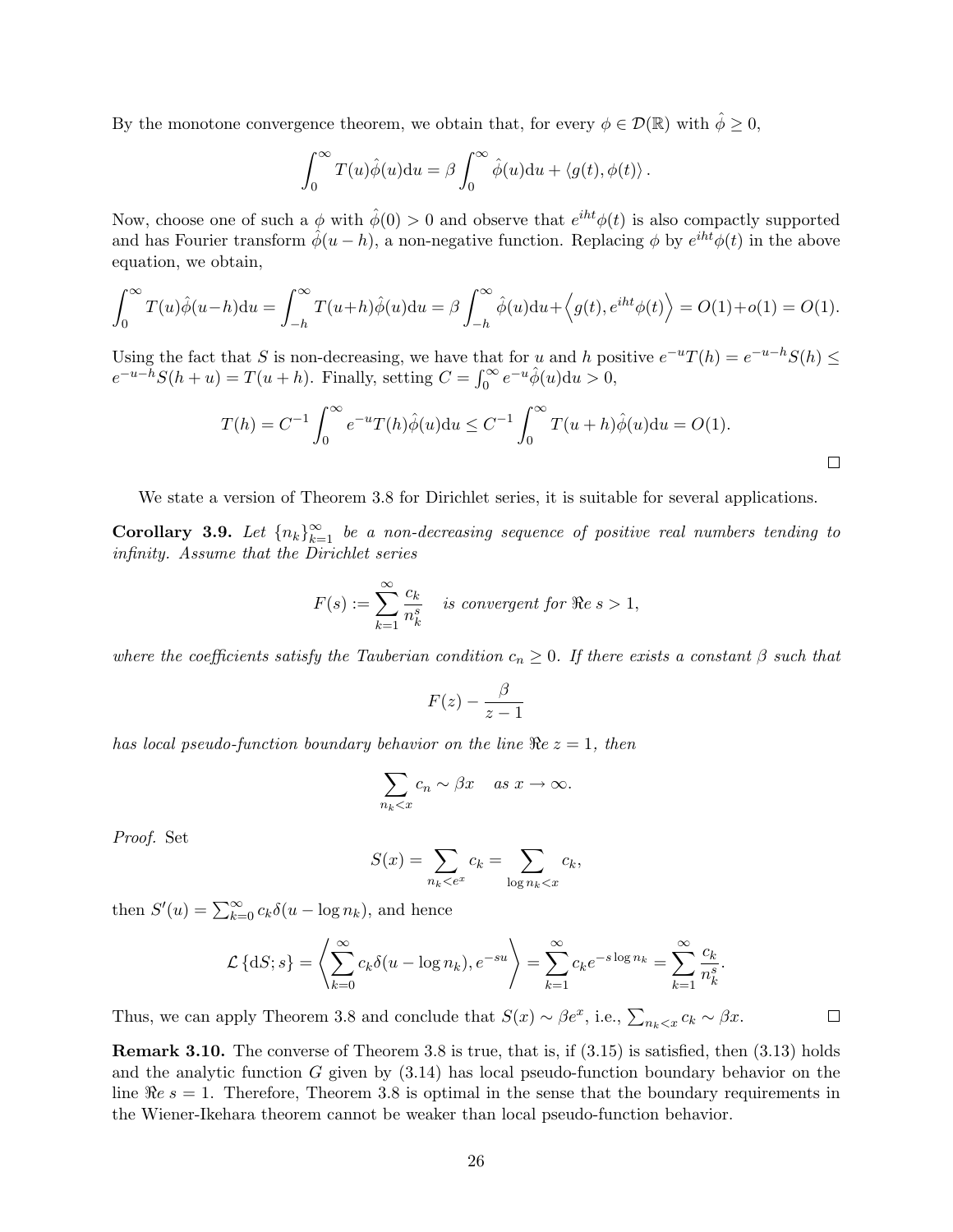In order to show the converse of Theorem 3.8, set again  $T(x) = e^{-x}S(x)$  and assume that  $T(x) \to \beta$  as  $x \to \infty$ . Thus,  $\lim_{|x| \to \infty} (T(x) - \beta H(x)) = 0$ . The convergence of (3.13) follows at once. The same calculation performed in the proof of Theorem 3.8 shows that  $G$  given by  $(3.14)$ has local pseudo-function boundary behavior on  $\Re e s = 1$  if and only if (3.16) has such a boundary behavior on  $\Re e s = 0$ . But the boundary value of (3.16) is precisely  $T - \beta H$ , hence, we must show that the later distribution is locally a pseudofunction. Let  $\phi \in \mathcal{D}(\mathbb{R})$ . Then, as  $|h| \to \infty$ ,

$$
\langle \hat{T}(t) - \beta \hat{H}(t), e^{iht} \phi(t) \rangle = \langle T(u) - \beta H(u), \hat{\phi}(u-h) \rangle = \int_{-h}^{\infty} (T(u+h) - \beta H(u+h)) \hat{\phi}(u) \mathrm{d}u \to 0.
$$

#### 3.4 Applications to Prime Number Theory

In this section we discuss applications to prime number theory in the context of generalized number systems. The main idea is to replace the set of ordinary prime numbers by an arbitrary sequence of positive real numbers, called below generalized prime numbers. In the same way that the natural numbers are constructed out of multiplications of ordinary prime numbers, a generalized number system has the generalized primes as multiplicative building blocks. One then asks up to which extend some properties of the natural numbers remain true for generalized number systems. Observe that if one of such properties remains valid in this context, it would then be independent from the additive structure of the natural numbers. For instance, the prime number theorem is independent of the additive structure of the natural numbers, as seen below.

Let  $1 < p_1 \leq p_2, \ldots$  be a non-decreasing sequence of real numbers tending to infinity. Following Beurling [4], we shall call such a sequence  $P = {p_k}_{k=1}^{\infty}$  a set of *generalized prime numbers*. We arrange the set of all possible products of generalized primes in a non-decreasing sequence  $1 < n_1 \leq$  $n_2,\ldots$ , where every  $n_k$  is repeated as many times as it can be represented by  $p_{\nu_1}^{\alpha_1}p_{\nu_2}^{\alpha_2}\ldots p_{\nu_m}^{\alpha_m}$  with  $\nu_j < \nu_{j+1}$ . The sequence  $\{n_k\}_{k=1}^{\infty}$  is called the set of *generalized integers*.

The function  $\pi$  denotes the counting function of the generalized prime numbers,

$$
\pi(x) = \pi_P(x) = \sum_{p_k \le x} 1,\tag{3.18}
$$

while the function  $N$  denotes the counting function of the generalized integers,

$$
N(x) = N_P(x) = \sum_{n_k \le x} 1.
$$
\n(3.19)

Beurling's problem is then to find conditions over the function  $N$  which ensure the validity of the prime number theorem (in short: PNT), i.e.,

$$
\pi(x) \sim \frac{x}{\log x} \quad \text{as } x \to \infty. \tag{3.20}
$$

In his seminal work [4], Beurling proved that the condition of following theorem suffices for the PNT to hold.

**Theorem 3.11** (Beurling's PNT, 1937). Suppose there exist constants  $a > 0$  and  $\gamma > 3/2$  such that

$$
N(x) = ax + O\left(\frac{x}{\log^{\gamma} x}\right) \quad \text{as } x \to \infty,
$$
\n(3.21)

Then the prime number theorem (3.20) holds.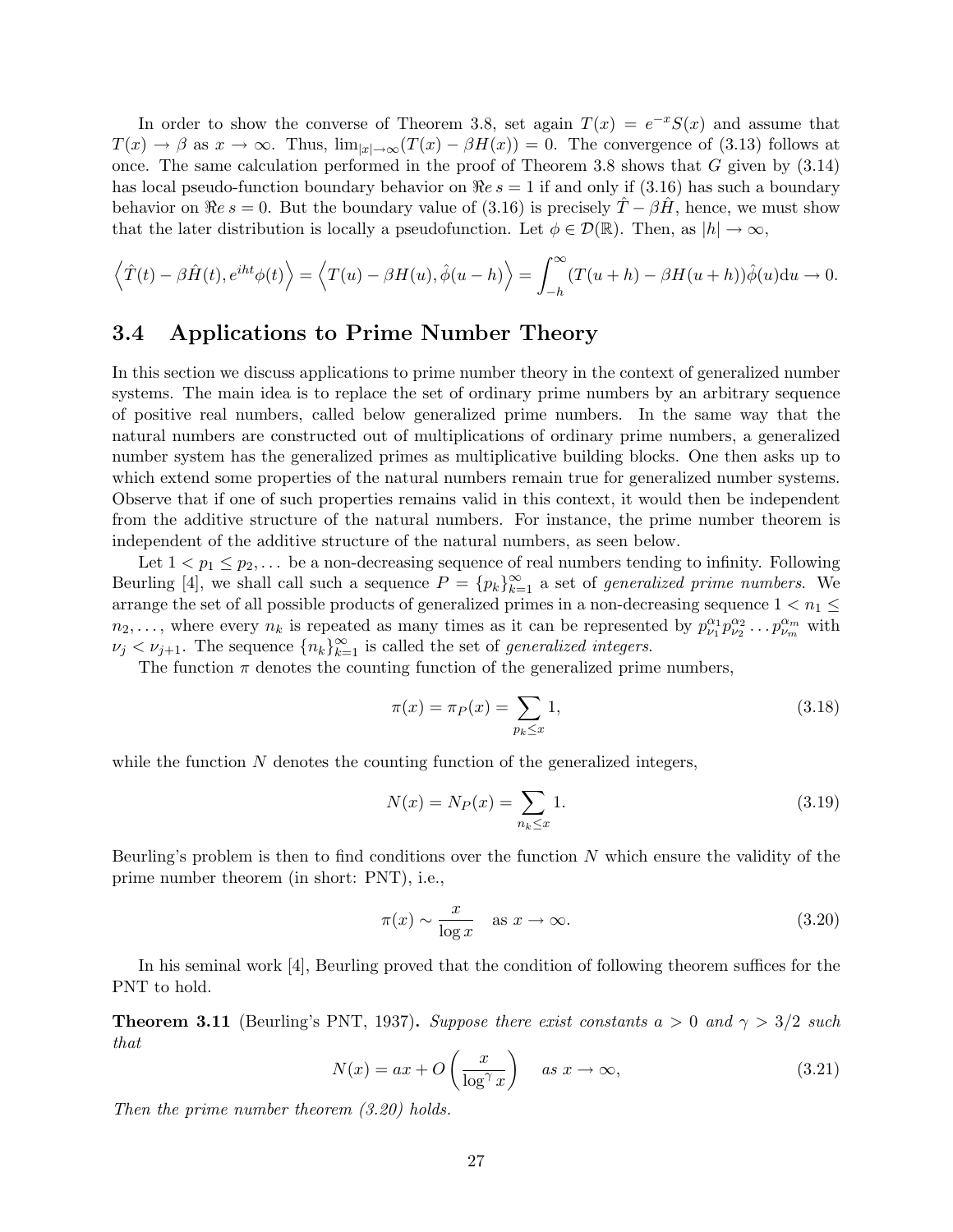Observe that Beurling's prime number theorem naturally includes the classical prime number theorem, because the counting function of the natural numbers is actually  $N(x) = |x| = x + O(1)$ and thus fulfills Beurling's condition (3.21) with  $a = 1$  for any  $\gamma > 0$ , and in particular for any  $\gamma > 3/2$ .

If  $\gamma = 3/2$ , then the PNT need not to hold, as showed by Diamond who exhibited an explicit example of generalized primes not satisfying the PNT. The interested reader can find Diamond's example in [9].

We shall use Corollary 3.9 to give a proof of Beurling's prime number theorem (cf. Section 3.4.3), we follow closely the exposition from [3]. In fact, the PNT holds under milder conditions than (3.21), we discuss those more general prime number theorems in Section 3.4.4 (without proofs).

Throughout this section, the sequence  $P = {p_k}_{k=1}^{\infty}$  stands for a fixed set of generalized prime numbers with generalized integers  $\{n_k\}_{k=1}^{\infty}$ . The functions N and  $\pi$  are given by (3.19) and (3.18), respectively. The letter s stands for complex numbers  $s = \sigma + it$ .

#### 3.4.1 Functions Related to Generalized Primes

We denote by  $\Lambda = \Lambda_P$  the von Mangoldt function of P, defined on the set of generalized integers as

$$
\Lambda(n_k) = \begin{cases} \log p_j, & \text{if } n_k = p_j^m, \\ 0, & \text{otherwise.} \end{cases}
$$
\n(3.22)

The *Chebyshev function* of P is defined by

$$
\psi(x) = \psi_P(x) = \sum_{p_k^m \le x} \log p_k = \sum_{n_k \le x} \Lambda(n_k). \tag{3.23}
$$

It is very well known since the time of Chebyshev that the PNT is equivalent to the statement

$$
\psi(x) \sim x. \tag{3.24}
$$

Indeed, this is a consequence of the following lemma. Notice that we do not need to impose any condition on the growth of N.

**Lemma 3.12.** There exists a number  $M > 0$ , which depends only on  $p_1$ , such that

$$
\frac{\psi(x)}{x} \le \frac{\pi(x)\log x}{x} \le \frac{\psi(x)}{x} + \left(\max_{1 \le u \le x} \frac{\psi(u)}{u}\right) \frac{M}{\log x} .
$$
\n(3.25)

*Proof.* We establish first the lower inequality in  $(3.25)$ . Observe that for given  $p_k$  there are precisely  $\left[\log x/\log p_k\right]$  integers m which satisfy  $p_k^m \leq x$ . Thus, the very first expression in (3.23) reads as  $\psi(x) = \sum_{p_k \leq x} [\log x / \log p_k] \log p_k$ , and so

$$
\psi(x) = \sum_{p_k \le x} \left[ \frac{\log x}{\log p_k} \right] \log p_k \le \sum_{p_k \le x} \frac{\log x}{\log p_k} \log p_k = \log x \sum_{p_k \le x} 1 = \pi(x) \log x.
$$

For the upper estimate,

$$
\pi(x) = \sum_{p_k \le x} 1 \le \sum_{p_k \le x} 1 + \sum_{\substack{p_k^m \le x \\ 1 \le m}} \frac{\log p_k}{\log p_k^m} = \sum_{p_k^m \le x} \frac{\log p_k}{\log p_k^m} = \int_1^x \frac{d\psi(u)}{\log u} = \frac{\psi(x)}{\log x} + \int_{p_1}^x \frac{\psi(u)}{u \log^2 u} du;
$$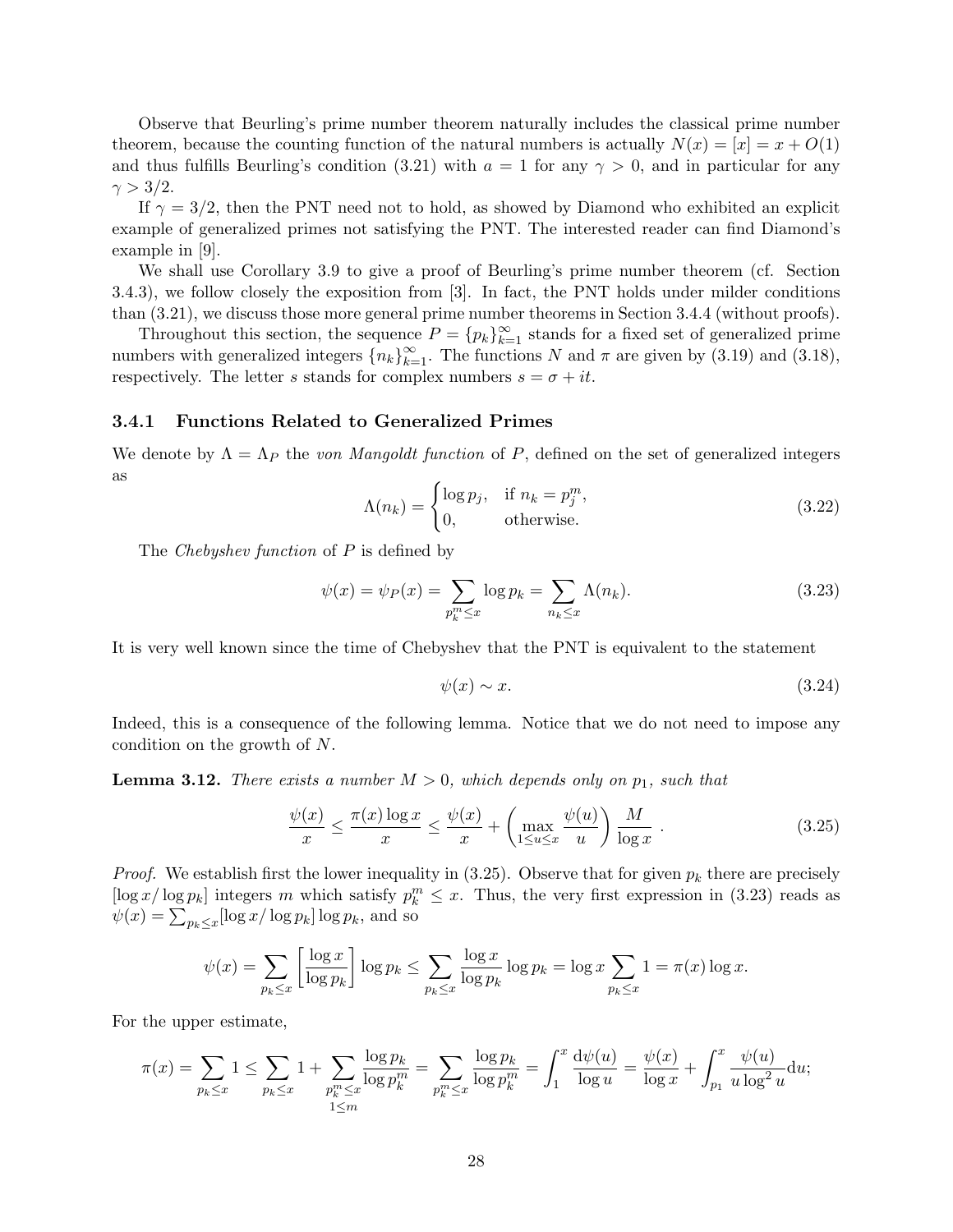now,

$$
\int_{p_1}^x \frac{\psi(u)}{u \log^2 u} du \le \left( \max_{1 \le u \le x} \frac{\psi(u)}{u} \right) \int_{p_1}^x \frac{du}{\log^2 u} = \left( \max_{1 \le u \le x} \frac{\psi(u)}{u} \right) \int_{p_1}^x \frac{du}{\log^2 u},
$$

and

$$
\int_{p_1}^x \frac{du}{\log^2 u} = \left( \int_{p_1}^{\sqrt{p_1 x}} + \int_{\sqrt{p_1 x}}^x \right) \frac{du}{\log^2 u} \le \frac{\sqrt{p_1 x}}{\log^2 p_1} + \frac{4x}{\log^2 x} \le M \frac{x}{\log^2 x}, \quad \text{for } x \ge p_1,
$$

for some constant depending only on  $p_1$ .

**Corollary 3.13.** The PNT  $(3.20)$  is equivalent to  $(3.24)$ .

*Proof.* Indeed, if either asymptotic relation holds, Lemma 3.12 implies that both  $x^{-1}\psi(x)$  and  $x^{-1}\pi(x)$  log x are bounded. Moreover, (3.25) yields, with  $K = \max_{1 \le u} u^{-1}\psi(u)$ ,

$$
0 \le \frac{\pi(x) \log x}{x} - \frac{\psi(x)}{x} \le \frac{KM}{\log x}, \quad \text{for } x \ge 1,
$$

namely,

$$
\frac{\pi(x)\log x}{x} = \frac{\psi(x)}{x} + O\left(\frac{1}{\log x}\right),\,
$$

which proves the equivalence.

Our approach to the PNT will be to show (3.24). For it, we shall make use the zeta function of P, defined as the analytic function

$$
\zeta(s) = \zeta_P(s) = \sum_{k=1}^{\infty} \frac{1}{n_k^s}, \quad \Re e \, s > 1. \tag{3.26}
$$

The convergence of (3.26) on  $\Re e s > 1$  is easily ensured for example if  $N(x) = O(x)$ ; in such a case

$$
\sum_{k=1}^{\infty} \frac{1}{n_k^{\sigma}} = \int_1^{\infty} u^{-\sigma} dN(u) = \sigma \int_1^{\infty} \frac{N(u)}{u} u^{-\sigma} du = O(1) \int_1^{\infty} u^{-\sigma} du, \text{ converges for } \sigma > 1.
$$

The condition  $N(x) = O(x)$  is ensured if for instance (3.21) holds for some  $\gamma > 0$ .

Many properties of the zeta function can be derived by its Euler product representation.

**Proposition 3.14.** Assume that  $N(x) = O(x)$ . Then

$$
\zeta(s) = \prod_{k=1}^{\infty} \left( 1 - \frac{1}{p_k^s} \right)^{-1}, \quad \Re e \, s > 1.
$$

In particular  $\zeta(s)$  does not vanish on  $\Re e \, s > 1$ .

Proof. Formally,

$$
\prod_{k=1}^{\infty} \left(1 - \frac{1}{p_k^s}\right)^{-1} = \prod_{k=1}^{\infty} \left(1 + \frac{1}{p_k^s} + \frac{1}{p_k^{2s}} + \frac{1}{p_k^{3s}} + \dots\right) = \sum_{k=1}^{\infty} \frac{1}{n_k^s}.
$$

 $\Box$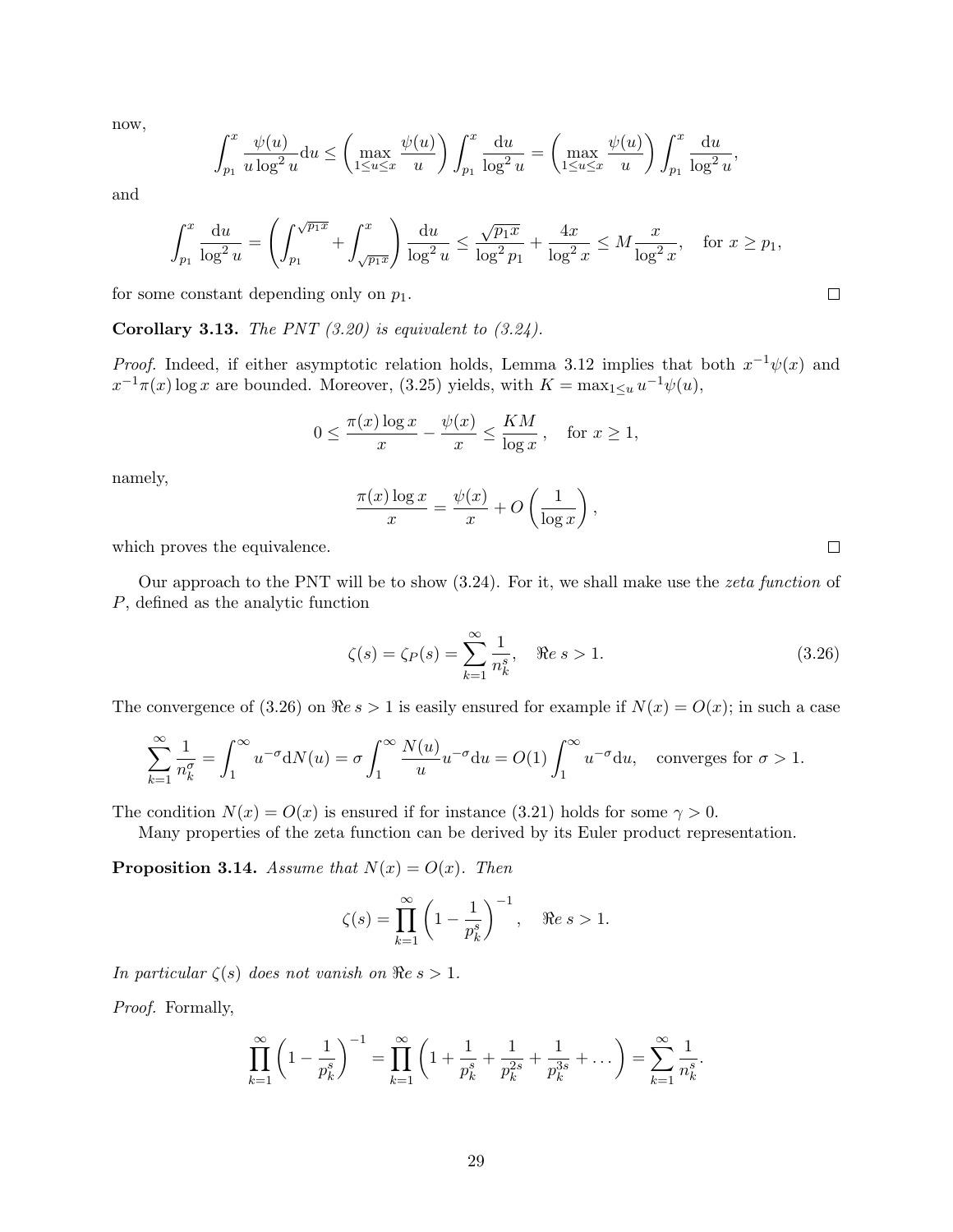Recall that if  $\sum_{k=1}^{\infty} |a_k| < \infty$ , then the product  $\prod_{k=1}^{\infty} (1 + a_k)$  converges. Hence, the convergence of the Euler product for  $\sigma > 1$   $(s = \sigma + it)$ 

$$
\prod_{k=1}^{\infty} \left( 1 - \frac{1}{p_k^s} \right)^{-1} = \prod_{k=1}^{\infty} \left( \frac{p_k^s}{p_k^s - 1} \right) = \prod_{k=1}^{\infty} \left( 1 + \frac{p_k^{-s}}{1 - p_k^{-s}} \right)
$$

follows from that of

$$
\sum_{k=0}^{\infty} \left| \frac{p_k^{-s}}{1-p_k^{-s}} \right| = \sum_{k=0}^{\infty} \left| \frac{1}{1-p_k^{-s}} \right| \frac{1}{p_k^{\sigma}} \le \sum_{k=0}^{\infty} \frac{1}{1-p_k^{-\sigma}} \frac{1}{p_k^{\sigma}} \le \frac{1}{1-p_1^{-\sigma}} \sum_{k=0}^{\infty} \frac{1}{p_k^{\sigma}} \le \frac{1}{1-p_1^{-\sigma}} \sum_{k=0}^{\infty} \frac{1}{n_k^{\sigma}} < \infty.
$$

The connection between the Chebyshev function and the zeta function is given by the next proposition.

**Proposition 3.15.** Suppose that  $N(x) = O(x)$ , then

$$
\sum_{k=1}^{\infty} \frac{\Lambda(n_k)}{n_k^s} = -\frac{\zeta'(s)}{\zeta(s)}, \quad \Rees > 1.
$$
\n(3.27)

*Proof.* The Dirichlet series converges because  $\psi(x) = \sum_{n_k \leq x} \Lambda(n_k) \leq \log x \sum_{n_k \leq x} 1 = O(x \log x)$ . First notice that

$$
\sum_{k=1}^{\infty} \frac{\Lambda(n_k)}{n_k^s} = \sum_{p_k^m} \frac{\log p_k}{p_k^{ms}} = \sum_{k=1}^{\infty} \log p_k \sum_{m=1}^{\infty} \frac{1}{p_k^{ms}} = \sum_{k=1}^{\infty} \log p_k \frac{p_k^{-s}}{1 - p_k^{-s}}.
$$

The equality (3.27) follows now by logarithmic differentiation of the Euler product,

$$
-\frac{\zeta'(s)}{\zeta(s)} = -\left(\log \zeta(s)\right)' = \left(\log \prod_{k=1}^{\infty} \left(1 - \frac{1}{p_k^s}\right)\right)' = \sum_{k=1}^{\infty} \left(\log \left(1 - \frac{1}{p_k^s}\right)\right)' = \sum_{k=1}^{\infty} \log p_k \frac{p_k^{-s}}{1 - p_k^{-s}}.
$$

In view of Corollary 3.9, Corollary 3.13, and the formula (3.27), we have that PNT would follow at once if we are able to show that the analytic function

$$
-\frac{\zeta'(s)}{\zeta(s)} - \frac{1}{s-1} \tag{3.28}
$$

has local pseudo-function boundary behavior on the line  $\Re e s = 1$ . We will follow such a strategy to show Theorem 3.11 in Section 3.4.3, after studying more properties of the zeta function in Section 3.4.2. The key ingredient to show the local pseudo-function boundary behavior of (3.28) is the non-vanishing property of  $\zeta(s)$  on  $\Re e s = 1$ .

**Exercise 3.16.** Show that if  $N(x) = O(x)$ , then the following representation for the zeta function holds:

$$
\zeta(s) = \exp\left(\sum_{k=1}^{\infty} \sum_{j=1}^{\infty} \frac{1}{j} p_k^{-js}\right)
$$

(**Hint**: Use the Euler product and the Taylor series for  $log(1-z)$ ). Exercise 3.17. Show that

$$
\zeta(s) = s \int_1^\infty \frac{N(x)}{x^{s+1}} \mathrm{d}x
$$

(**Hint**: Integrate by parts  $\zeta(s) = \int_1^\infty x^{-s} dN(x)$ ).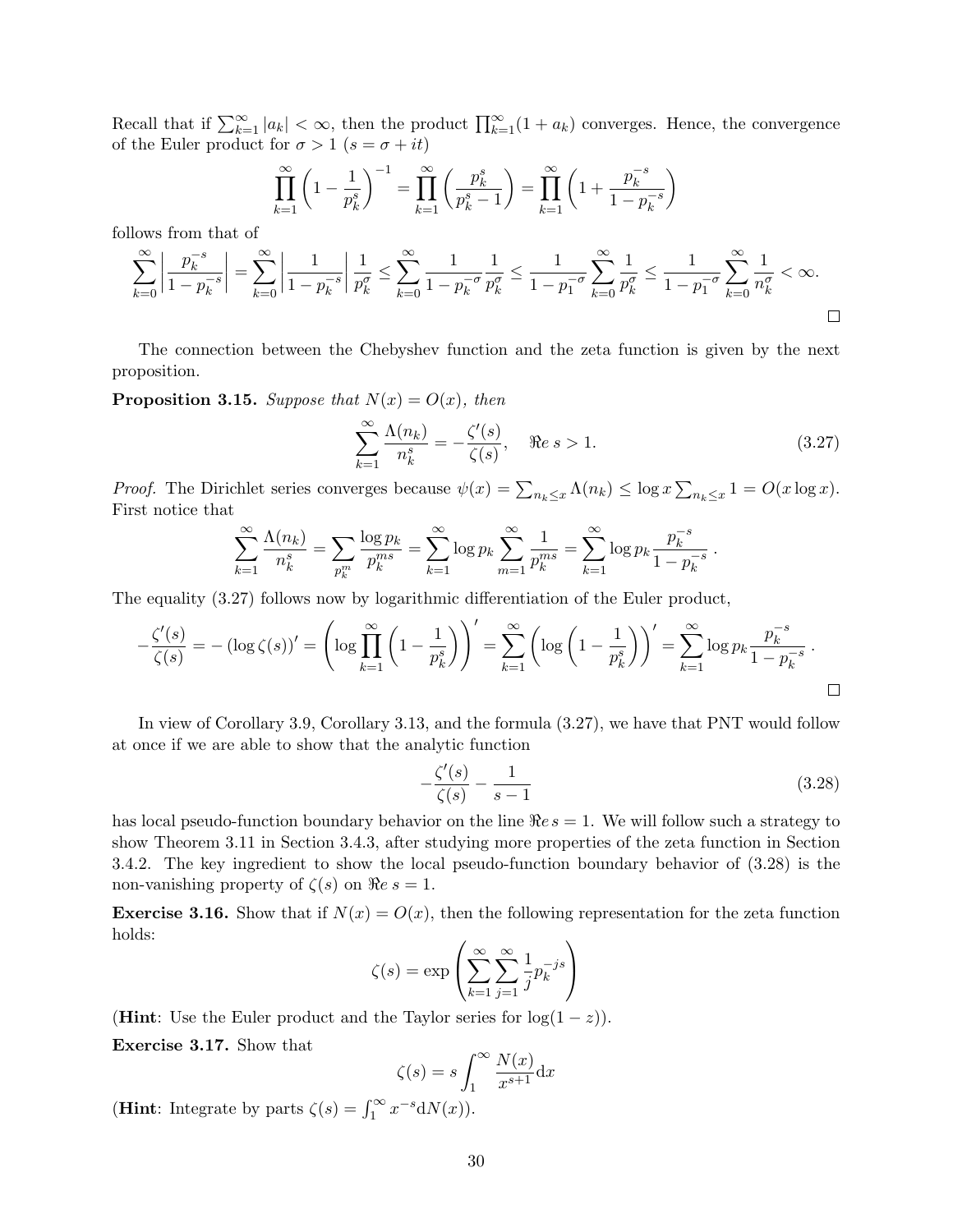#### 3.4.2 Properties of the Zeta Function

We shall now study properties of  $\zeta(s)$  on  $\Re e s = 1$ . We begin by assuming that the counting function of the generalized integers satisfies

$$
N(x) = ax + O\left(\frac{x}{\log^{\gamma} x}\right) \quad \text{as } x \to \infty,
$$
\n(3.29)

for some  $a > 0$  and  $\gamma > 1$ .

**Proposition 3.18.** Let N satisfy (3.29) for some  $a > 0$  and  $\gamma > 1$ . Then  $\zeta(s) - a/(s-1)$  extends to a continuous function on  $\Re e s \geq 1$ . Consequently,  $t\zeta(1+it)$  is continuous over the whole real line and so  $\zeta(1+it)$  is continuous in  $\mathbb{R}\setminus\{0\}$ .

Proof. Let

$$
T(u) = \frac{N(e^u)}{e^u} - aH(u) = O(u^{-\gamma}).
$$

where H is the Heaviside function. Then  $T \in L^1(\mathbb{R})$ . Recall that the Fourier transforms of  $L^1$ functions are always continuous functions. We then have

$$
\zeta(s) - \frac{a}{s-1} = \int_1^{\infty} x^{-s} dN(x) - \frac{a}{s-1} = s \int_1^{\infty} \frac{N(x) dx}{x^s} - \frac{a}{s-1}
$$
  
=  $s \int_0^{\infty} e^{-su} N(e^u) du - \frac{a}{s-1}$   
=  $s \int_0^{\infty} e^{-(s-1)u} e^{-u} N(e^u) du - \frac{a}{s-1}$   
=  $s\mathcal{L} \{T(u) + aH(u); s-1\} - \frac{a}{s-1}$   
=  $s\mathcal{L} \{T; s-1\} + \frac{as}{s-1} - \frac{a}{s-1} = s\mathcal{L} \{T; s-1\} + a$ 

Writing  $s = \sigma + it$  and taking  $\sigma \to 1^+$ , we convince ourselves that  $\zeta(s) - a/(s-1)$  has boundary distribution  $it\hat{T}(t) + a$ , a continuous function.  $\Box$ 

The ensuing lemma is the first step toward the non-vanishing property of  $\zeta$  on  $\Re e s = 1$ , in the case  $\gamma > 3/2$ .

**Lemma 3.19.** Let N satisfy (3.29) with  $a > 0$  and  $1 < \gamma < 2$ . For each  $t_0 \neq 0$  there exists  $C = C_{t_0} > 0$  such that for  $1 < \sigma < 2$ 

$$
|\zeta(\sigma + it_0) - \zeta(1 + it_0)| < C(\sigma - 1)^{\gamma - 1}.\tag{3.30}
$$

*Proof.* We work with  $Z(s) = \zeta(s)/s$ . It is easy to see that (3.30) holds if

$$
|Z(\sigma + it_0) - Z(1 + it_0)| < D(\sigma - 1)^{\gamma - 1}.\tag{3.31}
$$

The claim is a simple consequence of

$$
|\zeta(s_1)-\zeta(s_2)|=|s_1Z(s_1)-s_2Z(s_2)|\leq |s_1(Z(s_1)-Z(s_2))|+|(s_1-s_2)Z(s_2)|.
$$

By Exercise 3.17,

$$
\frac{\zeta(s_1)}{s_1} - \frac{\zeta(s_2)}{s_2} = \int_1^\infty (x^{-s_1} - x^{-s_2}) \frac{N(x)}{x} dx = \int_1^\infty (x^{-s_1} - x^{-s_2}) \frac{N(x) - ax}{x} dx + \frac{a}{s_1 - 1} - \frac{a}{s_2 - 1}
$$

$$
= \int_1^\infty (x^{-s_1} - x^{-s_2}) \frac{N(x) - ax}{x} dx + \frac{a(s_2 - s_1)}{(s_1 - 1)(s_2 - 1)}.
$$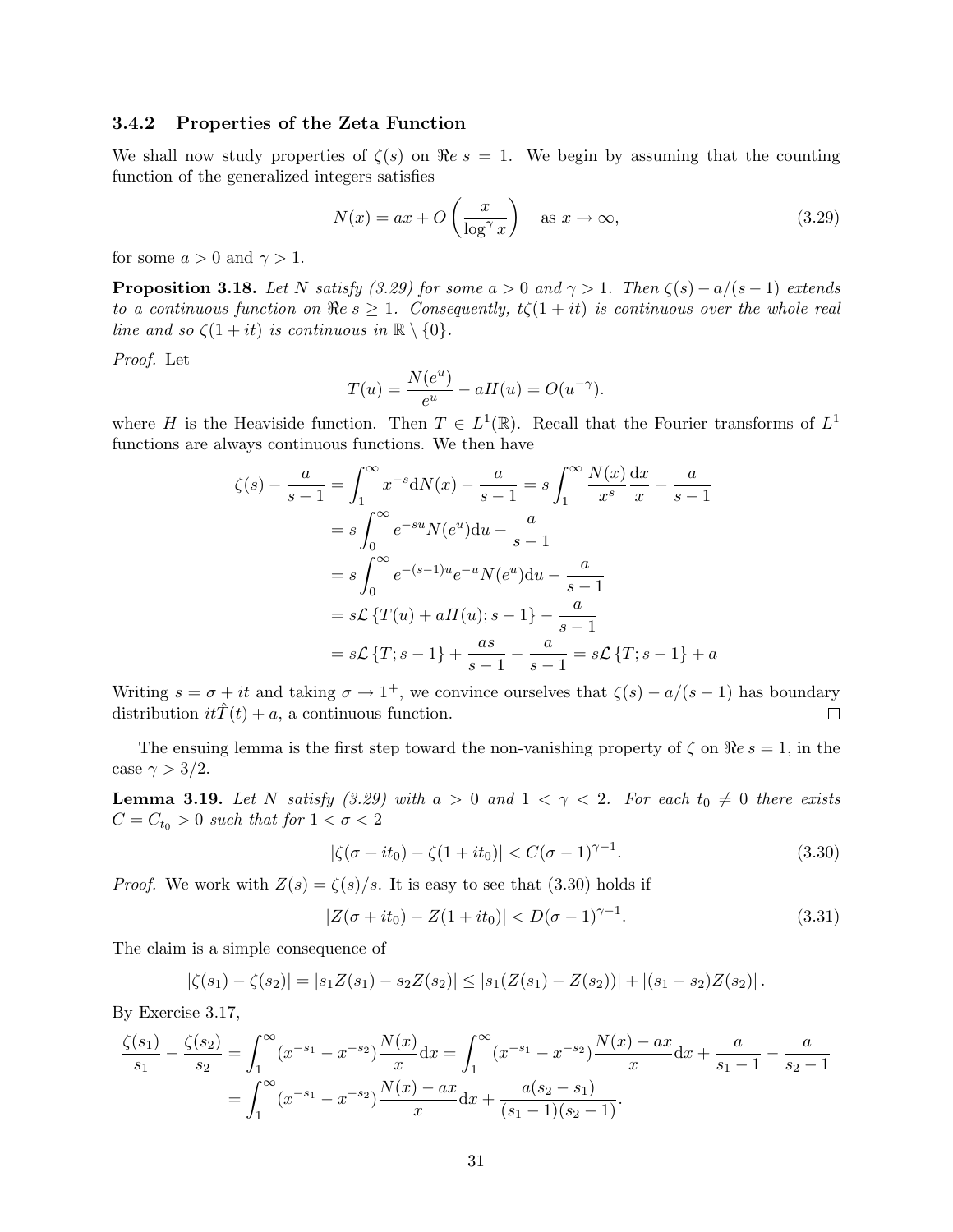Now, set  $s_2 = \sigma + it_0$  and  $s_1 = 1 + it_0$ . We clearly have that

$$
\left|\frac{a(s_1-s_2)}{(s_1-1)(s_2-1)}\right| \leq \frac{a(\sigma-1)}{|t_0| \, |\Im m\,(s_2-1)|} = \frac{a(\sigma-1)}{t_0^2} := D_1(\sigma-1).
$$

On the other hand, by  $(3.29)$ , for some constant  $K$ ,

$$
\left| \int_{1}^{\infty} (x^{-s_1} - x^{-s_2}) \frac{N(x) - ax}{x} dx \right| = \left| \int_{1}^{\infty} x^{-it_0} (x^{-\sigma} - x^{-1}) \frac{N(x) - ax}{x} dx \right|
$$
  
\n
$$
\leq \int_{1}^{\infty} (x^{-\sigma} - x^{-1}) \left| \frac{N(x) - ax}{x} \right| dx
$$
  
\n
$$
\leq K \int_{1}^{\infty} (x^{-1} - x^{-\sigma}) \log^{-\gamma} x dx
$$
  
\n
$$
= K \int_{0}^{\infty} \frac{1 - e^{-(\sigma - 1)u}}{u^{\gamma}} du
$$
  
\n
$$
= K(\sigma - 1)^{1-\gamma} \int_{0}^{\infty} \frac{1 - e^{-u}}{u^{\gamma}} du := D_2(\sigma - 1)^{1-\gamma}.
$$

Thus, (3.31) holds with  $D = \max\{D_1, D_2\}.$ 

We are now in the position to show the non-vanishing of  $\zeta(s)$  on  $\Re e s = 1, s \neq 1$ , for the case  $\gamma > 3/2$ . The proof is in essence the classical argument of Hadamard [27, p. 63].

**Theorem 3.20.** Let N satisfy (3.29) with  $a > 0$  and  $\gamma > 3/2$ . Then,  $t\zeta(1 + it) \neq 0$ , for all  $t \in \mathbb{R}$ . Consequently,  $1/((s-1)\zeta(s))$  converges locally and uniformly to a continuous function as  $\Re e \, s \to 1^+$ .

*Proof.* Without lost of generality we assume that  $3/2 < \gamma < 2$ . We shall use that for any  $m \in \mathbb{N}$ and  $\theta \in \mathbb{R}$ ,

$$
m + 1 + \sum_{j=0}^{m-1} 2(m - j) \cos((j+1)\theta) \ge 0.
$$
 (3.32)

The proof of (3.32) is left to the reader (cf. Exercise 3.21). By Exercise 3.16,

$$
\begin{split} |\zeta(\sigma+it_0)| &= \left| \exp\left(\sum_{k=1}^{\infty} \sum_{\nu=1}^{\infty} \frac{1}{\nu} p_k^{-\nu \sigma - i\nu t_0}\right) \right| \\ &= \left| \exp\left(\sum_{k=1}^{\infty} \sum_{\nu=1}^{\infty} \frac{1}{\nu} p_k^{-\nu \sigma} (\cos(\nu t_0 \log p_k) - i \sin(\nu t_0 \log p_k))\right) \right| \\ &= \exp\left(\sum_{k=1}^{\infty} \sum_{\nu=1}^{\infty} \frac{1}{\nu} p_k^{-\nu \sigma} \cos(\nu t_0 \log p_k)\right), \end{split}
$$

Thus, for any  $m \in \mathbb{N}$  and  $t_0 \in \mathbb{R}$ 

$$
|\zeta(\sigma)|^{m+1} |\zeta(\sigma + it_0)|^{2m} \prod_{j=1}^m |\zeta(\sigma + i(j+1)t_0)|^{2m-2j}
$$
  
=  $\exp\left(\sum_{k=1}^\infty \sum_{\nu=1}^\infty \frac{1}{\nu} p_k^{-\nu\sigma} \left(m+1+\sum_{j=0}^m 2(m-j)\cos(\nu(j+1)t_0\log p_k)\right)\right) \ge e^0 = 1.$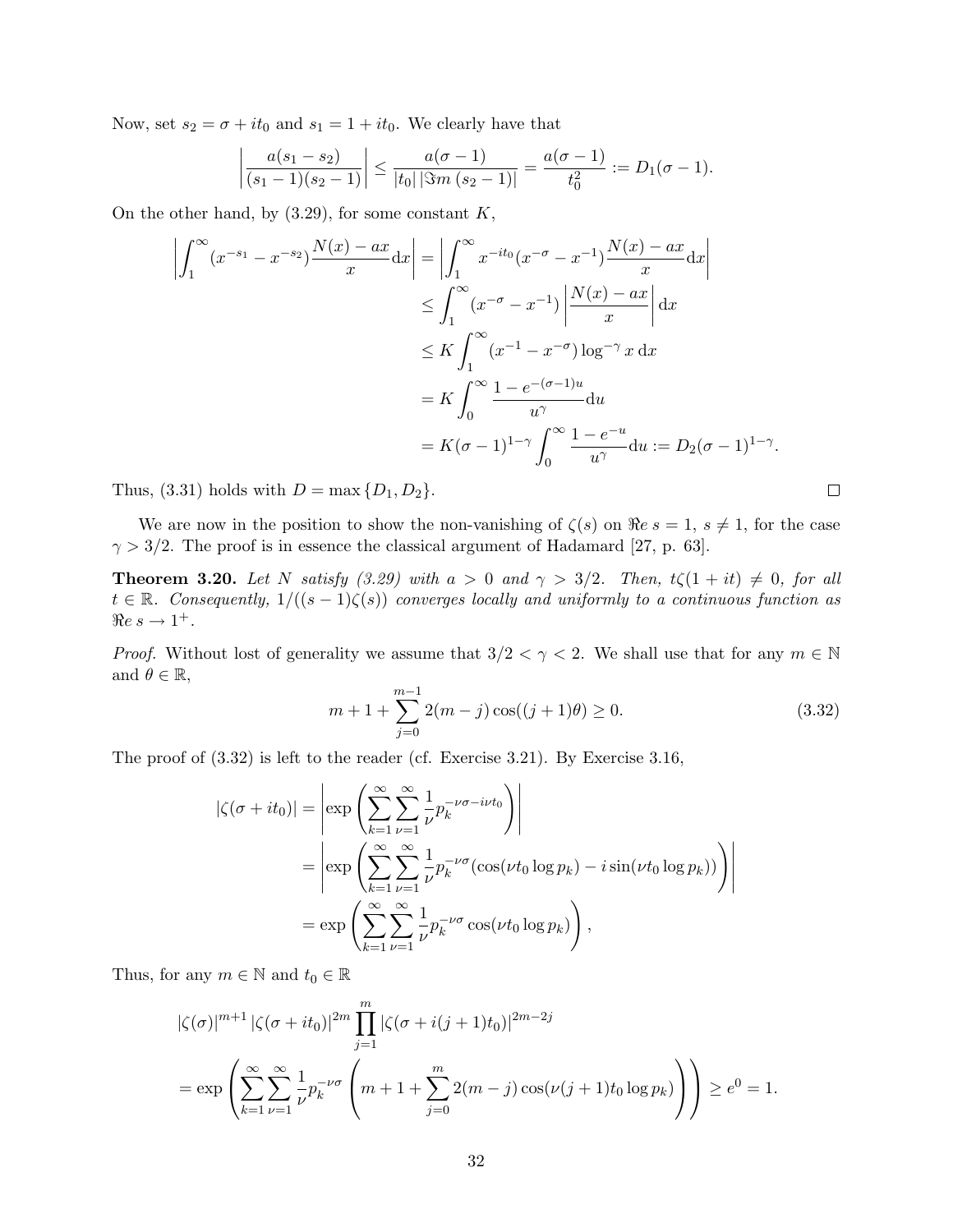If we now fix  $t_0 \neq 0$  and m, Proposition 3.18 and the above inequality imply the existence of  $A = A_{m,t_0} > 0$  such that for  $1 < \sigma < 2$ 

$$
1 \leq \frac{A\left|\zeta(\sigma + it_0)\right|^{2m}}{(\sigma - 1)^{m+1}} \;,
$$

or which is the same

$$
D(\sigma - 1)^{1/2 + 1/(2m)} \leq |\zeta(\sigma + it_0)| ,
$$

with  $D = A^{1/2m}$ .

Suppose we had  $\zeta(1 + it_0) = 0$ . Choose m such that  $1/2 + 1/(2m) < \gamma - 1$ . By the inequality (3.30) in Lemma 3.19, we would have

$$
D(\sigma - 1)^{1/2 + 1/(2m)} \le |\zeta(\sigma + it_0)| < C(\sigma - 1)^{\gamma - 1} ,
$$

which is certainly absurd. Therefore, we must necessarily have  $\zeta(1+it) \neq 0$ , for all  $t \in \mathbb{R} \setminus \{0\}$ .  $\Box$ 

**Exercise 3.21.** Show (3.32) (**Hint**: The left hand side is equal to  $\vert$  $\sum_{\nu=1}^{m+1} e^{i\nu\theta}$  $\begin{matrix} 2 \end{matrix}$ ).

#### 3.4.3 Proof of Beurling's Prime Number Theorem

We can now show Theorem 3.11. Assume (3.21) with  $a > 0$  and  $\gamma > 3/2$ . Because of Corollary 3.9 and the formula (3.27), it is enough to show that

$$
-\frac{\zeta'(s)}{\zeta(s)} - \frac{1}{s-1}
$$

has local pseudo-function boundary behavior on the line  $\Re e s = 1$ . Now,

$$
-\frac{\zeta'(s)}{\zeta(s)} - \frac{1}{s-1} = \frac{-\zeta'(s)(s-1) - \zeta(s)}{(s-1)\zeta(s)}
$$
  
=  $-\frac{1}{\zeta(s)} \left( \zeta'(s) + \frac{a}{(s-1)^2} \right) - \frac{1}{(s-1)\zeta(s)} \left( \zeta(s) - \frac{a}{s-1} \right)$   
=  $-\frac{1}{\zeta(s)} \frac{d}{ds} \left( \zeta(s) - \frac{a}{s-1} \right) - \frac{1}{(s-1)\zeta(s)} \left( \zeta(s) - \frac{a}{s-1} \right)$   
:=  $-\frac{1}{\zeta(s)} G'_1(s) - G_2(s).$ 

Because of Proposition 3.18 and Theorem 3.20,  $G_2(s)$  has a continuous extension to  $\Re e s = 1$ ; in particular,  $G_2(s)$  has local pseudo-function boundary behavior on such a line. On the other hand, Theorem 3.20 implies that  $1/(\zeta(s))$  has continuous extension to  $\Re e s = 1$ . Thus, if we show that  $G_1'(s)$  has local  $L^1$  boundary values, we would have that  $G_1'(s)/\zeta(s)$  has local pseudo-function boundary behavior. Let us show the latter. First notice that

$$
G_1'(s) = \frac{d}{ds} \left( \zeta(s) - \frac{a}{s-1} \right) = \frac{d}{ds} \left( s \int_1^\infty x^{-s} \frac{N(x) - ax}{x} dx + \frac{as}{s-1} - \frac{a}{s-1} \right)
$$
  

$$
= \frac{d}{ds} \left( s \int_1^\infty x^{-s} \frac{N(x) - ax}{x} dx \right)
$$
  

$$
= \int_1^\infty x^{-s} \frac{N(x) - ax}{x} dx - s \int_1^\infty x^{-s} \log x \frac{N(x) - ax}{x} dx
$$
  

$$
= \int_0^\infty e^{-(s-1)u} (e^{-u} N(u) - a) du - s \int_0^\infty e^{-(s-1)u} (e^{-u} N(u) - a) u du
$$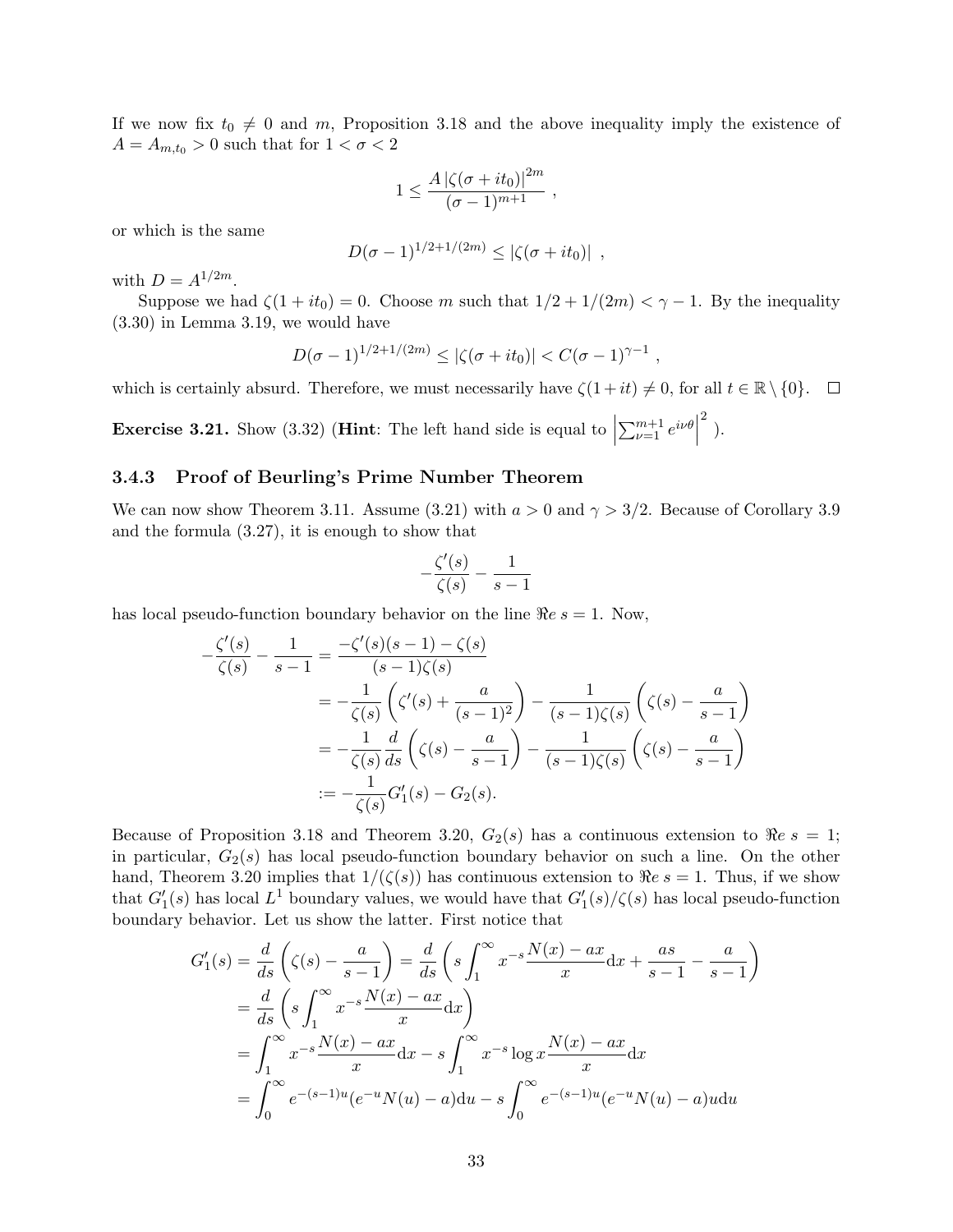Set  $T_1(u) = e^{-u}N(u) - aH(u) = O(u^{-\gamma})$  and  $T_2(u) = (e^{-u}N(u) - a)u = O(u^{1-\gamma})$ . Because of  $\gamma > 3/2, T_1, T_2 \in L^2(\mathbb{R})$ . Thus  $G'_1$  has boundary values  $G'_1(1 + it) = \hat{T}_1(t) - (1 + it)\hat{T}_2(t) \in$  $L^2_{loc}(\mathbb{R}) \subset L^1_{loc}(\mathbb{R})$ , in particular it has local pseudo-function boundary behavior.

#### 3.4.4 Newest Extensions of the Prime Number Theorem

The PNT holds under weaker assumptions than that of Theorem 3.11. We state two general theorems without proof, they include Beurling's theorem as a very particular case. The interested reader can consult the corresponding references.

The following theorem relax the hypothesis (3.21) to an  $L^2$  condition. It is due to Kahane [23], who gave a positive answer to a conjecture of Bateman and Diamond [3].

Theorem 3.22 (Kahane, 1997). Suppose there is a positive constant a such that

$$
\int_1^\infty \left| \frac{\log x (N(x) - ax)}{x} \right|^2 \frac{\mathrm{d}x}{x} < \infty,
$$

Then the prime number theorem (3.20) holds.

The next PNT is a recent one and it is due to the author and Schlage-Puchta [36]. It replaces  $(3.21)$  by an average Cesaro estimate. The value of m below is allowed to be arbitrarily large.

**Theorem 3.23** (Schlage-Puchta and Vindas, 2010). Suppose there exist constants  $a > 0$ ,  $\gamma > 3/2$ , and m such that

$$
\int_1^x \frac{N(t) - at}{t} \left(1 - \frac{t}{x}\right)^m dt = O\left(\frac{x}{\log^\gamma x}\right) \quad \text{as } x \to \infty.
$$

Then the prime number theorem (3.20) holds.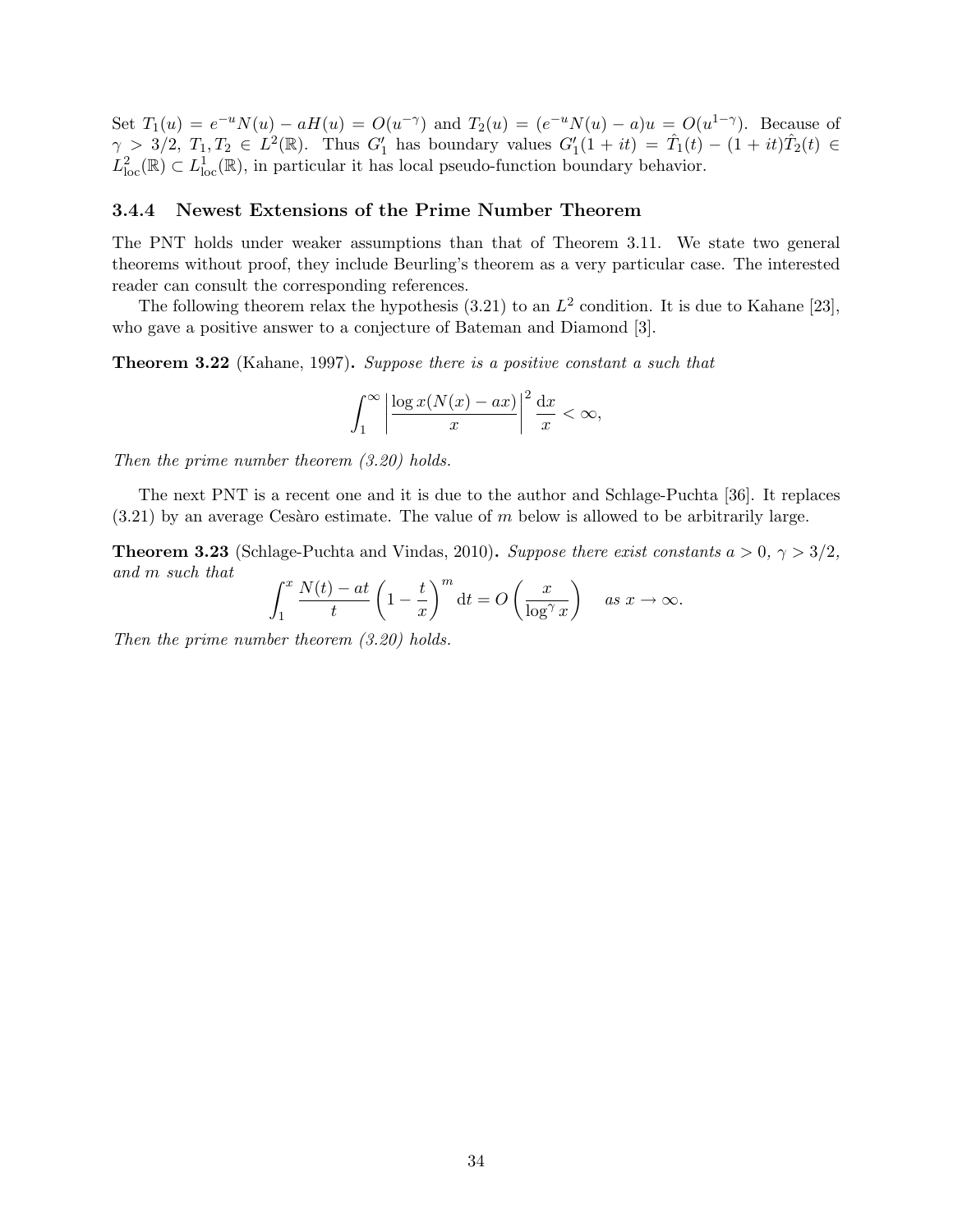## Chapter 4

# Multidimensional Theory for the Laplace Transform

In this chapter we sketch how to extend the one-dimensional theory from Chapter 2 to the multidimensional Laplace transform. We also discuss applications to the study of asymptotic properties of fundamental solutions to convolution equations, in particular, causal solutions to hyperbolic operators with constant coefficients. The Schwartz space of test functions  $\mathcal{S}(\mathbb{R}^n)$  is readily defined, its topology is provided by the countable family of norms

$$
\|\varphi\|_{k} = \sup_{0 \le |m| \le k, x \in \mathbb{R}} (1 + |x|)^{k} \left| \partial^{m} \varphi(x) \right|, \quad k \in \mathbb{N}.
$$

Its dual is the space of tempered distributions  $\mathcal{S}'(\mathbb{R}^n)$ . All the distributional operations introduced in Section 1.5 can be obviously carried out in the multidimensional case. For instance, the partial derivative  $\partial^m f$  is defined as  $\langle \partial^m f, \varphi \rangle = (-1)^{|m|} \langle f, \partial^m \varphi \rangle$ , and so on.

The Fourier transform is given on test functions by

$$
\hat{\varphi}(x) = \mathcal{F}\{\varphi(u); x\} = \int_{\mathbb{R}^n} e^{ix \cdot u} \varphi(u) \mathrm{d}u,
$$

with inverse

$$
\mathcal{F}^{-1}\left\{\varphi(x);u\right\} = \frac{1}{(2\pi)^n} \int_{\mathbb{R}^n} e^{-iu \cdot x} \varphi(x) \mathrm{d}x,
$$

and it is defined, as usual, by duality on  $\mathcal{S}'(\mathbb{R}^n)$ . Observe that this definition differs from that used in the previous chapters by a negative sign in the exponential, we have conveniently switched the definition for the sake of simplicity through the present chapter.

The reader can consult the monograph [48] for a complete exposition on Tauberian theorems for the multidimensional Laplace transform (all the material from this chapter has been taken from there). See also [13, 33] for recent advances in multidimensional Tauberian theory for distributions.

### 4.1 Multidimensional Laplace Transform

### 4.1.1 Cones in  $\mathbb{R}^n$

A set  $\Gamma \subset \mathbb{R}^n$  is called a cone (with vertex at the origin) if  $u \in \Gamma$  implies  $\lambda u \in \Gamma$  for all  $\lambda > 0$ . We set pr  $\Gamma = \{u \in \Gamma : |u| = 1\}$ . We shall always assume that  $\Gamma$  is a closed convex cone.

The cone  $\Gamma$  is said to be acute if it has a supporting hyperplane  $\Xi \subset \mathbb{R}^n$  passing through the origin such that  $\Xi \cap \Gamma = \{0\}$ . The hyperplane  $\Xi$  divides into  $\mathbb{R}^n \setminus \Xi$  two connected components, the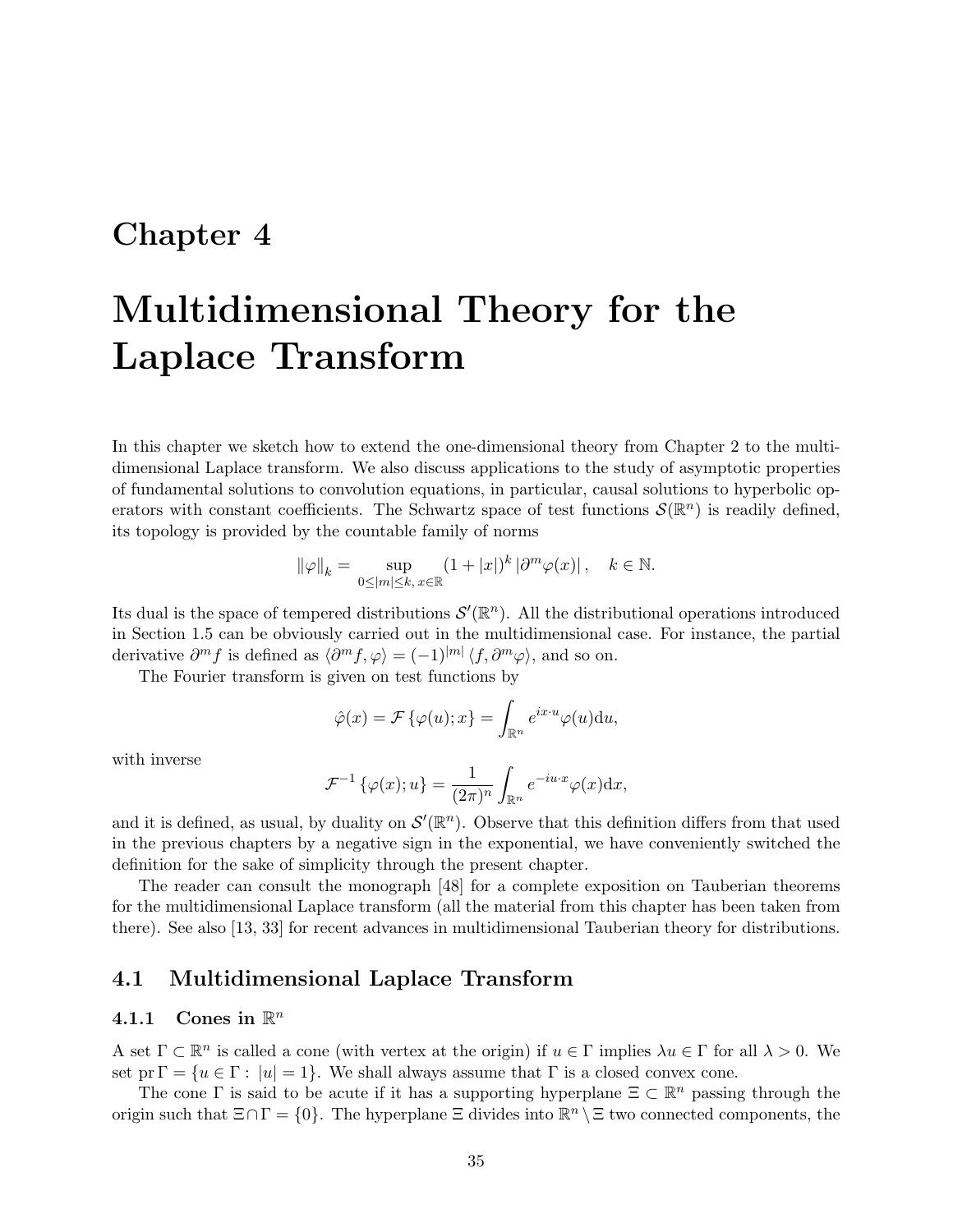property of being a supporting hyperplane means  $\Gamma \setminus \{0\}$  is contained in one of such components. Equivalently, since hyperplanes can be described by equations  $\omega \cdot u = 0$ , where  $\omega$  is some fixed vector  $|\omega| = 1$ , the cone Γ is acute if there exists such an  $\omega$  such that

$$
\omega \cdot u > 0, \quad \forall u \in \Gamma \setminus \{0\}. \tag{4.1}
$$

Its conjugate cone is denoted by  $\Gamma^*$ . It is defined as

$$
\Gamma^* = \{ y \in \mathbb{R}^n : y \cdot u \ge 0, \,\forall u \in \Gamma \}.
$$

It is easy to show that  $\Gamma^*$  is itself a closed convex cone. The property of being acute cone can be characterized in terms of the conjugate cone.

#### **Lemma 4.1.** A closed convex cone  $\Gamma$  is acute if and only if  $\Gamma^*$  has non-empty interior.

*Proof.* If  $\Gamma$  is acute, then there exists  $\omega$  with norm 1 such that (4.1) holds. In particular,  $\omega \in \Gamma^*$  and (4.1) holds for all  $u \in pr \Gamma$ , a compact subset of the unit sphere, then there exists an open subset of the unit sphere  $\omega \in V$  such that  $e \cdot u > 0$  for all  $e \in V$  and  $u \in pr \Gamma$ , by homogeneity of the cones we conclude that  $\xi \cdot u > 0$  for all  $u \in \Gamma$  and  $\xi$  in the open subset  $\{\xi = \lambda e : e \in V \text{ and } \lambda > 0\} \subset \Gamma^*$ . Thus,  $\omega \in \text{int }\Gamma^*$ . Conversely, if  $\omega \in \text{int }\Gamma^*$ , then (4.1) holds.  $\Box$ 

From now on, we shall *always* assume that  $\Gamma$  is a closed convex acute cone. We define the open convex acute cone

$$
C:=C_\Gamma=\mathop{\rm int}\nolimits\Gamma^*,
$$

and the tube domain

$$
T^C := \mathbb{R}^n + iC \subset \mathbb{C}^n.
$$

Example 4.2. The following are examples of closed convex acute cones and their conjugate cones.

• In dimension  $n = 1$ , we have only two possibilities:

$$
\Gamma = [0, \infty)
$$
 and  $C = (0, \infty)$  or  $\Gamma = (-\infty, 0]$  and  $C = (-\infty, 0)$ .

- Let  $\mathbb{R}^n_+ = \{u \in \mathbb{R}^n : u_1 > 0, \ldots, u_n > 0\}$ , then  $(\overline{\mathbb{R}^n_+})^* = \overline{\mathbb{R}^n_+}$ .
- The future light cone in  $\mathbb{R}^{n+1}$  is defined as  $V_+^n = \{(u_0, u) \in \mathbb{R}_+ \times \mathbb{R}^n : u_0 > |u|\}.$  Then  $(\overline{V_+^n})^* = \overline{V_+^n}.$

#### 4.1.2 Laplace Transform

We denote by  $\mathcal{S}'_{\Gamma} \subset \mathcal{S}(\mathbb{R}^n)$  the subspace consisting of distributions supported by  $\Gamma$ . Given  $f \in \mathcal{S}'_{\Gamma}$ , its Laplace transform is defined as follows.

Observe first that if  $z = x + iy$  belongs to the tube domain  $T^C$ , then  $e^{iz \cdot u} = e^{ix \cdot u} e^{-y \cdot u}$  is not a test function from  $\mathcal{S}(\mathbb{R}^n)$ ; however, when u is restricted to the cone  $\Gamma$  is indeed a rapidly decreasing function since  $y \cdot u > 0$  in this case. We multiply  $e^{iz \cdot u}$  by a suitable factor in order to obtain a test function. Let  $\Gamma^{\varepsilon} := \Gamma + B(0, \varepsilon)$ , where  $B(0, \varepsilon)$  is the ball with radius  $\varepsilon$  and center at the origin;  $\Gamma^{\varepsilon}$ is then an  $\varepsilon$ -neighborhood of  $\Gamma$ . Let  $\eta \in C^{\infty}(\mathbb{R}^n)$  be a functions such that

$$
\eta(u) = 1 \,\forall u \in \Gamma^{\varepsilon}, \quad \eta(u) = 0 \,\forall u \notin \Gamma^{2\varepsilon}, \quad \text{and } |\partial^m \eta(u)| \le K_\alpha \,\forall u \in \mathbb{R}^n \text{ and } m \in \mathbb{N}^n. \tag{4.2}
$$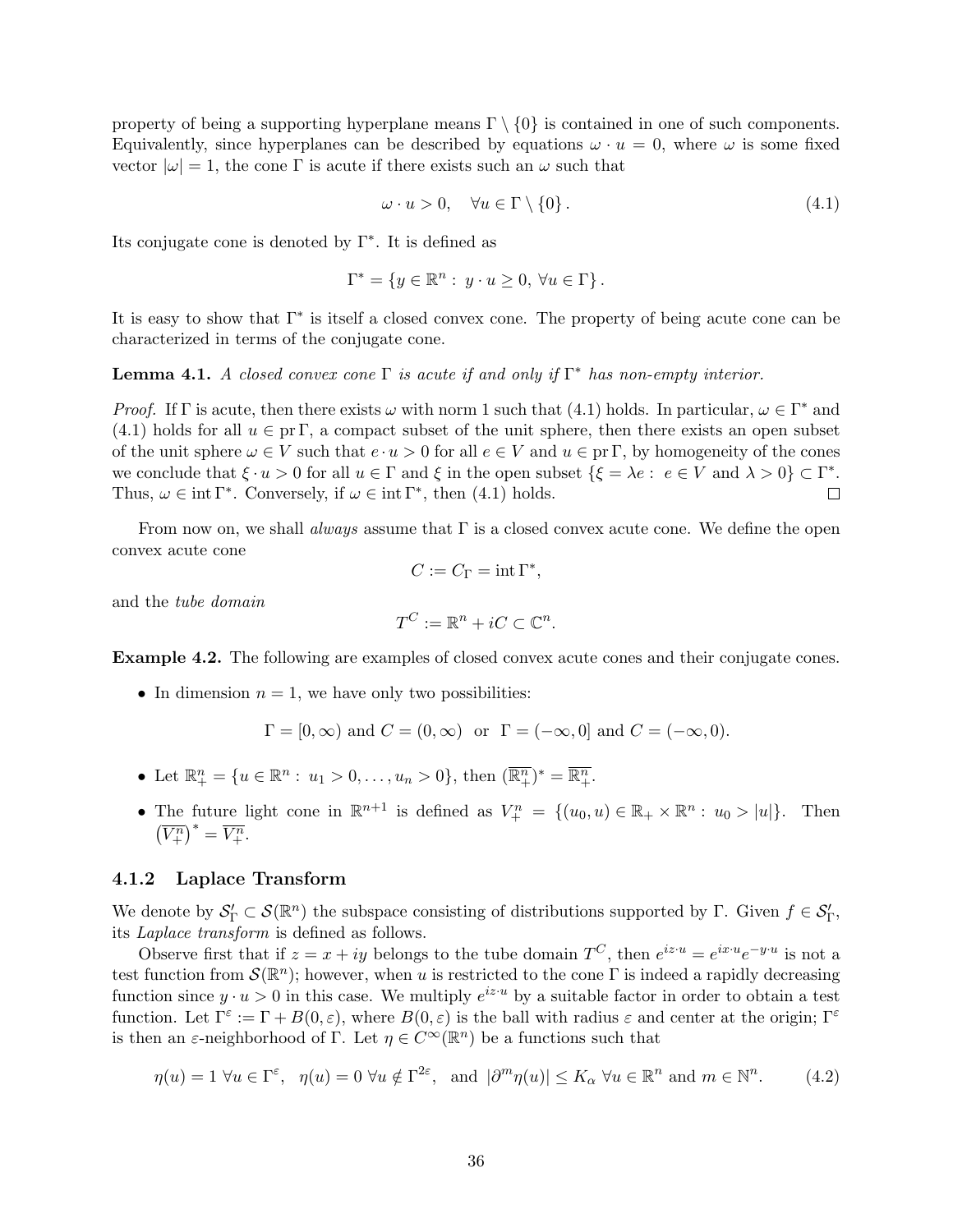Such an  $\eta$  always exists (cf. Exercise 4.4). If  $z \in T^C$ , then one can show that  $\eta(u)e^{iz \cdot u} \in \mathcal{S}(\mathbb{R}^n)$ (cf. [47, p. 101]). So, we define the Laplace transform as

$$
\mathcal{L}\left\{f;z\right\} = \left\langle f(u), \eta(u)e^{iz \cdot u} \right\rangle, \quad z = x + iy \in T^{C_{\Gamma}};
$$

it is a holomorphic function in the tube domain  $T^C$ . Clearly, the definition of the Laplace transform does not depend on the choice of  $\eta$ . Similar properties to those shown in Subsection 1.5.1 hold for the multidimensional Laplace transform, we refer to [47] for further details.

It should be pointed out that when  $n = 1$  the Laplace transform that we just defined in this subsection differs from the one that we have been using in the previous chapters; nevertheless, they are related to each other through the change of variables  $s = -iz$ .

The Laplace transform is also given by

$$
\mathcal{L}\left\{f; x+iy\right\} = \mathcal{F}_u\left\{f(u)\eta(u)e^{-y\cdot u}; x\right\}
$$

so we have the inversion formula

$$
f(u) = e^{y \cdot u} \mathcal{F}_x^{-1} \left\{ \mathcal{L} \left\{ x + iy \right\}; u \right\},\,
$$

where  $y$  is any fixed point in  $C$ . In particular, because of this inversion formula, the Laplace transform is one-to-one.

**Exercise 4.3.** Show that  $\mathcal{L}\{\partial^m \delta; z\} = (-iz)^m$ ,  $m \in \mathbb{N}^n$ . More generally, let P be a polynomial of degree  $k$  and consider the partial differential operator with constant coefficients

$$
P(\partial) = \sum_{|m| \le k} a_m \partial^m.
$$

Show that  $\mathcal{L} \{ P(\partial) \delta : z \} = P(-iz)$ .

**Exercise 4.4.** Show the existence of  $\eta$  satisfying (4.2) (**Hint**: Consider  $\varphi \in \mathcal{D}(\mathbb{R}^n)$  a non-negative function such that  $\text{supp}\,\varphi \subseteq B(0,1/2)$  and  $\int_{\mathbb{R}^n} \varphi(u) \, du = 1$ . Let  $\varphi_{\varepsilon}(u) = \varepsilon^{-n} \varphi(u/\varepsilon)$ . Show that

$$
\eta(u) := \int_{\Gamma^{\frac{3\varepsilon}{2}}} \varphi_{\varepsilon}(u - \xi) d\xi
$$

has the desired properties).

## 4.1.3 The Convolution Algebra  $\mathcal{S}_{\Gamma}'$

The space  $S'_{\Gamma}$  is an algebra when provided with the convolution operation [47], which we now define. Let  $f, h \in \mathcal{S}'_{\Gamma}$ . Find  $\eta \in C^{\infty}$  satisfying (4.2), one can show that  $\eta(u)\eta(\xi)\varphi(u+\xi) \in \mathcal{S}(\mathbb{R}^n \times \mathbb{R}^n)$ whenever  $\varphi \in \mathcal{S}(\mathbb{R}^n)$  [47, p. 83]. The convolution  $f * h$  is defined as

$$
\langle f * h, \varphi \rangle = \langle f(u)h(\xi), \eta(u)\eta(\xi)\varphi(u+\xi) \rangle.
$$

It can also be shown [47, p. 83] that  $f * h \in S'_{\Gamma}$ . Clearly, this operation is commutative and associative; furthermore, the definition does not depend on the choice of  $\eta$ .

**Exercise 4.5.** (Laplace transform of a convolution). Let  $f, h \in S'_{\Gamma}$ . Show that

$$
\mathcal{L}\left\{f * h; z\right\} = \mathcal{L}\left\{f; z\right\} \mathcal{L}\left\{h; z\right\}.
$$

Exercise 4.6. Show that  $\partial^m(f * h) = (\partial^m f) * h = f * (\partial^m h)$  and in particular  $\partial^m \delta * f = \partial^m f$ .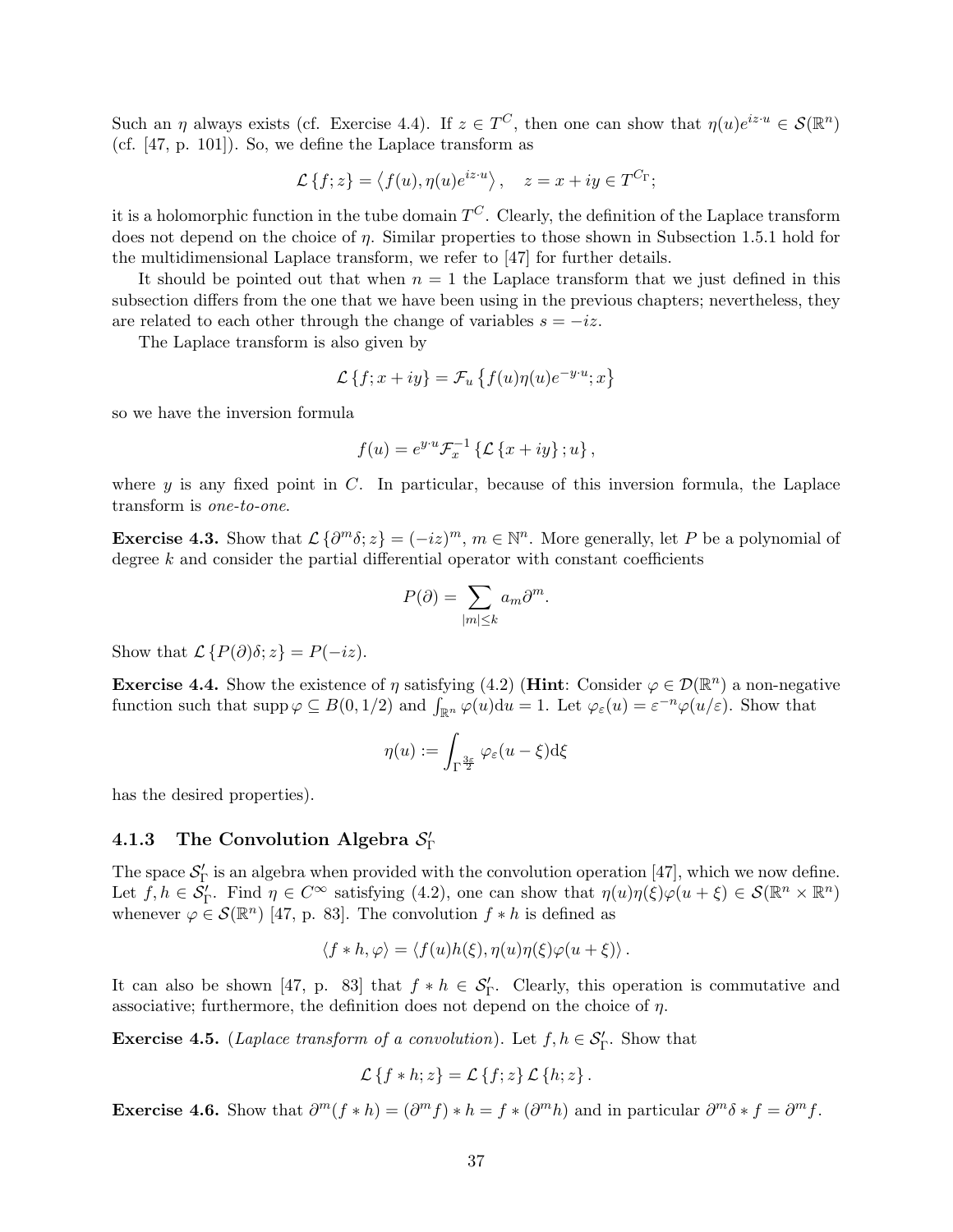### 4.2 Multidimensional Tauberian Theorems

We now state two Tauberian theorems for the multidimensional Laplace transform. Their proofs will be omitted, and we rather refer below to the corresponding literature where the proofs may be found.

We shall consider the distributional asymptotic behavior

$$
f(\lambda u) \sim \lambda^{\alpha} g(u) \quad \text{as } \lambda \to \infty,
$$
\n(4.3)

which should be interpreted in the sense of Section 2.1, i.e., as in  $(2.5)$ . As in Proposition 2.4, one shows if  $g \neq 0$ , then it must be homogeneous of degree  $\alpha$ .

We begin with a theorem of Drozhzhinov and Zavialov [12]. It is literally the multidimensional extension of Theorem 2.14.

**Theorem 4.7** (Drozhzhinov and Zavialov, 1979). Let  $\Gamma$  be a closed convex acute cone and let  $f \in \mathcal{S}'_{\Gamma}$ . Necessary and sufficient conditions for f to have the asymptotic behavior (4.3) are the existence of a solid cone  $C' \subset C$  (i.e.,  $\text{int } C' \neq \emptyset$ ) such that

$$
\lim_{r \to 0^+} r^{\alpha + n} \mathcal{L} \{ f; iry \} = G(iy), \quad \text{for each } y \in C', \tag{4.4}
$$

and the existence of  $k \in \mathbb{N}$ ,  $M > 0$  and a vector  $\omega \in C$  such that

$$
r^{n+\alpha} \left| \mathcal{L}\left\{f; r\left(x + i\sigma\omega\right)\right\} \right| < \frac{M}{\sigma^k}, \quad \text{for all } r \in (0, 1) \text{ and } \left|x\right|^2 + \sigma^2 = 1. \tag{4.5}
$$

In such a case,  $G(z) = \mathcal{L}{g; z}$ ,  $z \in T^C$ , (4.4) holds for each  $y \in C$ , and an estimate of type (4.5) holds for any given  $\omega \in C$ .

The original statement [12] of Drozhzhinov and Zavialov theorem imposed additional assumptions over the cone  $\Gamma$  (see also [47, 48]). Those assumptions have been relaxed in Theorem 4.7. A proof of Theorem 4.7 can be found in [33, Sec. 8.6].

Let us discuss an example involving convolution.

**Example 4.8.** Suppose that  $f_1$  and  $f_2$  have the asymptotic behaviors

$$
f_1(\lambda u) \sim \lambda^{\alpha_1} g_1(u)
$$
 and  $f_2(\lambda u) \sim \lambda^{\alpha_2} g_2(u)$  as  $\lambda \to \infty$ ,

then,

$$
(f_1 * f_2)(\lambda u) \sim \lambda^{\alpha_1 + \alpha_2 + n} (g_1 * g_2)(u)
$$
 as  $\lambda \to \infty$ .

*Proof.* In fact, set  $F_j(z) = \mathcal{L}{f_j, z}$  and  $G_j(z) = \mathcal{L}{g_j, z}$ ,  $j = 1, 2$ . Observe now that, by Exercise 4.5,  $\mathcal{L}\{f_1 * f_2, z\} = F_1(z)F_2(z)$  and  $\mathcal{L}\{g_1 * g_2, z\} = G_1(z)G_2(z)$ . Applying Theorem 4.7 to both  $f_1$ and  $f_2$ , we have

$$
\lim_{r \to 0^+} r^{\alpha_j + n} F_j(iry) = G_j(iy) \quad \text{for each } y \in C, j = 1, 2,
$$

and, given any fixed  $\omega \in C$ , the bounds

$$
r^{n+\alpha_j} |F_j(r(x+i\omega))| < \frac{M_j}{\sigma^{k_j}}
$$
 for all  $r \in (0,1)$ , and  $|x|^2 + \sigma^2 = 1$ ,  $j = 1, 2$ .

Therefore, the hypotheses (4.4) and (4.5) are satisfied with  $f = f_1 * f_2$ ,  $G = G_1 G_2$ ,  $\alpha = \alpha_1 + \alpha_2 + n$ ,  $M = M_1 M_2$  and  $k = k_1 + k_2$ . Consequently, Theorem 4.7 yields the result.  $\Box$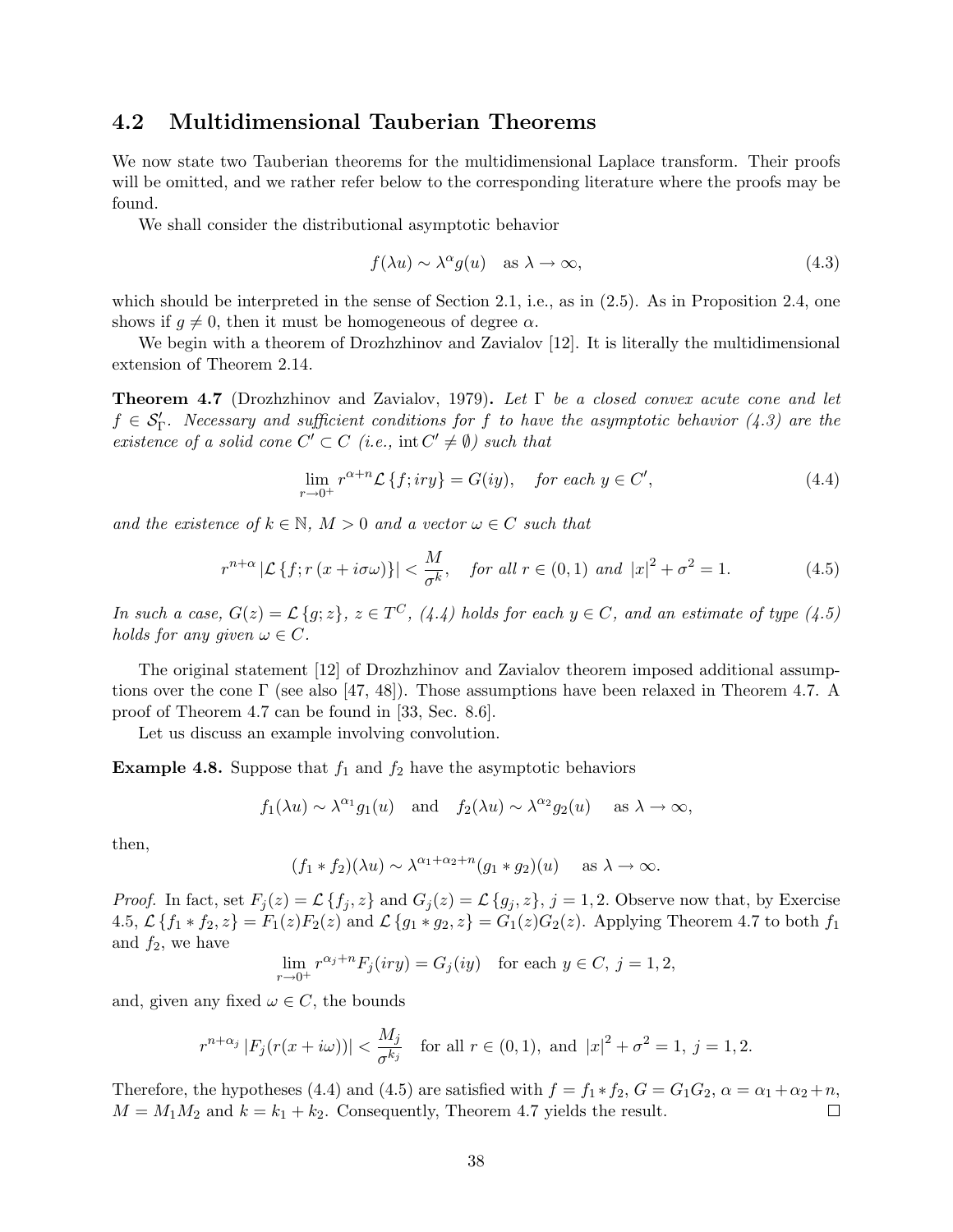The condition (4.5) in Theorem 4.7 can be dropped for certain classes of distributions. We shall discuss two of such important results.

The next Tauberian theorem is due to Drozhzhinov, see [10, 48] for the proof. A function  $F$ , holomorphic on a domain  $\Omega \subset \mathbb{C}^n$ , is said to have *bounded argument* on  $\Omega$  if  $F(z) \neq 0$  for all  $z \in \Omega$ and there is a constant M such that

$$
|\arg F(z)| \leq M
$$
, for all  $z \in \Omega$ .

The function arg  $F(z)$  is assumed to vary continuously on  $\Omega$ .

**Theorem 4.9** (Drozhzhinov, 1982). Let  $f \in S'_{\Gamma}$  be such that its Laplace transform  $\mathcal{L}\{f; z\}$  has bounded argument on  $T^C$ . Then, f has the asymptotic behavior (4.3) if and only if (4.4) is satisfied. In such a case  $G(z) = \mathcal{L}{g; z}.$ 

The following theorem is a multidimensional generalization of the Hardy-Littlewood theorem in the form of Theorem 2.13. It is due to Vladimirov [45, 47, 48]. A distribution is given by a nonnegative measure  $f = \mu$  concentrated on the cone Γ, if its action on test functions is given by  $\langle f, \varphi \rangle = \int_{\Gamma} \varphi(u) d\mu(u).$ 

**Theorem 4.10** (Vladimirov, 1976). Let  $f = \mu \in S'_\Gamma$  be a nonnegative measure. Then, f has the asymptotic behavior  $(4.3)$  if and only if  $(4.4)$  is satisfied.

*Proof.* In view of Theorem 4.7, we only need to show that (4.4) implies (4.5). Indeed, if  $\omega \in C'$ ,

$$
r^{\alpha+n} |\mathcal{L} \{ f; r(x+i\sigma\omega) \}| = r^{\alpha+n} \left| \int_{\Gamma} e^{irx \cdot u} e^{-\sigma r \omega \cdot u} d\mu(u) \right|
$$
  

$$
\leq r^{\alpha+n} \int_{\Gamma} e^{-\sigma r \omega \cdot u} d\mu(u)
$$
  

$$
= \sigma^{-\alpha-n} \left( (\sigma r)^{\alpha+n} \mathcal{L} \{ f; i\sigma r \omega \} \right)
$$
  

$$
\leq \frac{M}{\sigma^{\alpha+n}}, \quad \text{for all } \sigma, r \in (0,1),
$$

for some constant  $M > 0$ , as follows from  $(4.4)$ . Theorem 4.10 has been established.

**Remark 4.11.** Under the assumptions of Theorem 4.10, it follows from (4.3) that  $g = \nu$  is also a nonnegative measure. For each  $x \in \Gamma$ , set

 $\Box$ 

$$
f^{(-1)}(x) = \int_{\Gamma \cap (x-\Gamma)} d\mu(u)
$$
 and  $g^{(-1)}(x) = \int_{\Gamma \cap (x-\Gamma)} d\nu(u)$ ,

their primitives with respect to the cone. It can be shown that both are continuous functions on int Γ, and  $g^{(-1)}$  is homogeneous of degree  $\alpha + n$ . Furthermore,

$$
f^{(-1)}(x) \sim |x|^{\alpha+n} g^{(-1)}\left(\frac{x}{|x|}\right)
$$
 as  $|x|$ , uniformly for x in compacts of  $\Gamma$ .

The proof of this assertion is similar to that of Proposition 2.6. See [48, p. 60] for details. This supplementary information justifies our claim that Theorem 4.10 really generalizes the Hardylittlewood Tauberian theorem (Theorem 2.13).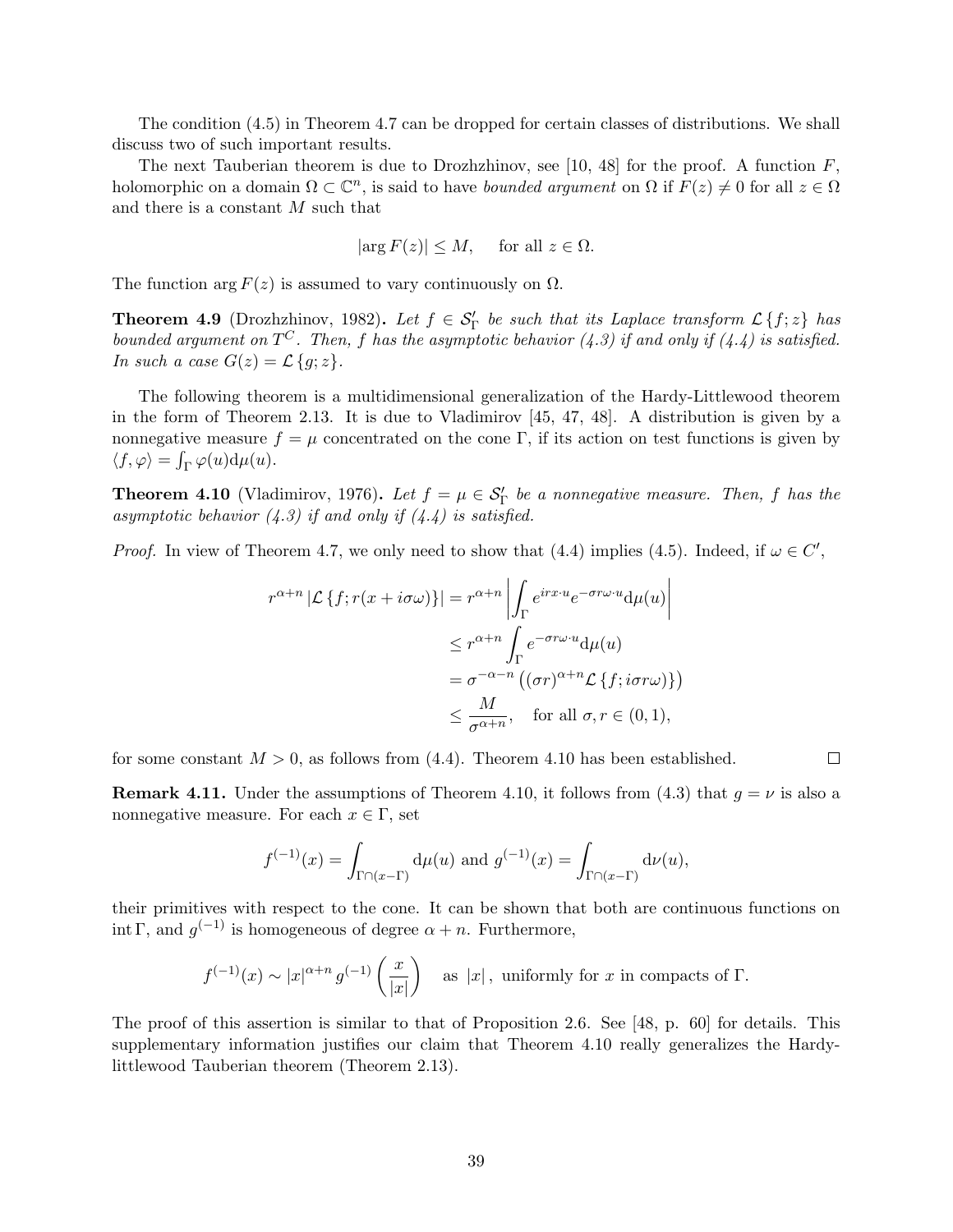### 4.3 Convolution Equations

In this subsection, given  $f \in \mathcal{S}'_{\Gamma}$ , we denote its Laplace transform simply by  $\tilde{f}(z) = \mathcal{L}\{f; z\}$ . We are interested in convolution equations in the algebra  $\mathcal{S}'_{\Gamma}$ , namely, equations

$$
K * h = f,\tag{4.6}
$$

where K and f are given generalized functions from  $S'_{\Gamma}$  and  $h \in S'_{\Gamma}$  is the sought unknown solution.

Observe that (4.6) includes partial differential equations in  $S_{\Gamma}'$ ; indeed, if P is a polynomial, then  $P(\partial)h = f$  is equivalent to (4.6) with  $K = P(\partial)\delta$  (cf. Exercise 4.6).

We may derive a simple procedure to solve  $(4.6)$  if we take Laplace transform. By Exercise 4.5, (4.6) implies  $\tilde{K}\tilde{h} = \tilde{f}$ , thus  $\tilde{h} = \tilde{f}/\tilde{K}$ . Suppose further that we know that there exists  $E \in \mathcal{S}_{\Gamma}'$  such that  $\tilde{E} = 1/\tilde{K}$ . Then, we would have  $\tilde{h} = \tilde{E}\tilde{f}$  and the solution would be

$$
h = E * f. \tag{4.7}
$$

Observe also that, since  $\tilde{K}\tilde{E} = 1 = \tilde{\delta}$ , E is itself a solution of the convolution equation

$$
K * E = \delta. \tag{4.8}
$$

A distribution satisfying (4.8), if it exists, is called the fundamental solution of the convolution operator  $K^*$ . When the fundamental solution exists, it is automatically unique, as follows from the injectivity of the Laplace transform and the fact that we must have  $\tilde{E} = 1/\tilde{K}$ , and furthermore, (4.7) admits a unique solution given by (4.7). For a partial differential equation, when it exists,  $E \in \mathcal{S}'_{\Gamma}$  is called the tempered *causal* fundamental solution with respect to the cone  $\Gamma$ .

There are several criteria in terms of  $\tilde{K}$  for existence of the fundamental solution of (4.8). Observe that a necessary condition is that  $\tilde{K}(z) \neq 0$  for all  $z \in T^C$ , but the latter is not sufficient. The following theorem is due to Vladimirov, see [47, p. 174] for the proof.

**Theorem 4.12.** Let  $K \in S'_{\Gamma}$ . If  $\tilde{K}(z) = \mathcal{L}\{K; z\}$  has bounded argument on  $T^C$ , then the fundamental solution E of  $(4.8)$  exists.

Observe that if the hypotheses of Theorem 4.12 are satisfied, then  $\tilde{E} = 1/\tilde{K}$  has also bounded argument on  $T^C$ . From Theorems 4.9 and 4.12, we obtain the following two corollaries on asymptotics of solutions to convolution equations.

**Corollary 4.13.** Let  $K \in \mathcal{S}'_{\Gamma}$  be such that  $\tilde{K}$  has bounded argument on  $T^C$  and it has the asymptotic behavior

 $K(\lambda u) \sim \lambda^{\alpha} K_0(u)$  as  $\lambda \to \infty$ .

Then, E, the fundamental solution of  $(4.8)$  has asymptotics

$$
E(\lambda u) \sim \lambda^{-\alpha - 2n} E_0(u) \quad \text{as } \lambda \to \infty,
$$

where  $E_0$  is also of bounded argument and it is the fundamental solution of  $K_0 * E_0 = \delta$ .

*Proof.* We have that for z in compacts of  $T^C$ ,  $\lim_{r\to 0^+} r^{\alpha+n} \tilde{K}(rz) = \tilde{K}_0(z)$ . Since the locally uniform limit of non-vanishing holomorphic functions is a non-vanishing holomorphic function, we obtain that  $K_0(z) \neq 0, \forall z \in T^C$ . By the same reason, the argument of  $K_0$  remains bounded. Thus,  $E_0$  exists by Theorem 4.12. Next, we already saw that E is of bounded argument, and actually for  $y \in C$ 

$$
\lim_{r \to 0^+} r^{-\alpha - 2n + n} \tilde{E}(iry) = \lim_{r \to 0^+} \frac{1}{r^{\alpha + n} \tilde{K}(iry)} = \frac{1}{\tilde{K}_0(iry)} = \tilde{E}_0(iy).
$$

It remains just to apply Theorem 4.9.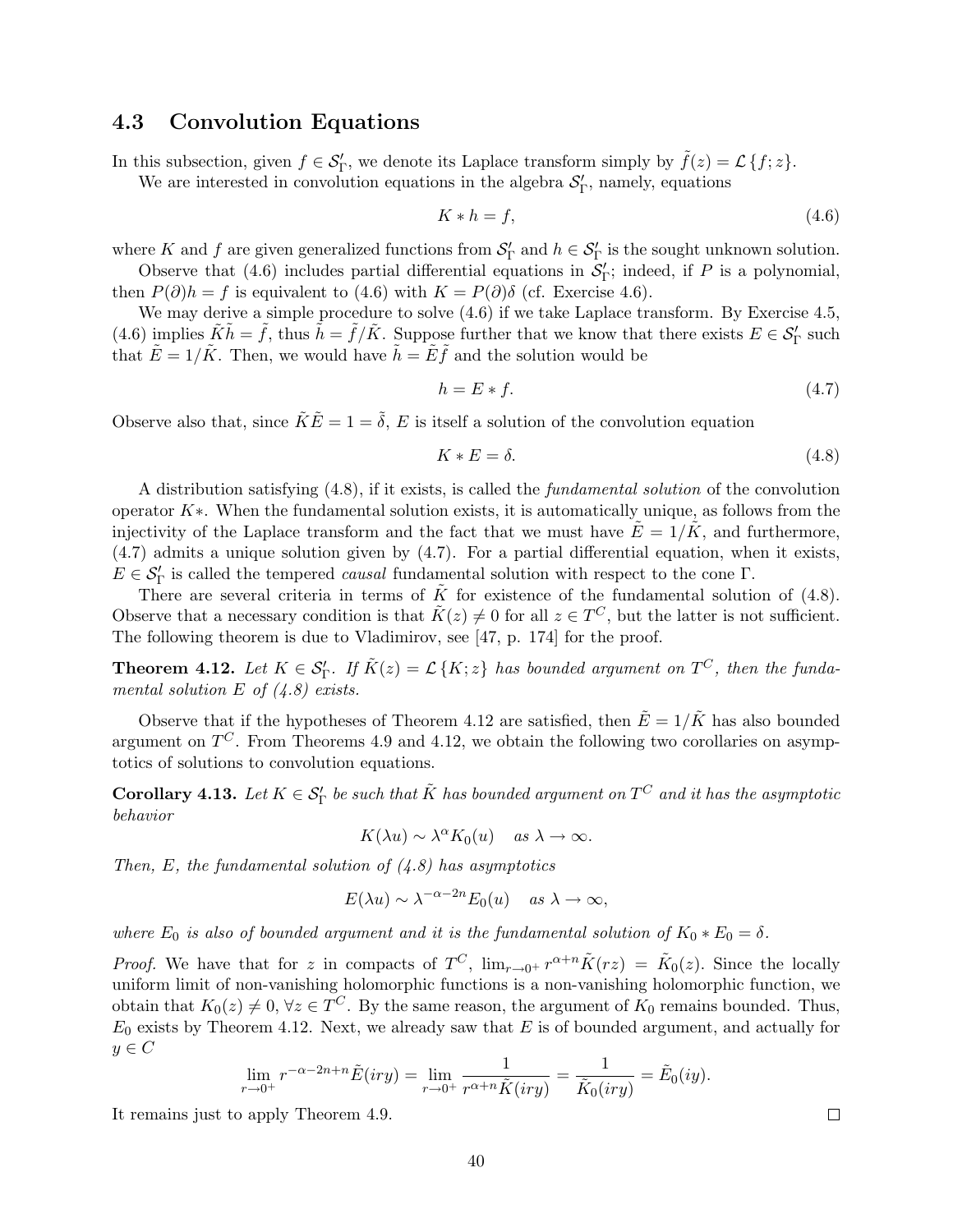**Corollary 4.14.** Let the hypotheses of Corollary 4.13 hold. Assume further that  $f \in S'_\Gamma$  has the asymptotic behavior

$$
f(\lambda u) \sim \lambda^{\beta} f_0(u)
$$
 as  $\lambda \to \infty$ .

If h is the solution of the convolution equation  $(4.6)$ , then, it has asymptotics

$$
h(\lambda u) \sim \lambda^{\beta - \alpha - n} h_0(u) \quad \text{as } \lambda \to \infty,
$$

where  $h_0$  is the solution of  $K_0 * h_0 = f_0$ .

*Proof.* h is given by (4.8). Corollary 4.7 and Example 4.8 yield  $h(\lambda u) \sim \lambda^{\beta-\alpha-n}(f_0 * E_0)(u)$ , and actually  $h_0 = f_0 * E_0$  is the solution to  $K_0 * h_0 = f_0$ .  $\Box$ 

## 4.4 Applications to Hyperbolic Equations with Constant Coefficients

We now consider a differential operator of order  $k$  with constant coefficients

$$
P(\partial) = \sum_{|m| \le k} a_m \partial^m,
$$

that is hyperbolic with respect to the cone  $C$ , in the sense that

$$
P(-iz) \neq 0, \quad \forall z \in C. \tag{4.9}
$$

It turns out that under this circumstances  $P(\delta)$  has always a tempered fundamental solution  $P(\delta)E = \delta$  that is causal with respect to the cone Γ, namely,  $E \in S'_{\Gamma}$ . This result was first proved by Bogolyubov and Vladimirov [6] and resembles the celebrated Hörmander theorem on the division of tempered distributions by polynomials. It may also be deduced from the following lemma in combination with Theorem 4.12 (see [48, p. 192] for the proof of the lemma).

**Lemma 4.15.** If P satisfies (4.9), then it has bounded argument on  $T^C$ .

We now obtain the asymptotic behavior of the fundamental solution of  $P(\partial)$ . We write

$$
P(-iz) = \sum_{j=l}^{k} P_j(-iz),
$$

where each  $P_j$  is a homogeneous polynomial and  $P_l \neq 0$ .

**Theorem 4.16.** Let P satisfy (4.9). If  $E \in S'_{\Gamma}$  is the solution of  $P(\partial)$ , then it has asymptotics

$$
E(\lambda u) \sim \lambda^{l-n} E_l(u) \quad \text{as } \lambda \to \infty,
$$
\n(4.10)

where  $E_l$  is the fundamental solution of the operator  $P_l(\partial)$ , i.e., it satisfies  $P_l(\partial)E_l = \delta$ .

*Proof.* We have that, for  $y \in C$ 

$$
r^{-l-n+n}P(ry) = r^{-l} \sum_{j=l}^{k} P_j (ry) = \sum_{j=l}^{k} r^{j-l} P_j(y) \to P_l(y) \text{ as } r \to 0^+.
$$

The rest follows from Corollary 4.13.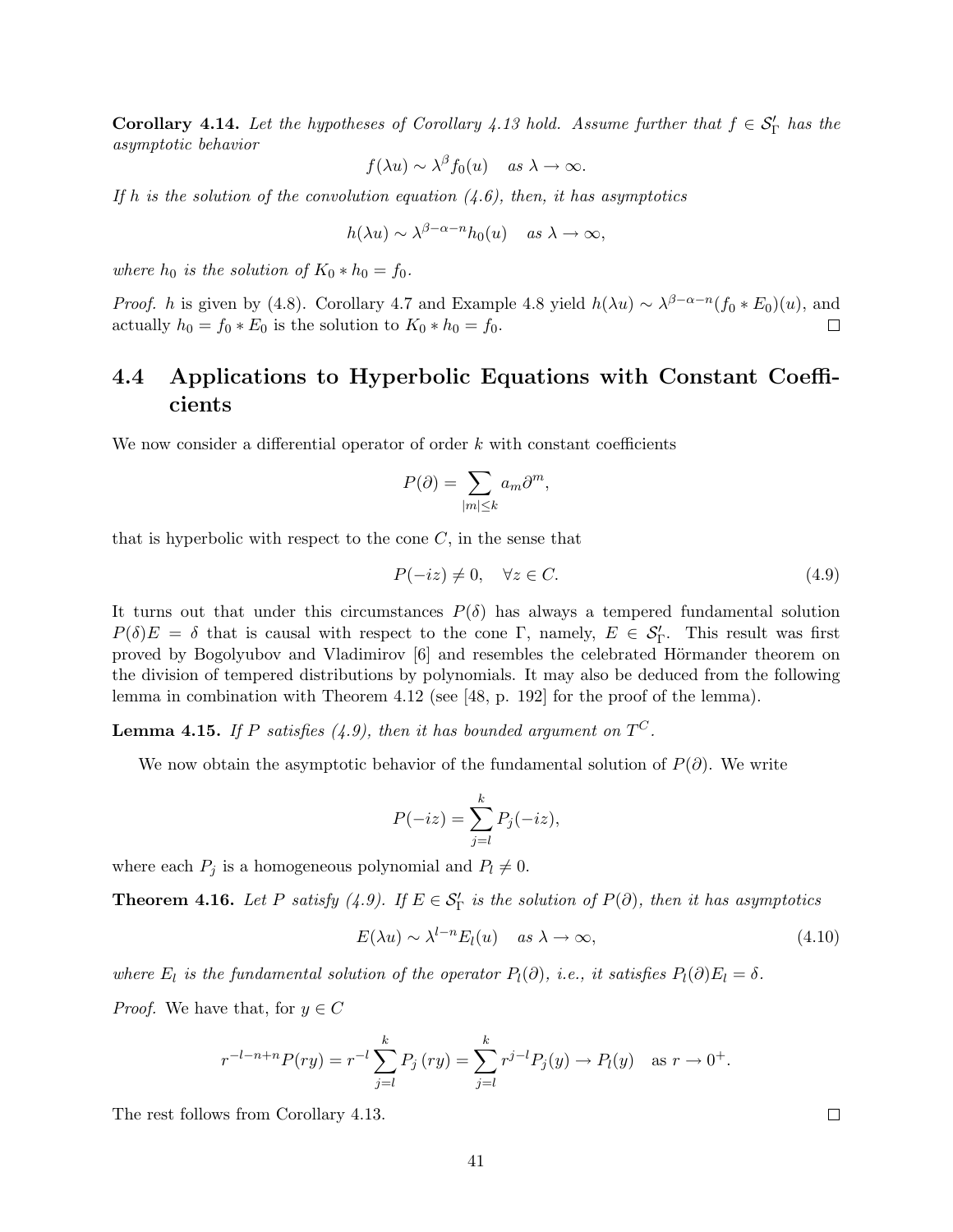It follows from Theorem 4.16 that  $P_l(\partial)$  is hyperbolic  $(P_l(-iz) \neq 0, \forall z \in T^C)$ .

In Theorem 4.16 we have exhibited only the first order term of the asymptotics of the fundamental solution, Wagner has found in [49] a complete asymptotic series for the fundamental solution. We have the following corollary of Theorem 4.16.

**Corollary 4.17.** Let the hypotheses of Theorem 4.16 hold. Assume that  $f \in S'_{\Gamma}$  has the asymptotic behavior

$$
f(\lambda u) \sim \lambda^{\beta} f_0(u)
$$
 as  $\lambda \to \infty$ .

If h is the solution to  $P(\partial)h = f$  in  $S'_{\Gamma}$ , then, it has asymptotics

$$
h(\lambda u) \sim \lambda^{\beta+l} h_0(u) \quad \text{as } \lambda \to \infty,
$$

where  $h_0 \in S'_\Gamma$  is the solution of  $P_l(\partial)h_0 = f_0$ .

We end this chapter with some examples. As an illustration, we consider the future light cone in  $\mathbb{R}^2$ 

$$
\Gamma = \overline{V_+^1} = \left\{ (u_0, u_1) \in \mathbb{R}^2 : u_0 \ge |u_1| \right\} \text{ and } C = V_+^1 = \left\{ (u_0, u_1) \in \mathbb{R}^2 : u_0 \ge |u_1| \right\},\
$$

and the hyperbolic operator

$$
P(\partial) = \partial_0^2 - \partial_1^2 + c^2, \quad P((iz_0, iz_1)) = z_1^2 - z_0^2 + c^2, \quad (c \ge 0).
$$

**Example 4.18.** (The wave equation). When  $c = 0$ , we obtain the wave operator  $\partial_0^2 - \partial_1^2$ . If we apply Theorem 4.16  $(l = n = 2)$ , we simply obtain that  $E = E_2$ , a homogeneous distribution of order zero. We calculate the causal fundamental solution of the wave equation via Laplace transform,

$$
(\partial_0^2 - \partial_1^2)E = \delta.
$$

The equation can be rewritten as  $K * E = \delta$ , where  $K = P(\partial)\delta$  with  $P(u_0, u_1) = u_0^2 - u_1^2$ . By Exercise  $4.3, \tilde{K}(z_0) = P((-iz_0, -iz_1)) = z_1^2 - z_0^2$ , then E must have Laplace transform  $\tilde{E}(z_0, z_1) = (z_1^2 - z_0^2)^{-1}$ . Since the Fourier transform is the boundary value of the Laplace transform, we have that for a fixed  $(y_0, y_1) \in V^1_+,$ 

$$
\hat{E}(x_0,x_1)=\lim_{\varepsilon\to 0^+}\tilde{E}(x_0+i\varepsilon y_0,x_1+\varepsilon y_1)=\lim_{\varepsilon\to 0^+}\frac{1}{(x_1+x_0+i\varepsilon(y_1+y_0))(x_1-x_0+i\varepsilon(y_1-y_0))},
$$

in  $\mathcal{S}'(\mathbb{R}^2)$ . We now choose  $(y_0, y_1) = (1, 0) \in V^1_+$ , and since the Fourier transform is continuous

$$
E(u_0, u_1) = \lim_{\varepsilon \to 0^+} \frac{1}{(2\pi)^2} \int_{\mathbb{R}^2} \frac{e^{-i(u_0x_0 + u_1x_0)}}{(x_1 + x_0 + i\varepsilon)(x_1 - x_0 - i\varepsilon)} dx_0 dx_1 \quad \text{in } \mathcal{S}'(\mathbb{R}^2).
$$

Observe that "the integral" in the last formula even makes sense as the Fourier transform of an  $L^2$ function. Changing variables by  $t_1 = x_1 + x_0$  and  $t_0 = x_0 - x_1$ , we see that

$$
E(u_0, u_1) = \frac{1}{2} \lim_{\varepsilon \to 0^+} -\mathcal{F}_{t_0}^{-1} \left\{ (t_0 + i\varepsilon)^{-1}; u_0 + u_1 \right\} \mathcal{F}_{t_1}^{-1} \left\{ (t_1 + i\varepsilon)^{-1}; u_0 - u_1 \right\},
$$

where each of the inverse Fourier transforms are one-dimensional. Let  $H$  the one-dimensional Heaviside function, notice that

$$
\mathcal{F}\left\{e^{-\varepsilon u}H(u);t\right\} = \int_0^\infty e^{-\varepsilon u}e^{itu} \mathrm{d}u = \frac{1}{i(t+i\varepsilon)}
$$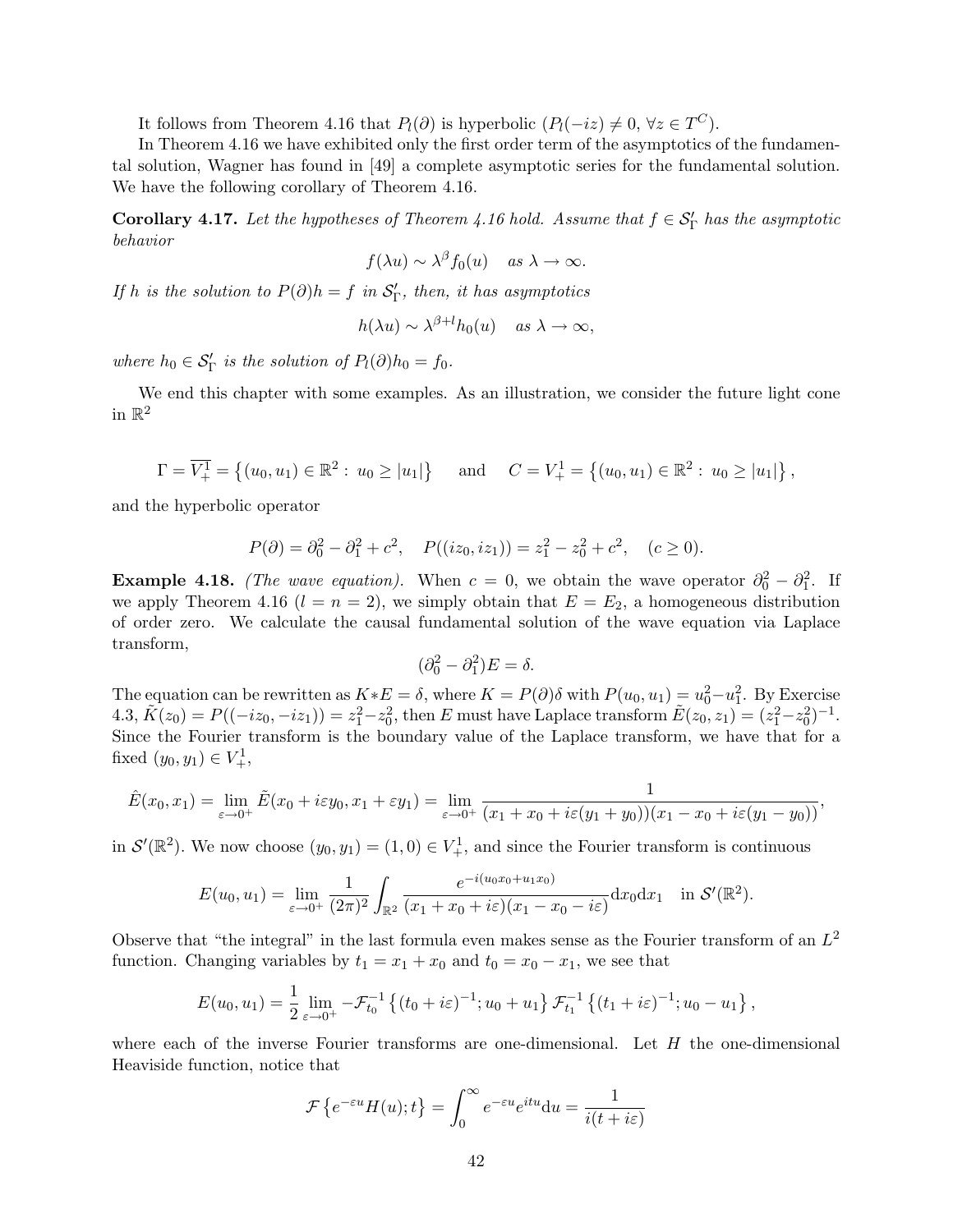and hence

$$
\lim_{\varepsilon \to 0^+} \mathcal{F}^{-1}\left\{(t+i\varepsilon)^{-1}; u\right\} = i \lim_{\varepsilon \to 0^+} e^{-\varepsilon} H(u) = iH(u).
$$

Therefore,  $E(u_0, u_1) = -i^2 H(u_0 + u_1)H(u_0 - u_1)/2 = H(u_0 + u_1)H(u_0 - u_1)/2$ . Finally, observe that  $H(u_0 + u_1)H(u_0 - u_1) = H(u_0 - |u_1|)$  and hence,

$$
E(u_0, u_1) = \frac{1}{2}H(u_0 - |u_1|),
$$

the characteristic function of the future light cone  $V_+^1$ .

**Example 4.19.** (The Klein-Gordon equation). If  $c > 0$ , we have the Klein-Gordon operator,

$$
P(\partial) = \partial_0^2 - \partial_1^2 + c^2 = P_2(\partial) + P_0(\partial).
$$

The fundamental solution of  $P_0(\partial)$  is simply  $E_0 = c^{-2}\delta$ . So if we apply Theorem 4.16 (here  $l = 0, n = 2$ , we conclude that the fundamental solution E of the Klein-Gordon operator has asymptotics

$$
E(\lambda u) \sim \frac{\delta(u)}{c^2 \lambda^2}
$$
 as  $\lambda \to \infty$ .

E can be explicitly calculated (cf. [46]), and actually

$$
E(u) = \frac{1}{2}H(u_0 - |u_1|)J_0\left(c\sqrt{u_0^2 - u_1^2}\right),
$$

where  $J_0$  is the Bessel function and  $H$  is again the Heaviside function.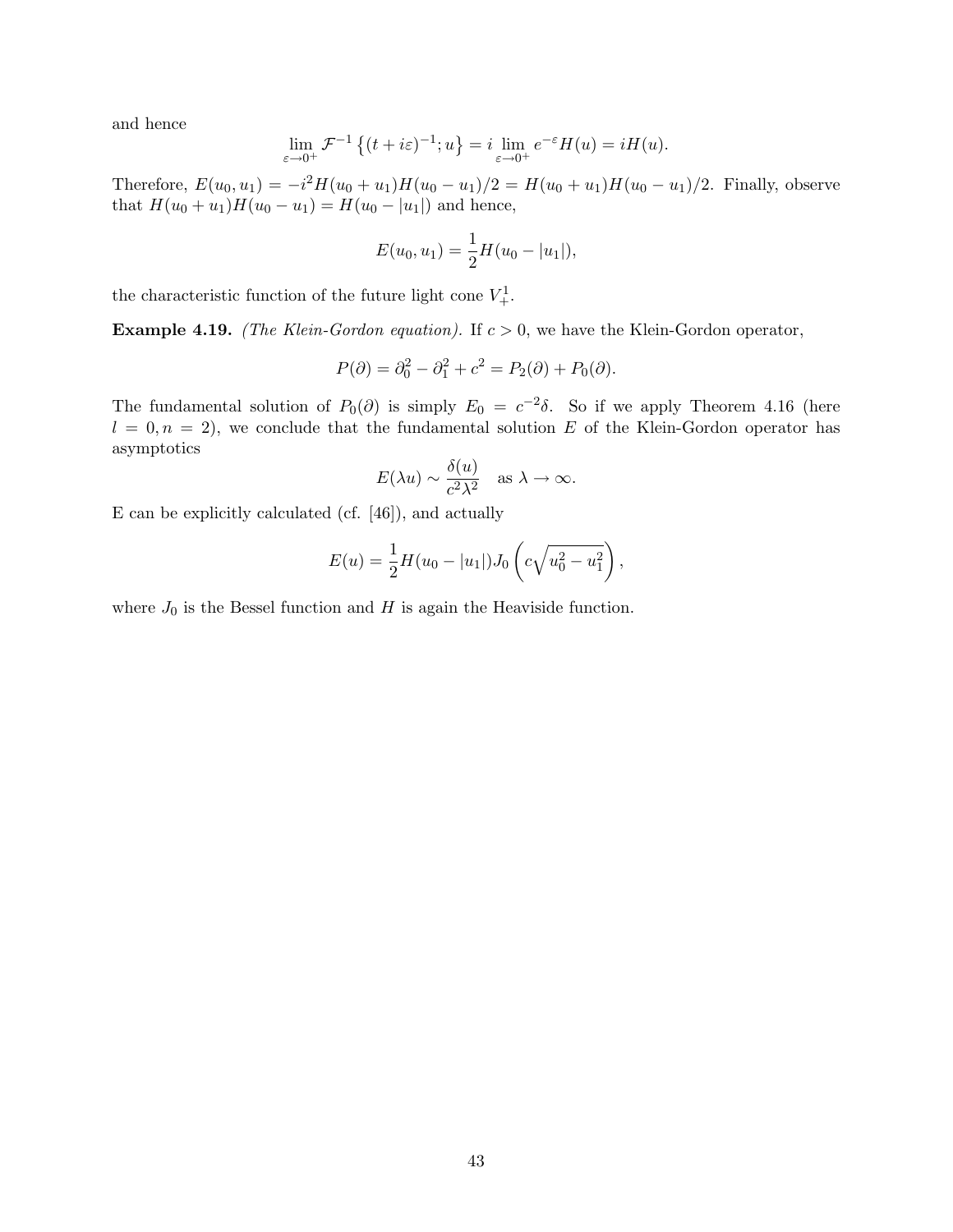# Bibliography

- [1] N. H. Abel, Untersuchungen über die Reihe:  $1 + \frac{m}{1}x + \frac{m \cdot (m-1)}{1 \cdot 2}$  $\frac{(m-1)}{1\cdot 2} \cdot x^2 + \frac{m\cdot (m-1)\cdot (m-2)}{1\cdot 2\cdot 3}$  $\frac{-1)(m-2)}{1\cdot 2\cdot 3} \cdot x^3 + \cdots$ u.s.w., J. Reine Angew. Math. 1 (1826), 311–339.
- [2] W. Arendt, C. Batty, M Hieber, F. Neubrander, Vector-valued Laplace transforms and Cauchy problems, Monographs in Mathematics, 96., Birkhäuser Verlag, Basel, 2001.
- [3] P. T. Bateman, H. G. Diamond, Asymptotic distribution of Beurling's generalized prime numbers, Studies in Number Theory, pp. 152–210, Math. Assoc. Amer., Prentice-Hall, Englewood Cliffs, N.J., 1969.
- $[4]$  A. Beurling, Analyse de la loi asymptotique de la distribution des nombres premiers généralisés, Acta Math. 68 (1937), 255–291.
- [5] N. H. Bingham, C. M. Goldie, J. L. Teugels, Regular variation, Encyclopedia of Mathematics and its Applications 27, Cambridge University Press, Cambridge, 1989.
- [6] N. N. Bogoljubov, V. S. Vladimirov, Representations of n-point functions, Proc. Steklov Inst. Math. 112 (1971), 1–18.
- [7] H. Bremermann, Distributions, complex variables and Fourier transforms, Addison-Wesley, Reading, Massachusetts, 1965.
- [8] K. Chandrasekharan, S. Minakshisundaram, Typical means, Oxford University Press, Oxford, 1952.
- [9] H. G. Diamond, A set of generalized numbers showing Beurling's theorem to be sharp, Illinois J. Math. 14 (1970), 29–34.
- [10] Yu. N. Drozhzhinov, A multidimensional Tauberian theorem for holomorphic functions of bounded argument and the quasiasymptotic behavior of passive systems, Mat. Sb. (N.S.) 117 (1982), 44–59.
- [11] Ju. N. Drožžinov, B.I. Zav'jalov, *Quasiasymptotic behavior of generalized functions, and Taube*rian theorems in the complex domain, (Russian) Mat. Sb. (N.S.)  $102(144)$  (1977), 372–390.
- [12] Yu. N. Drozhzhinov, B. I. Zav'yalov, Tauberian theorems for generalized functions with supports in cones, Mat. Sb. (N.S.) 108 (1979), 78–90.
- [13] Yu. N. Drozhzhinov, B. I. Zav'yalov, Multidimensional Tauberian theorems for generalized functions with values in Banach spaces, Sb. Math. 194 (2003), 1599-1646.
- [14] R. Estrada, R .P. Kanwal, A Distributional Approach to Asymptotics. Theory and Applications, Second edition, Birkhäuser, Boston, 2002.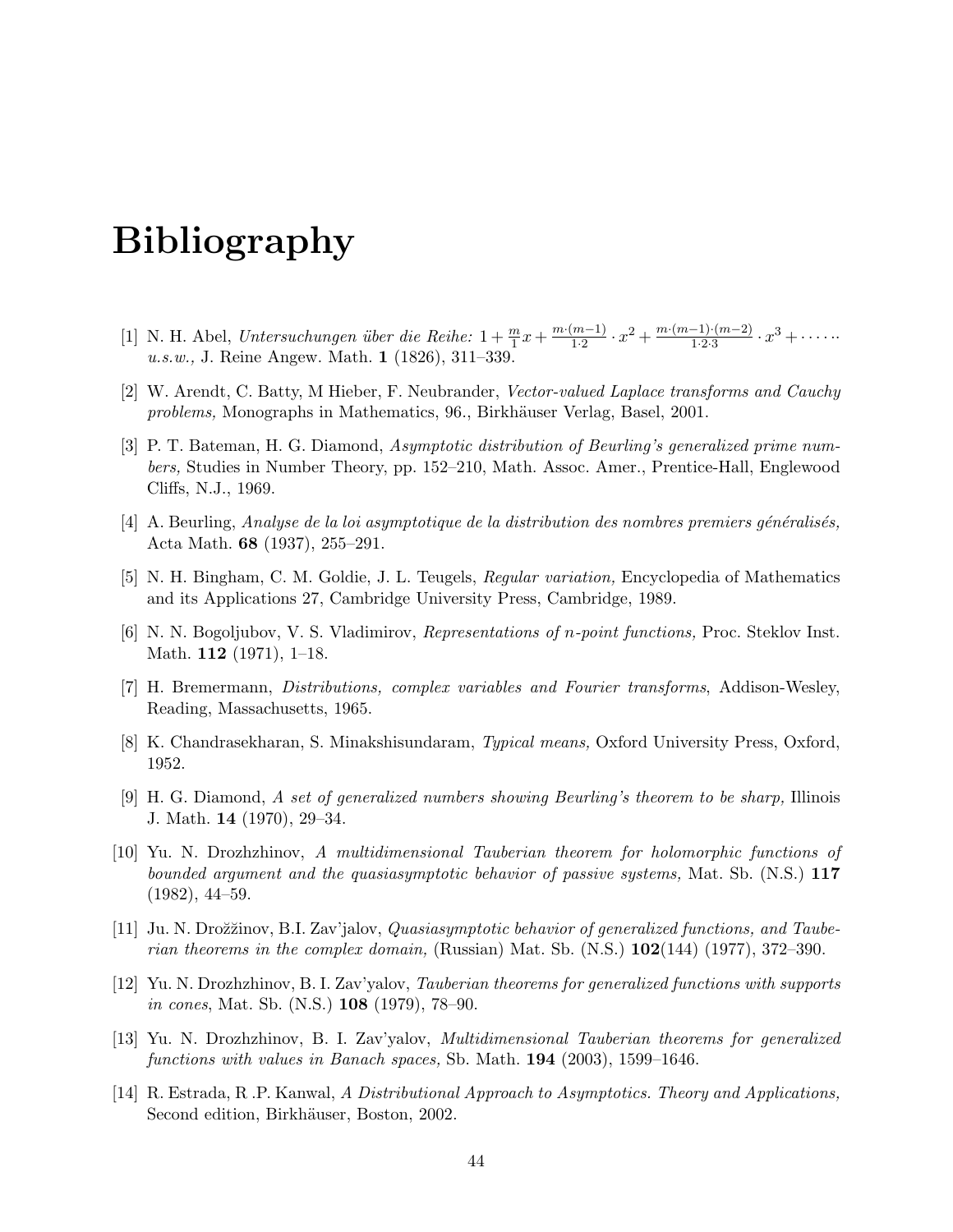- [15] R. Estrada, J. Vindas, On Tauber's second Tauberian theorem, submitted, 2010.
- [16] R. Estrada, J. Vindas, Distributional versions of Littlewood's Tauberian theorem, submitted, 2011.
- [17] T. H. Ganelius, Tauberian remainder theorems, Lecture Notes in Mathematics, Vol. 232, Springer-Verlag, Berlin-New York, 1971.
- [18] G. H. Hardy, Divergent Series, Clarendon Press, Oxford, 1949.
- [19] G. H. Hardy, J. E. Littlewood, Contributions to the arithmetic theory of series, Proc. London Math. Soc. 11 (1913), 411–478.
- [20] G. H. Hardy, J. E. Littlewood, Tauberian theorems concerning power series and Dirichlet's series whose coefficients are positive, Proc. London Math. Soc. 13 (1914), 174–191.
- [21] S. Ikehara, An extension of Landau's theorem in the analytic theory of numbers, J. Math. and Phys. M.I.T. 10 (1931), 1–12.
- [22] A. E. Ingham, *The equivalence theorem for Cesaro and Riesz summability*, Publ. Ramanujan Inst. 1 (1968), 107–113.
- [23] J.-P. Kahane, Sur les nombres premiers g´en´eralis´es de Beurling. Preuve d'une conjecture de Bateman et Diamond, J. Théor. Nombres Bordeaux 9 (1997), 251–266.
- [24] J. Karamata, Uber die Hardy-Littlewoodschen Umkehrungen des Abelschen Stetigkeitssatzes, ¨ Math. Z. 32 (1930), 319–320.
- [25] J. Karamata, Neuer Beweis und Verallgemeinerung der Tauberschen S¨atze, welche die Laplacesche and Stieltjessche Transformation betreffen, J. Reine Angew. Math. 164 (1931), 27–39.
- [26] J. Korevaar, Tauberian theory. A century of developments, Grundlehren der Mathematischen Wissenschaften, 329, Springer-Verlag, Berlin, 2004.
- [27] J. Korevaar, Distributional Wiener-Ikehara theorem and twin primes, Indag. Math. (N.S.) 16 (2005), 37–49.
- [28] E. Landau, Handbuch der Lehre von der Verteilung der Primzahlen, Vols.I & II, Second edition, Chelsea Publishing Co., New York, 1953.
- [29] J. E. Littlewood, The converse of Abel's theorem on power series, Proc. London Math. Soc. 9 (1911), 434–448.
- [30] S. Pilipović, B. Stanković, *Wiener tauberian theorems for distributions*, J. London Math. Soc. 47 (1993), 507-515.
- [31] S. Pilipović, B. Stanković, A. Takači, Asymptotic behaviour and Stieltjes transformation of distributions, Teubner-Texte zur Mathematik, Leipzig, 1990.
- [32] S. Pilipović, B. Stanković, J Vindas, Asymptotic behavior of generalized functions, Series on Analysis, Applications and Computation, 5., World Scientific Publishing Co. Pte. Ltd., Hackensack, NJ, 2011.